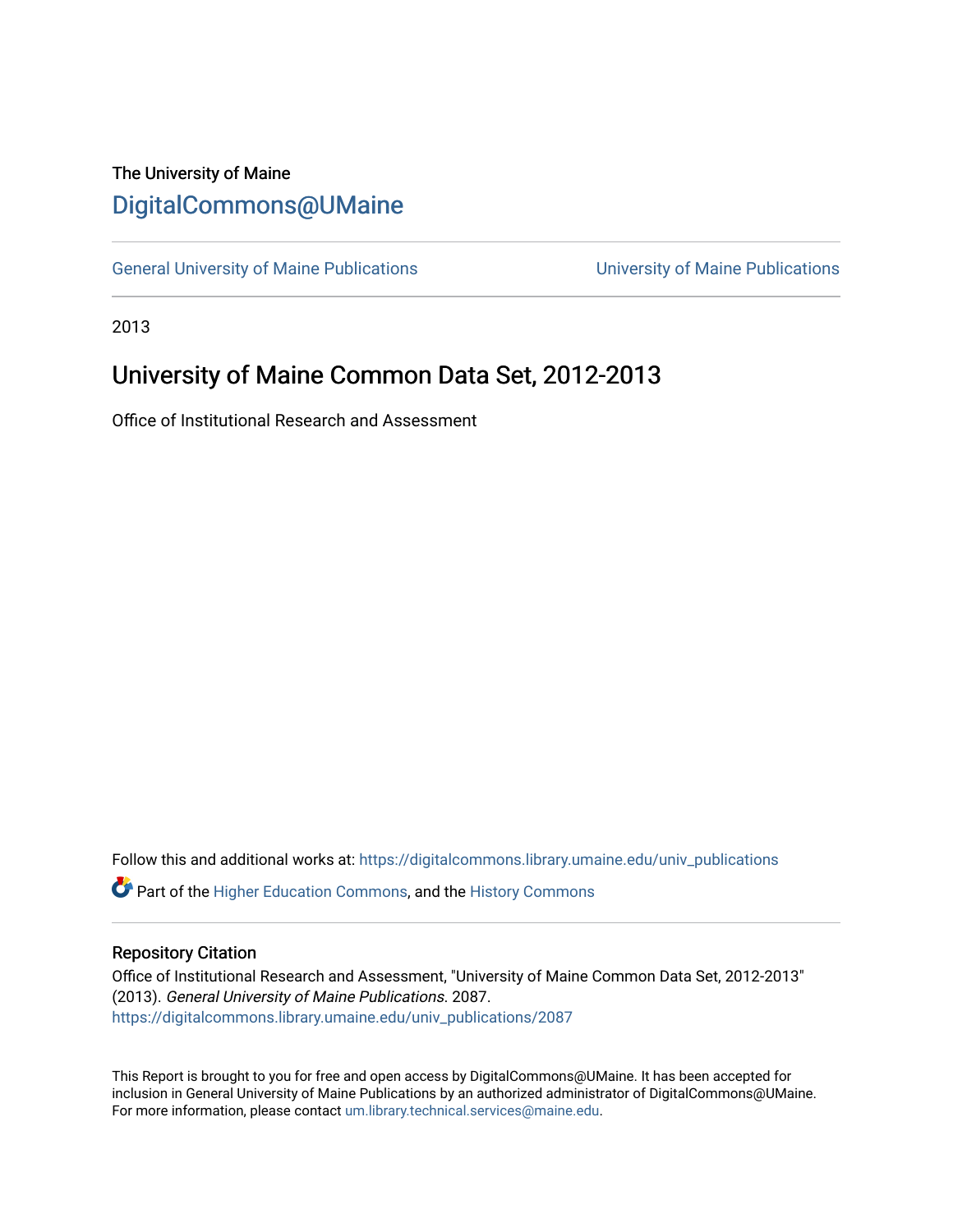# **A. General Information**

| A0             | Name:                                                                               | Phillip A. Pratt                                                                   |     |     |
|----------------|-------------------------------------------------------------------------------------|------------------------------------------------------------------------------------|-----|-----|
| A0             | Title:                                                                              |                                                                                    |     |     |
| A <sub>0</sub> | Office:                                                                             | Assoc. Director, Office of Institutional Studies<br>University of Maine            |     |     |
| A0             | Mailing Address:                                                                    | 127 Alumni Hall                                                                    |     |     |
| A0             | City/State/Zip/Country:                                                             |                                                                                    |     |     |
| A <sub>0</sub> | Phone:                                                                              |                                                                                    |     |     |
| A <sub>0</sub> | Fax:                                                                                | (207) 581-1576                                                                     |     |     |
| A0             | E-mail Address:                                                                     | Phil.Pratt@umit.maine.edu                                                          |     |     |
| A <sub>0</sub> |                                                                                     | Are your responses to the CDS posted for reference on your institution's Web site? | Yes | No. |
|                |                                                                                     |                                                                                    | X   |     |
| A0             | If yes, please provide the URL of the corresponding Web page:<br>www.umaine.edu/ois |                                                                                    |     |     |

**A0A** We invite you to indicate if there are items on the CDS for which you cannot use the requested analytic convention, cannot provide data for the cohort requested, whose methodology is unclear, or about which you have questions or comments in general. This information will not be published but will help the publishers further refine CDS items.

| <b>A1</b>      | <b>Address Information</b>                |                            |
|----------------|-------------------------------------------|----------------------------|
| A <sub>1</sub> | Name of College/University:               | <b>University of Maine</b> |
| <b>A1</b>      | Mailing Address:                          | 168 College Ave            |
| <b>A1</b>      | City/State/Zip/Country:                   | <b>Orono, ME 04469</b>     |
| A1             | Street Address (if different):            |                            |
| A <sub>1</sub> | City/State/Zip/Country:                   |                            |
| A <sub>1</sub> | Main Phone Number:                        | 207-581-1110               |
| A <sub>1</sub> | WWW Home Page Address:                    | www.umaine.edu             |
| A <sub>1</sub> | <b>Admissions Phone Number:</b>           | 207-581-1561               |
| <b>A1</b>      | Admissions Toll-Free Phone Number:        | 877-486-2364               |
| A <sub>1</sub> | <b>Admissions Office Mailing Address:</b> | 5713 Chadbourne Hall       |
| A <sub>1</sub> | City/State/Zip/Country:                   | Orono, ME 04469 USA        |
| A1             | <b>Admissions Fax Number:</b>             | 207-581-1213               |
| A1             | <b>Admissions E-mail Address:</b>         | um-admit@maine.edu         |
| <b>A1</b>      | If there is a separate URL for your       | apply.maine.edu            |
|                | school's online application, please       |                            |
|                | specify:                                  |                            |

**A1**

If you have a mailing address other than the above to which applications should be sent, please provide:

### **A2 Source of institutional control** (Check only one)**:**

| Α2 | <b>Public</b>       |  |
|----|---------------------|--|
| A2 | Private (nonprofit) |  |
| А2 | Proprietary         |  |

### **A3 Classify your undergraduate institution:**

| A3             | Coeducational college |  |
|----------------|-----------------------|--|
| A <sub>3</sub> | Men's college         |  |

| .  |                 |  |
|----|-----------------|--|
| A3 | Women's college |  |

### **A4 Academic year calendar:**

| A4             | Semester                       | X |
|----------------|--------------------------------|---|
| A <sub>4</sub> | Quarter                        |   |
| A <sub>4</sub> | Trimester                      |   |
| A <sub>4</sub> | $4 - 1 - 4$                    |   |
| A <sub>4</sub> | Continuous                     |   |
| A4             | Differs by program (describe): |   |
|                |                                |   |
| A4             | Other (describe):              |   |
|                |                                |   |

# **A5 Degrees offered by your institution:**

| A <sub>5</sub> | Certificate    |  |
|----------------|----------------|--|
| A5             | <b>Diploma</b> |  |
|                |                |  |

- **A5** Associate
- **A5** Transfer Associate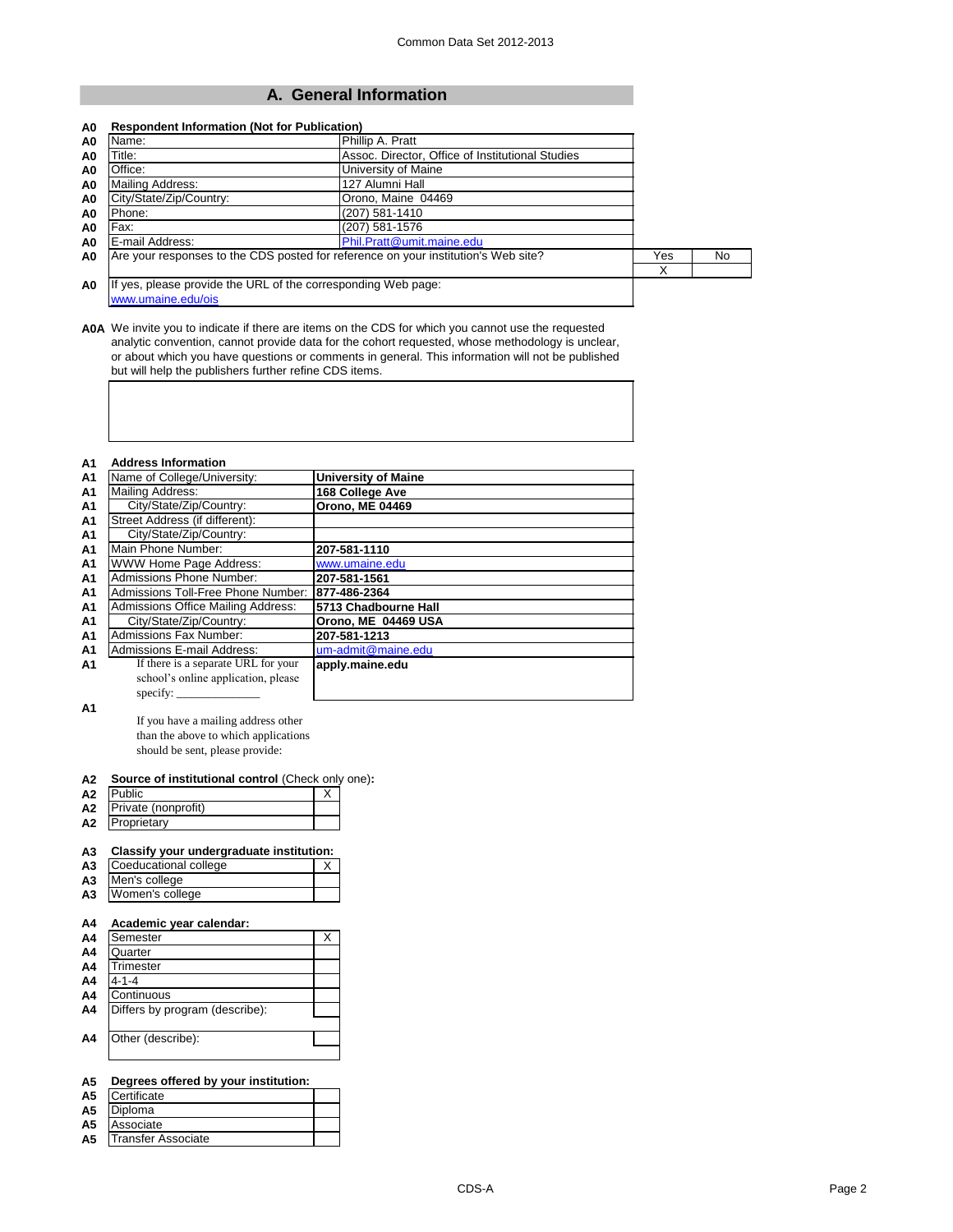| A5             | <b>Terminal Associate</b>  |   |
|----------------|----------------------------|---|
| A <sub>5</sub> | Bachelor's                 | х |
| A <sub>5</sub> | Postbachelor's certificate | X |
| A <sub>5</sub> | Master's                   | x |
| A <sub>5</sub> | Post-master's certificate  | x |
| A <sub>5</sub> | Doctoral degree            |   |
|                | research/scholarship       | х |
| A5             | Doctoral degree -          |   |
|                | professional practice      |   |
| Α5             | Doctoral degree -- other   |   |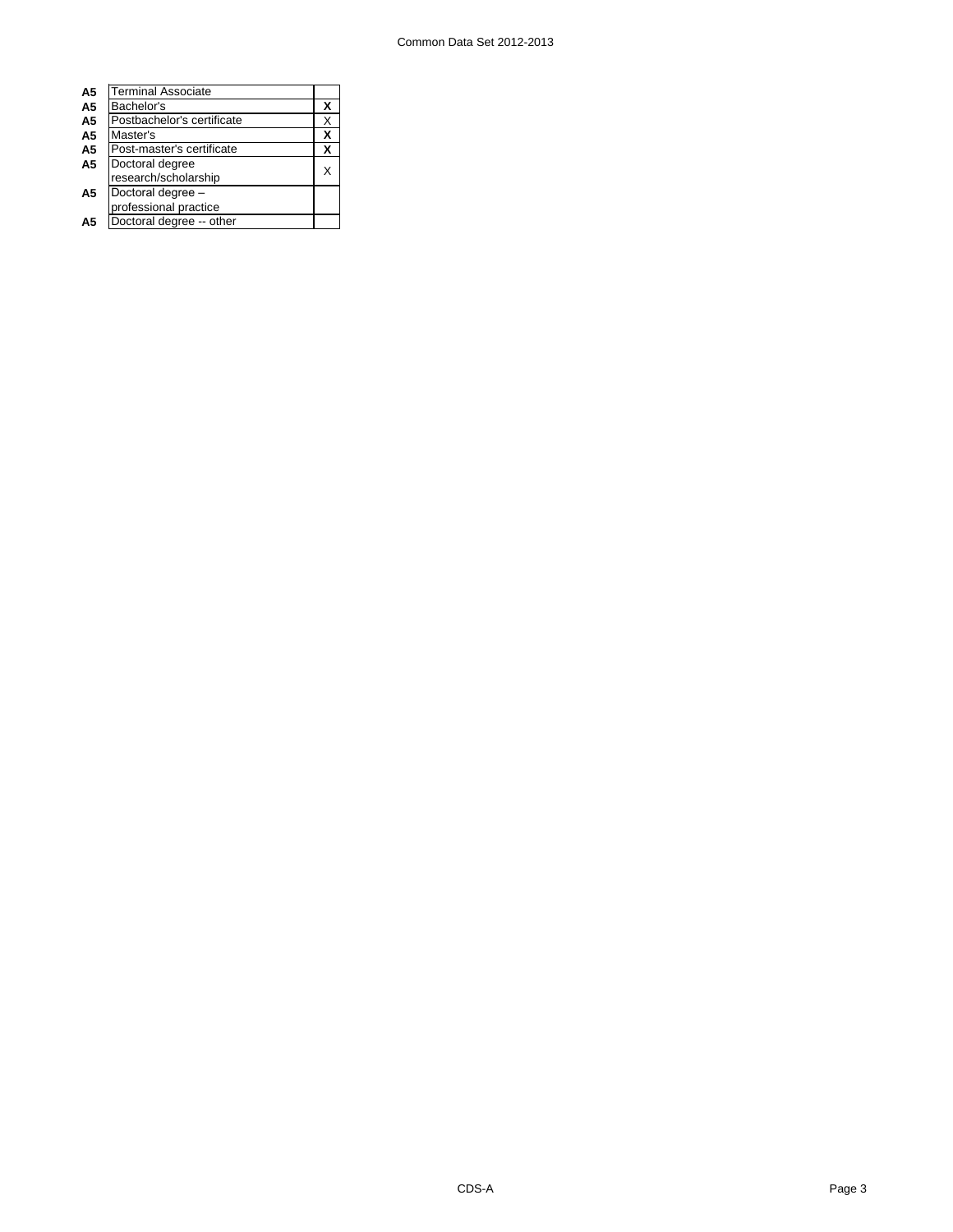# **B. ENROLLMENT AND PERSISTENCE**

**B1 Institutional Enrollment - Men and Women Provide numbers of students for each of the following categories as of the institution's official fall reporting date or as of October 15, 2012. Note: Report students formerly designated as "first professional" in the graduate cells.**

| <b>B1</b> |                                   | <b>FULL-TIME</b> |       | <b>PART-TIME</b> |        |  |
|-----------|-----------------------------------|------------------|-------|------------------|--------|--|
| <b>B1</b> |                                   | Men              | Women | Men              | Women  |  |
| <b>B1</b> | <b>Undergraduates</b>             |                  |       |                  |        |  |
| <b>B1</b> | Degree-seeking, first-time        |                  |       |                  |        |  |
|           | freshmen                          | 1,024            | 925   | 27               | 21     |  |
| <b>B1</b> | Other first-year, degree-seeking  | 128              | 133   | 18               | 12     |  |
| <b>B1</b> | All other degree-seeking          | 2,757            | 2,510 | 337              | 336    |  |
| <b>B1</b> | Total degree-seeking              | 3,909            | 3,568 | 382              | 369    |  |
| <b>B1</b> | All other undergraduates enrolled |                  |       |                  |        |  |
|           | in credit courses                 | 21               | 22    | 238              | 269    |  |
| <b>B1</b> | Total undergraduates              | 3,930            | 3,590 | 620              | 638    |  |
| <b>B1</b> | Graduate                          |                  |       |                  |        |  |
| <b>B1</b> | Degree-seeking, first-time        | 152              | 241   | 23               | 57     |  |
| <b>B1</b> | All other degree-seeking          | 259              | 351   | 218              | 303    |  |
| <b>B1</b> | All other graduates enrolled in   |                  |       |                  |        |  |
|           | credit courses                    | 17               | 101   | 67               | 334    |  |
| <b>B1</b> | Total graduate                    | 428              | 693   | 308              | 694    |  |
| <b>B1</b> | Total all undergraduates          |                  |       |                  | 8,778  |  |
| <b>B1</b> | Total all graduate                |                  |       |                  | 2,123  |  |
| <b>B1</b> | <b>GRAND TOTAL ALL STUDENTS</b>   |                  |       |                  | 10,901 |  |

**B2 Enrollment by Racial/Ethnic Category. Provide numbers of undergraduate students for each of the following categories as of the institution's official fall reporting date or as of October 15, 2012. Include international students only in the category "Nonresident aliens." Complete the "Total Undergraduates" column only if you cannot provide data for the first two columns. Report as your institution reports to IPEDS: persons who are Hispanic should be reported only on the Hispanic line, not under any race, and persons who are non-Hispanic multi-racial should be reported only under "Two or more races."** 

| <b>B2</b> |                                                 | Degree-Seeking<br>First-Time<br><b>First Year</b> | Degree-Seeking<br>Undergraduates<br>(include first-time<br>first-year) | Total<br>Undergraduates<br>(both degree- and<br>non-degree-<br>seeking) |
|-----------|-------------------------------------------------|---------------------------------------------------|------------------------------------------------------------------------|-------------------------------------------------------------------------|
| <b>B2</b> | Nonresident aliens                              | 52                                                | 195                                                                    | 257                                                                     |
| <b>B2</b> | Hispanic                                        | 62                                                | 156                                                                    | 160                                                                     |
| <b>B2</b> | Black or African American, non-Hispanic         | 32                                                | 146                                                                    | 151                                                                     |
| <b>B2</b> | White, non-Hispanic                             | 1,593                                             | 6,730                                                                  | 6,991                                                                   |
| <b>B2</b> | American Indian or Alaska Native, non-Hispanic  | 23                                                | 117                                                                    | 123                                                                     |
| <b>B2</b> | Asian, non-Hispanic                             | 39                                                | 112                                                                    | 116                                                                     |
| <b>B2</b> | Native Hawaiian or other Pacific Islander, non- |                                                   |                                                                        |                                                                         |
|           | Hispanic                                        | 0                                                 |                                                                        |                                                                         |
| <b>B2</b> | Two or more races, non-Hispanic                 | 48                                                | 178                                                                    | 181                                                                     |
| <b>B2</b> | Race and/or ethnicity unknown                   | 148                                               | 593                                                                    | 798                                                                     |
| <b>B2</b> | <b>TOTAL</b>                                    | 1.997                                             | 8,228                                                                  | 8,778                                                                   |

### **Persistence**

|  | B3 Number of degrees awarded from July 1, 2011 to June 30, 2012 |  |  |
|--|-----------------------------------------------------------------|--|--|
|--|-----------------------------------------------------------------|--|--|

| Certificate/diploma             |      |
|---------------------------------|------|
| Associate degrees               |      |
| Bachelor's degrees              | 1875 |
| Postbachelor's certificates     | 6    |
| Master's degrees                | 442  |
| Post-Master's certificates      | 44   |
| Doctoral degrees -              |      |
| research/scholarship            | 59   |
| Doctoral degrees - professional |      |
| practice                        | 6    |
| Doctoral degrees - other        |      |
|                                 |      |

### **Graduation Rates**

The items in this section correspond to data elements collected by the IPEDS Web-based Data Collection System's Graduation Rate Survey (GRS). For complete instructions and definitions of data elements, see the IPEDS GRS instructions and glossary on the 2012 Web-based survey.

### **For Bachelor's or Equivalent Programs**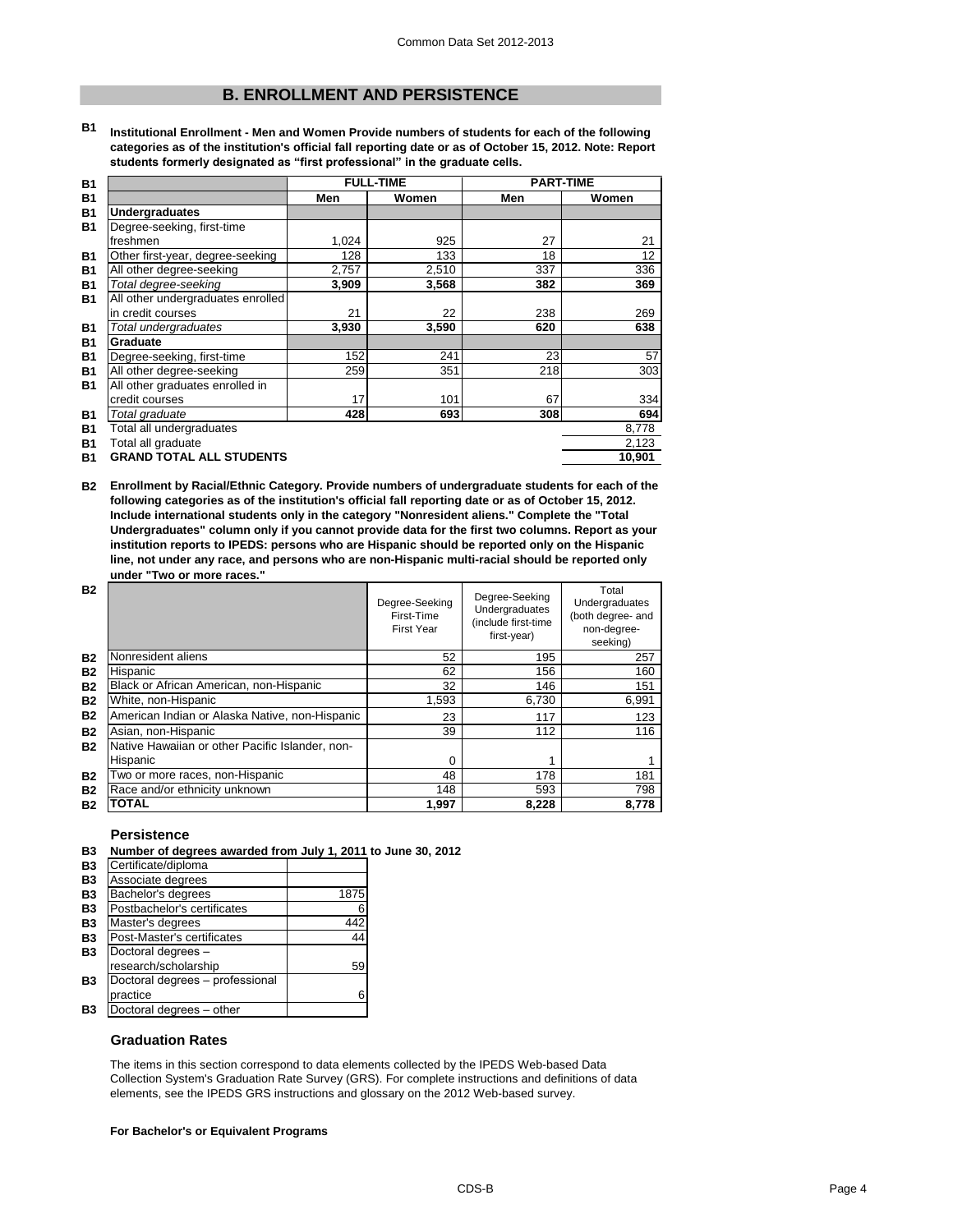Please provide data for the Fall 2006 cohort if available. If Fall 2006 cohort data are not available, provide data for the Fall 2005 cohort.

### *Fall 2006 Cohort*

Report for the cohort of full-time first-time bachelor's (or equivalent) degree-seeking undergraduate students who entered in Fall 2006. Include in the cohort those who entered your institution during the summer term preceding Fall 2006.

| <b>B4</b> | Initial 2006 cohort of first-time, full-time bachelor's (or equivalent) degree-seeking<br>undergraduate students; total all students:                                                                                                                                           | 1.807 |
|-----------|---------------------------------------------------------------------------------------------------------------------------------------------------------------------------------------------------------------------------------------------------------------------------------|-------|
| <b>B5</b> | Of the initial 2006 cohort, how many did not persist and did not graduate for the<br>following reasons: death, permanent disability, service in the armed forces, foreign<br>aid service of the federal government, or official church missions; total allowable<br>exclusions: |       |
| <b>B6</b> | Final 2006 cohort, after adjusting for allowable exclusions: (subtract question B5 from<br>question B4)                                                                                                                                                                         | 1,807 |
| <b>B7</b> | Of the initial 2006 cohort, how many completed the program in four years or less (by<br>August 31, 2010):                                                                                                                                                                       | 648   |
| <b>B8</b> | Of the initial 2006 cohort, how many completed the program in more than four years<br>but in five years or less (after August 31, 2010 and by August 31, 2011):                                                                                                                 | 345   |
| <b>B9</b> | Of the initial 2006 cohort, how many completed the program in more than five years<br>but in six years or less (after August 31, 2011 and by August 31, 2012):                                                                                                                  | 78    |
|           | <b>B10</b> Total graduating within six years (sum of questions B7, B8, and B9):                                                                                                                                                                                                 | 1,071 |
| B11       | Six-year graduation rate for 2006 cohort (question B10 divided by question B6):                                                                                                                                                                                                 | 59%   |

### *Fall 2005 Cohort*

Report for the cohort of full-time first-time bachelor's (or equivalent) degree-seeking undergraduate students who entered in Fall 2005. Include in the cohort those who entered your institution during the summer term preceding Fall 2005.

| <b>B4</b>  | Initial 2005 cohort of first-time, full-time bachelor's (or equivalent) degree-seeking<br>undergraduate students; total all students:                                                                                                                                           | 1,703 |
|------------|---------------------------------------------------------------------------------------------------------------------------------------------------------------------------------------------------------------------------------------------------------------------------------|-------|
| <b>B5</b>  | Of the initial 2005 cohort, how many did not persist and did not graduate for the<br>following reasons: death, permanent disability, service in the armed forces, foreign<br>aid service of the federal government, or official church missions; total allowable<br>exclusions: |       |
| <b>B6</b>  | Final 2005 cohort, after adjusting for allowable exclusions: (subtract question B5 from<br>question B4)                                                                                                                                                                         | 1,703 |
| B7         | Of the initial 2005 cohort, how many completed the program in four years or less (by<br>August 31, 2009):                                                                                                                                                                       | 615   |
| <b>B8</b>  | Of the initial 2005 cohort, how many completed the program in more than four years<br>but in five years or less (after August 31, 2009 and by August 31, 2010):                                                                                                                 | 322   |
| <b>B9</b>  | Of the initial 2005 cohort, how many completed the program in more than five years<br>but in six years or less (after August 31, 2010 and by August 31, 2011):                                                                                                                  | 92    |
| <b>B10</b> | Total graduating within six years (sum of questions B7, B8, and B9):                                                                                                                                                                                                            | 1,029 |
| <b>B11</b> | Six-year graduation rate for 2005 cohort (question B10 divided by question B6):                                                                                                                                                                                                 | 60%   |

### **For Two-Year Institutions**

Please provide data for the 2009 cohort if available. If 2009 cohort data are not available, provide data for the 2008 cohort.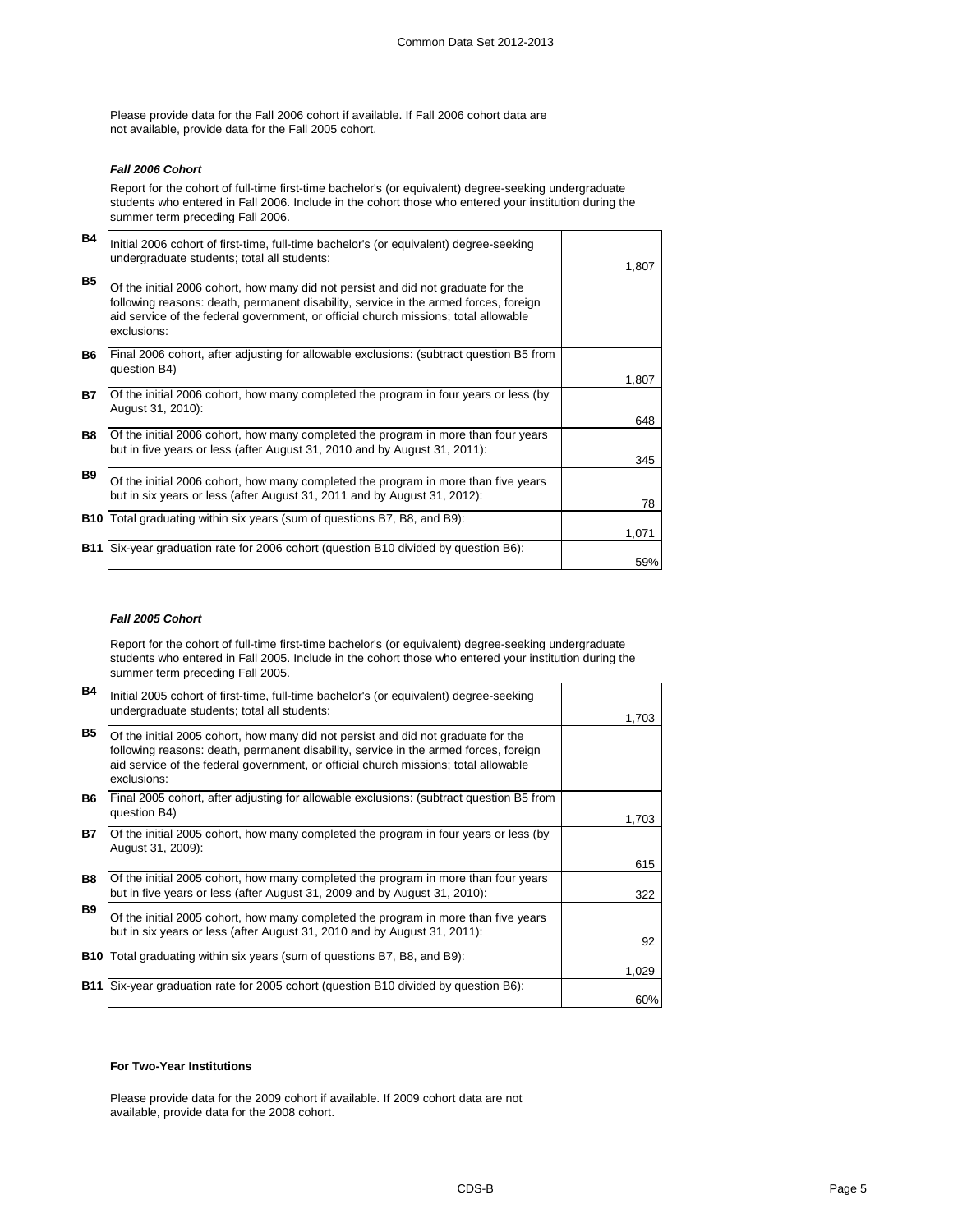### *2009 Cohort*

|            | <b>B12</b> Initial 2009 cohort, total of first-time, full-time degree/certificate-seeking students:                                                                                                                                                                                        |  |
|------------|--------------------------------------------------------------------------------------------------------------------------------------------------------------------------------------------------------------------------------------------------------------------------------------------|--|
|            | <b>B13</b> Of the initial 2009 cohort, how many did not persist and did not graduate for the<br>following reasons: death, permanent disability, service in the armed forces, foreign<br>aid service of the federal government, or official church missions; total allowable<br>exclusions: |  |
|            | <b>B14</b> Final 2009 cohort, after adjusting for allowable exclusions (Subtract question B13<br>from question B12):                                                                                                                                                                       |  |
|            | <b>B15</b> Completers of programs of less than two years duration (total):                                                                                                                                                                                                                 |  |
|            | <b>B16</b> Completers of programs of less than two years within 150 percent of normal time:                                                                                                                                                                                                |  |
|            | <b>B17</b> Completers of programs of at least two but less than four years (total):                                                                                                                                                                                                        |  |
|            | <b>B18</b> Completers of programs of at least two but less than four-years within 150 percent of<br>normal time:                                                                                                                                                                           |  |
| <b>B19</b> | Total transfers-out (within three years) to other institutions:                                                                                                                                                                                                                            |  |
| <b>B20</b> | Total transfers to two-year institutions:                                                                                                                                                                                                                                                  |  |
|            | <b>B21</b> Total transfers to four-year institutions:                                                                                                                                                                                                                                      |  |

### *2008 Cohort*

|            | <b>B12</b> Initial 2008 cohort, total of first-time, full-time degree/certificate-seeking students:                                                                                                                                                                                        |  |
|------------|--------------------------------------------------------------------------------------------------------------------------------------------------------------------------------------------------------------------------------------------------------------------------------------------|--|
|            | <b>B13</b> Of the initial 2008 cohort, how many did not persist and did not graduate for the<br>following reasons: death, permanent disability, service in the armed forces, foreign<br>aid service of the federal government, or official church missions; total allowable<br>exclusions: |  |
|            | <b>B14</b> Final 2008 cohort, after adjusting for allowable exclusions (Subtract question B13<br>from question B12):                                                                                                                                                                       |  |
|            | <b>B15</b> Completers of programs of less than two years duration (total):                                                                                                                                                                                                                 |  |
|            | <b>B16</b> Completers of programs of less than two years within 150 percent of normal time:                                                                                                                                                                                                |  |
|            | B17 Completers of programs of at least two but less than four years (total):                                                                                                                                                                                                               |  |
|            | <b>B18</b> Completers of programs of at least two but less than four-years within 150 percent of<br>normal time:                                                                                                                                                                           |  |
| <b>B19</b> | Total transfers-out (within three years) to other institutions:                                                                                                                                                                                                                            |  |
|            | <b>B20</b> Total transfers to two-year institutions:                                                                                                                                                                                                                                       |  |
|            | <b>B21</b> Total transfers to four-year institutions:                                                                                                                                                                                                                                      |  |

### **Retention Rates**

Report for the cohort of all full-time, first-time bachelor's (or equivalent) degree-seeking undergraduate students who entered in Fall 2011 (or the preceding summer term). The initial cohort may be adjusted for students who departed for the following reasons: death, permanent disability, service in the armed forces, foreign aid service of the federal government or official church missions. No other adjustments to the initial cohort should be made.

| <b>B22</b> For the cohort of all full-time bachelor's (or equivalent) degree-seeking undergraduate |     |
|----------------------------------------------------------------------------------------------------|-----|
| students who entered your institution as freshmen in Fall 2011 (or the preceding                   |     |
| summer term), what percentage was enrolled at your institution as of the date your                 |     |
| linstitution calculates its official enrollment in Fall 2012?                                      |     |
|                                                                                                    | 76% |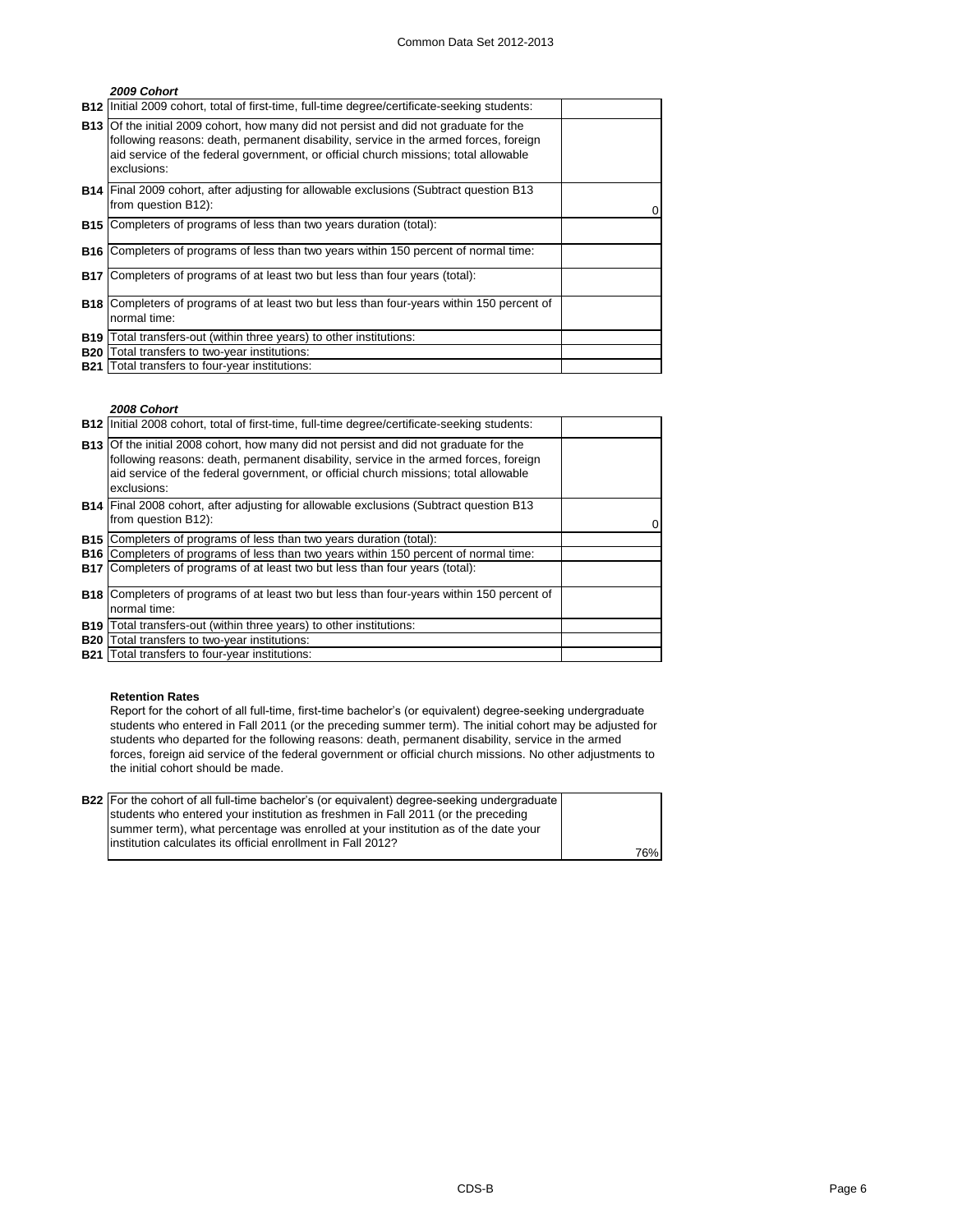# **C. FIRST-TIME, FIRST-YEAR (FRESHMAN) ADMISSION**

### **Applications**

**C1 First-time, first-year, (freshmen) students: Provide the number of degree-seeking, first-time, firstyear students who applied, were admitted, and enrolled (full- or part-time) in Fall 2012. Include early decision, early action, and students who began studies during summer in this cohort. Applicants should include only those students who fulfilled the requirements for consideration for admission (i.e., who completed actionable applications) and who have been notified of one of the following actions: admission, nonadmission, placement on waiting list, or application**  withdrawn (by applicant or institution). Admitted applicants should include wait-listed students

| C <sub>1</sub> | Total first-time, first-year (freshman) men who applied               | 4,075 |
|----------------|-----------------------------------------------------------------------|-------|
| C <sub>1</sub> | Total first-time, first-year (freshman) women who applied             | 4,231 |
|                |                                                                       |       |
| C <sub>1</sub> | Total first-time, first-year (freshman) men who were admitted         | 3,221 |
| C <sub>1</sub> | Total first-time, first-year (freshman) women who were admitted       | 3,512 |
|                |                                                                       |       |
| C <sub>1</sub> | Total full-time, first-time, first-year (freshman) men who enrolled   | 1024  |
| C <sub>1</sub> | Total part-time, first-time, first-year (freshman) men who enrolled   | 27    |
|                |                                                                       |       |
| C <sub>1</sub> | Total full-time, first-time, first-year (freshman) women who enrolled | 925   |
|                |                                                                       |       |

**C1** Total part-time, first-time, first-year (freshman) women who enrolled | 21

### **C2 Freshman wait-listed students (students who met admission requirements but whose final admission was contingent on space availability)**

|                |                                                                     | Yes | No |
|----------------|---------------------------------------------------------------------|-----|----|
| C <sub>2</sub> | Do you have a policy of placing students on a waiting list?         |     |    |
| C <sub>2</sub> | If yes, please answer the questions below for Fall 2012 admissions: |     |    |
| C <sub>2</sub> | Number of qualified applicants offered a placed on waiting list     |     |    |
| C <sub>2</sub> | Number accepting a place on the waiting list                        |     |    |
| C <sub>2</sub> | Number of wait-listed students admitted                             |     |    |

**C2** Is your waiting list ranked?

**C2** If yes, do you release that information to students?

**C2** Do you release that information to school counselors?

### **Admission Requirements**

| C3 High school completion requirement         |  |
|-----------------------------------------------|--|
| C3 High school diploma is required and GED is |  |

| C <sub>3</sub> | High school diploma is required and GED is<br>accepted |  |
|----------------|--------------------------------------------------------|--|
| C <sub>3</sub> | High school diploma is required and GED is not         |  |
|                | accepted                                               |  |
| C <sub>3</sub> | High school diploma or equivalent is not required      |  |
|                |                                                        |  |

### **C4 Does your institution require or recommend a general college-preparatory program for degreeseeking students?**

| C <sub>4</sub> | Require                       |  |
|----------------|-------------------------------|--|
|                | C4 Recommend                  |  |
| C4             | Neither require nor recommend |  |

### **C5 Distribution of high school units required and/or recommended.** Specify the distribution of academic high school course units required and/or recommended of all or most degree-seeking students using Carnegie units (one unit equals one year of study or its equivalent). If you use a different system for calculating units, please convert.

| C <sub>5</sub> |                                     | <b>Units</b> | <b>Units</b> |
|----------------|-------------------------------------|--------------|--------------|
|                |                                     | Required     | Recommended  |
| C5             | Total academic units                | 17           | 21           |
| C5             | English                             | 4            | 4            |
| C5             | <b>Mathematics</b>                  | 3            | 4            |
| C5             | Science                             | 2            | 4            |
| C5             | Of these, units that must be<br>lab | 2            | 3            |
| C <sub>5</sub> | Foreign language                    | 2            | 2            |
| C5             | Social studies                      | 2            | 2            |
| C5             | History                             |              |              |
| C5             | Academic electives                  | 4            | 4            |
| C5             | Computer Science                    |              |              |
| C5             | Visual/Performing Arts              |              |              |
| C <sub>5</sub> | Other (specify)                     |              |              |

## **Basis for Selection**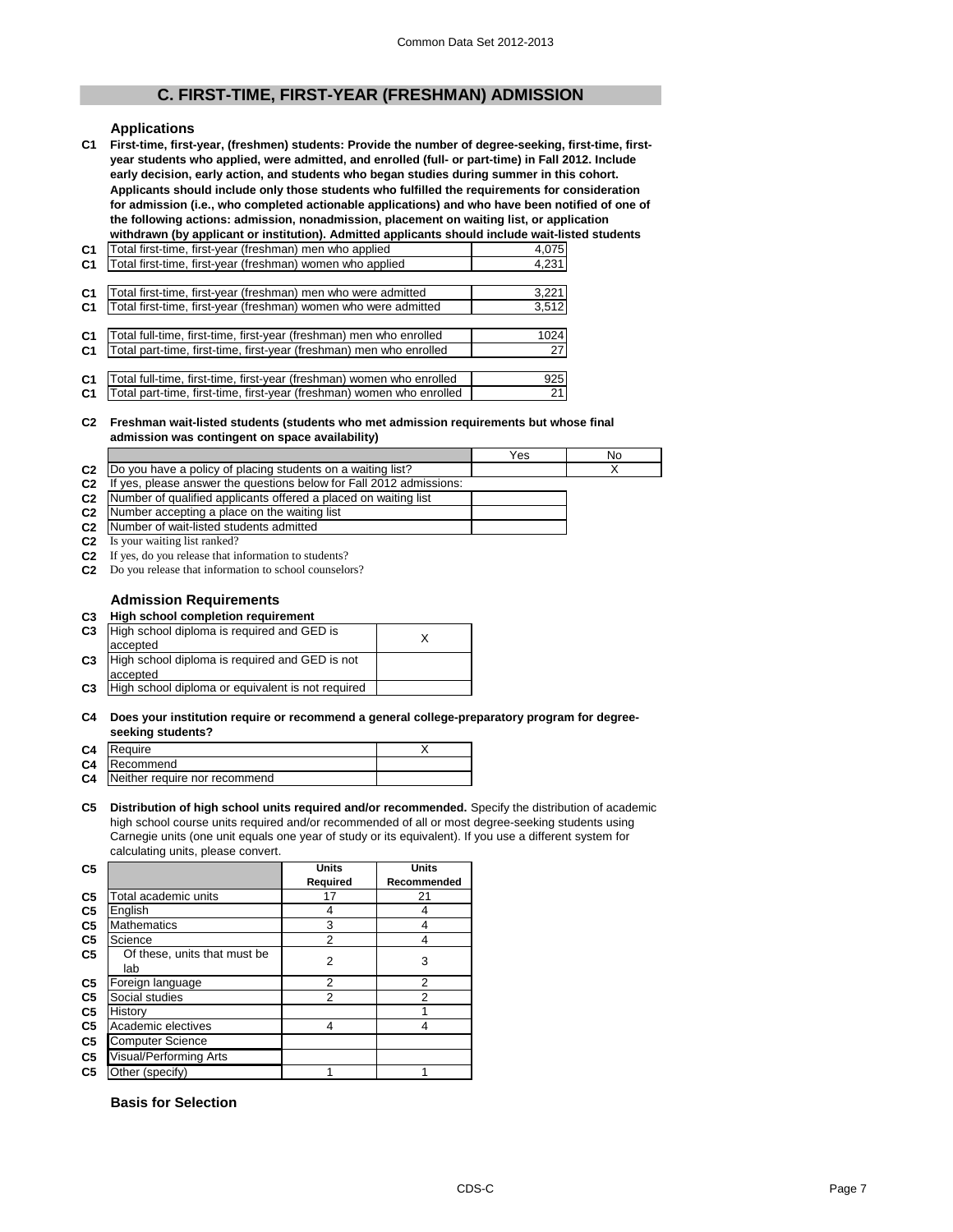### Common Data Set 2012-2013

**C6** Do you have an open admission policy, under which virtually all secondary school graduates or students with GED equivalency diplomas are admitted without regard to academic record, test scores, or other qualifications? If so, check which applies:

|  | qualifications: in so, oncent written application            |
|--|--------------------------------------------------------------|
|  | C6 Open admission policy as described above for all students |

| C6             | Open admission policy as described above for all students         |  |
|----------------|-------------------------------------------------------------------|--|
| C6             | Open admission policy as described above for most students, but-- |  |
| C <sub>6</sub> | selective admission for out-of-state students                     |  |
| C6             | selective admission to some programs                              |  |
| C6             | other (explain)                                                   |  |
|                |                                                                   |  |

### **C7 Relative importance of each of the following academic and nonacademic factors in first-time, firstyear, degree-seeking (freshman) admission decisions.**

| C7 |                                     | Very Important | Important | <b>Considered</b> | <b>Not Considered</b> |
|----|-------------------------------------|----------------|-----------|-------------------|-----------------------|
| C7 | Academic                            |                |           |                   |                       |
| C7 | Rigor of secondary school<br>record | X              |           |                   |                       |
| C7 | Class rank                          | X              |           |                   |                       |
| C7 | Academic GPA                        | X              |           |                   |                       |
| C7 | Standardized test scores            | X              |           |                   |                       |
| C7 | <b>Application Essay</b>            |                | x         |                   |                       |
| C7 | Recommendation(s)                   |                | X         |                   |                       |
| C7 | <b>Nonacademic</b>                  |                |           |                   |                       |
| C7 | Interview                           |                |           | X                 |                       |
| C7 | <b>Extracurricular activities</b>   |                |           | X                 |                       |
| C7 | Talent/ability                      |                |           | X                 |                       |
| C7 | Character/personal qualities        |                |           | X                 |                       |
| C7 | First generation                    |                |           |                   | X                     |
| C7 | Alumni/ae relation                  |                |           |                   | X                     |
| C7 | Geographical residence              |                |           | X                 |                       |
| C7 | State residency                     |                |           | X                 |                       |
| C7 | Religious                           |                |           |                   | X                     |
|    | affiliation/commitment              |                |           |                   |                       |
| C7 | Racial/ethnic status                |                |           |                   | x                     |
| C7 | Volunteer work                      |                |           | X                 |                       |
| C7 | Work experience                     |                |           | X                 |                       |
| C7 | Level of applicant's interest       |                |           |                   | X                     |

# **SAT and ACT Policies**

### **C8 Entrance exams**

|                                                                            | Yes | No. |
|----------------------------------------------------------------------------|-----|-----|
| <b>C8A Does your institution make use of SAT, ACT, or SAT Subject Test</b> |     |     |
| scores in admission decisions for first-time, first-year, degree-          |     |     |
| seeking applicants?                                                        |     |     |

**C8A** If yes, place check marks in the appropriate boxes below to reflect your institution's policies for use in admission for Fall 2014.

| C8A |                                         | <b>ADMISSION</b> |           |                         |                                        |                    |
|-----|-----------------------------------------|------------------|-----------|-------------------------|----------------------------------------|--------------------|
| C8A |                                         | Require          | Recommend | <b>Require for Some</b> | <b>Consider if</b><br><b>Submitted</b> | <b>Not</b><br>Used |
|     | C8A SAT or ACT                          |                  |           |                         |                                        |                    |
|     | <b>C8A ACT only</b>                     |                  |           |                         |                                        |                    |
|     | C8A SAT only                            |                  |           |                         |                                        |                    |
|     | <b>C8A SAT and SAT Subject Tests or</b> |                  |           |                         |                                        |                    |
|     | <b>ACT</b>                              |                  |           |                         |                                        |                    |
|     | <b>C8A SAT Subject Tests only</b>       |                  |           |                         |                                        |                    |

**C8B** If your institution will make use of the ACT in admission decisions for first-time, first-year, degree-seeking applicants for Fall 2014, please indicate which ONE of the following applies: (regardless of whether the writing score will be used in the admissions process):

**C8B** ACT with Writing Component required

**C8B** ACT with Writing component recommended

**C8B** ACT with or without Writing component accepted



**C8C** Please indicate how your institution will use the SAT or ACT writing component; check all that apply:

**C8C** As a validity check on the application essay

| <b>COC</b> I lease indicate how your institution will use the OAT OFAOT whill be component, check all that apply. |                  |                  |
|-------------------------------------------------------------------------------------------------------------------|------------------|------------------|
| C8C.                                                                                                              | <b>SAT</b> essay | <b>ACT</b> essay |
| C8C For admission                                                                                                 |                  |                  |
| C8C For placement                                                                                                 |                  |                  |
| C8C For advising                                                                                                  |                  |                  |
| C8C In place of an application essay                                                                              |                  |                  |
| C8C As a validity check on the                                                                                    |                  |                  |
| application essay                                                                                                 |                  |                  |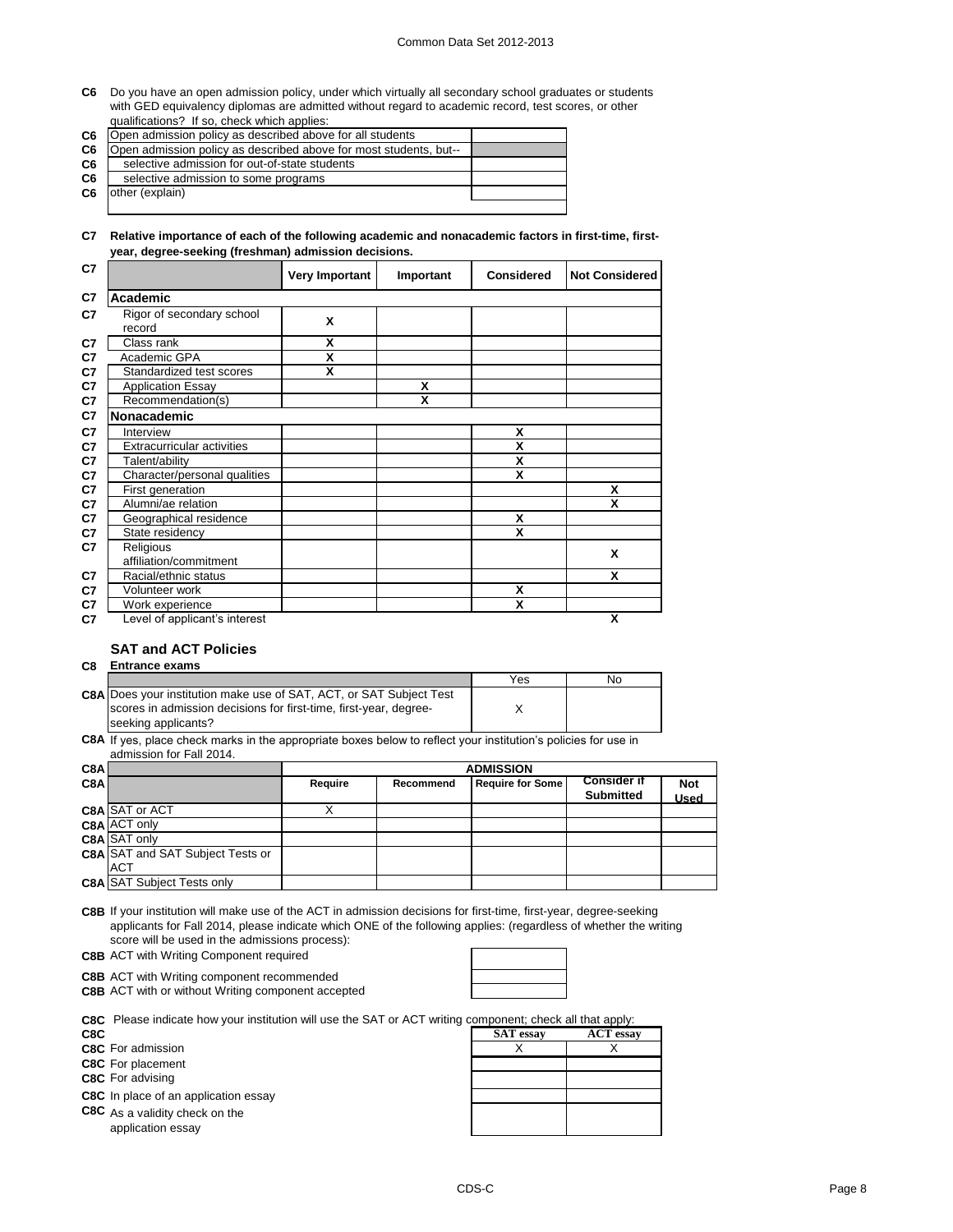| C8C No college policy as of now |
|---------------------------------|
| C8C Not using essay component   |

**C8D In addition**, does your institution use applicants' test scores for academic advising? **C8D** No X

| <b>C8E</b> Latest date by which SAT or ACT scores must be received for fall- |              |
|------------------------------------------------------------------------------|--------------|
| C8E Latest date by which SAT Subject Test scores must be received for        |              |
| Ifall-term admission                                                         | July 1, 2013 |

**C8F** If necessary, use this space to clarify your test policies (e.g., if tests are recommended for some **C8F**

**C8G** Please indicate which tests your institution uses for placement (e.g., state tests):

| C8G SAT |                                  |  |  |
|---------|----------------------------------|--|--|
| C8G ACT |                                  |  |  |
|         | <b>C8G</b> SAT Subject Tests     |  |  |
| C8G AP  |                                  |  |  |
|         | C8G CLEP                         |  |  |
|         | <b>C8G</b> Institutional Exam    |  |  |
|         | <b>C8G</b> State Exam (specify): |  |  |

### **Freshman Profile**

Provide percentages for ALL enrolled, degree-seeking, full-time and part-time, first-time, first-year (freshman) students enrolled in Fall 2012, including students who began studies during summer, international students/nonresident aliens, and students admitted under special arrangements.

**C9 Percent and number of first-time, first-year (freshman) students enrolled in Fall 2012 who submitted national standardized (SAT/ACT) test scores. Include information for ALL enrolled, degree-seeking, first-time, first-year (freshman) students who submitted test scores. Do not include partial test scores (e.g., mathematics scores but not critical reading for a category of students) or combine other standardized test results (such as TOEFL) in this item. Do not convert SAT scores to ACT scores and vice versa. The 25th percentile is the score that 25 percent scored at or below; the 75th percentile score is the one that 25 percent scored at or above.**

| <b>C9</b> Percent submitting SAT scores | 94% Number submitting SAT scores | 1878 |
|-----------------------------------------|----------------------------------|------|
| <b>C9</b> Percent submitting ACT scores | 10% Number submitting ACT scores | 197  |
|                                         |                                  |      |

| C <sub>9</sub> |                             | 25th Percentile | <b>75th Percentile</b> |
|----------------|-----------------------------|-----------------|------------------------|
| C <sub>9</sub> | <b>SAT Critical Reading</b> | 480             | 590                    |
| C <sub>9</sub> | <b>SAT Math</b>             | 490             | 610                    |
|                | <b>SAT Writing</b>          | 460             | 580                    |
|                | <b>SAT Essay</b>            |                 |                        |
| C <sub>9</sub> | <b>ACT Composite</b>        | 21              | 26                     |
| C <sub>9</sub> | <b>ACT Math</b>             |                 |                        |
| C <sub>9</sub> | <b>ACT English</b>          |                 |                        |
| C <sub>9</sub> | <b>ACT Writing</b>          |                 |                        |
|                |                             |                 |                        |

**C9** Percent of first-time, first-year (freshman) students with scores in each range:

| C <sub>9</sub> |                         | <b>SAT Critical</b>  |                    |                    |
|----------------|-------------------------|----------------------|--------------------|--------------------|
|                |                         | Reading              | <b>SAT Math</b>    | <b>SAT Writing</b> |
| C <sub>9</sub> | 700-800                 | 4%                   | 5%                 | 2%                 |
| C <sub>9</sub> | 600-699                 | 19%                  | 25%                | 16%                |
| C <sub>9</sub> | 500-599                 | 44%                  | 41%                | 42%                |
| C <sub>9</sub> | 400-499                 | 31%                  | 27%                | 34%                |
| C <sub>9</sub> | 300-399                 | 2%                   | 3%                 | 6%                 |
| C <sub>9</sub> | 200-299                 | 0%                   | 0%                 | 0%                 |
|                | Totals should = 100%    | 100%                 | 100%               | 100%               |
| C <sub>9</sub> |                         | <b>ACT Composite</b> | <b>ACT English</b> | <b>ACT Math</b>    |
| C <sub>9</sub> | 30-36                   | 5%                   |                    |                    |
| C <sub>9</sub> | 24-29                   | 47%                  |                    |                    |
| C <sub>9</sub> | 18-23                   | 42%                  |                    |                    |
| C <sub>9</sub> | $12 - 17$               | 6%                   |                    |                    |
| C <sub>9</sub> | $6 - 11$                | 0%                   |                    |                    |
| C <sub>9</sub> | Below 6                 | 0%                   |                    |                    |
|                | Totals should = $100\%$ | 100%                 | 0%                 | 0%                 |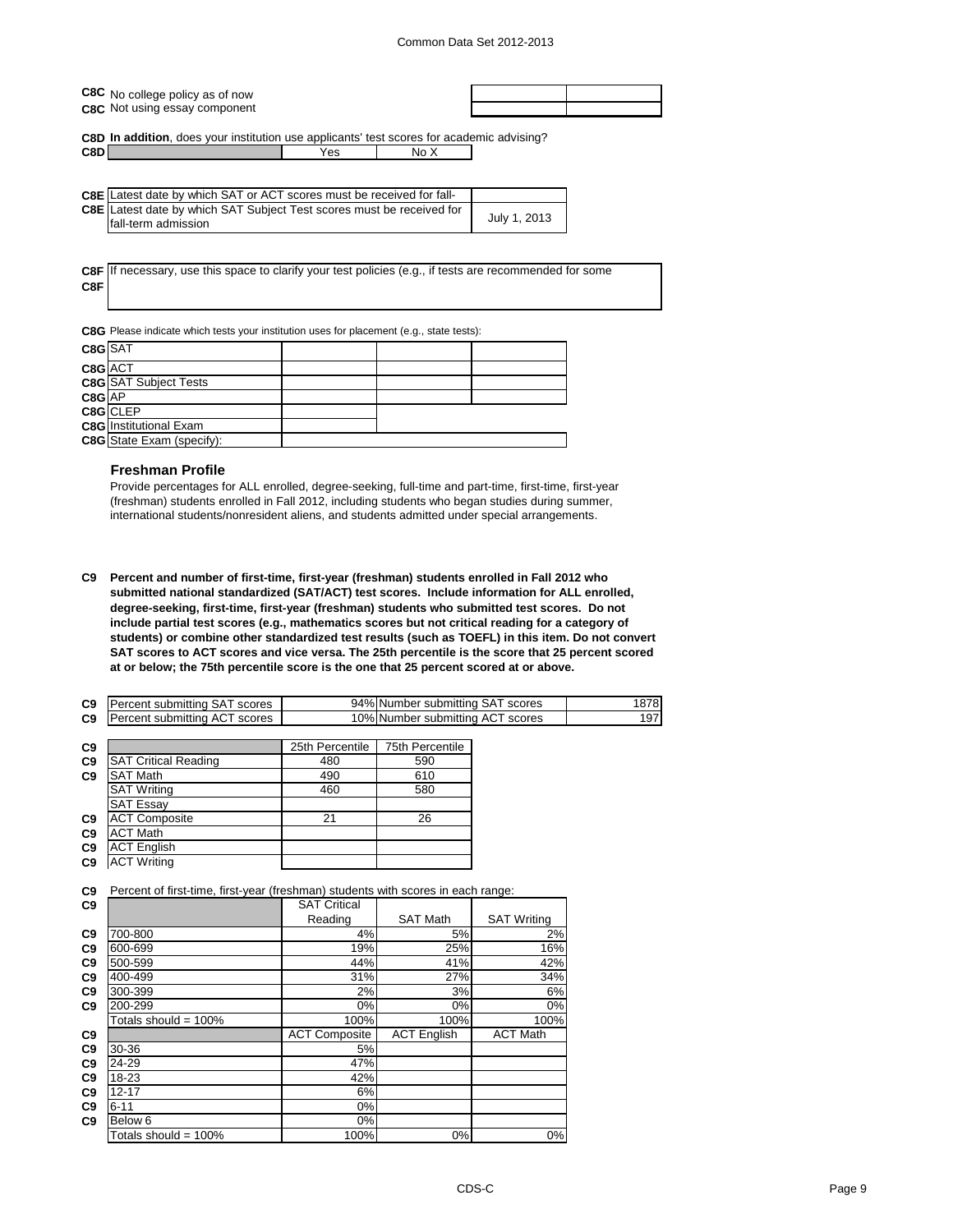### Common Data Set 2012-2013

**C10** Percent of all degree-seeking, first-time, first-year (freshman) students who had high school class rank within each of the following ranges (report information for those students from whom you collected high school rank information).

| C10 Percent in top tenth of high school graduating class                                    | 20% |                       |
|---------------------------------------------------------------------------------------------|-----|-----------------------|
| <b>C10</b> Percent in top quarter of high school graduating class                           | 49% |                       |
| C10 Percent in top half of high school graduating class                                     | 82% | Top half +            |
| C <sub>10</sub> Percent in bottom half of high school graduating class                      | 18% | bottom half = $100\%$ |
| <b>C10</b> Percent in bottom quarter of high school graduating class                        | 3%  |                       |
| C10   Percent of total first-time, first-year (freshmen) students who submitted high school |     |                       |
| class rank:                                                                                 |     | 67%                   |

**C11** Percentage of all enrolled, degree-seeking, first-time, first-year (freshman) students who had high school grade-point averages within each of the following ranges (using 4.0 scale). Report information only for those students from whom you collected high school GPA.

| C11 Percent who had GPA of 3.75 and higher    | 27%  |
|-----------------------------------------------|------|
| C11 Percent who had GPA between 3.50 and 3.74 | 7%   |
| C11 Percent who had GPA between 3.25 and 3.49 | 12%  |
| C11 Percent who had GPA between 3.00 and 3.24 | 34%  |
| C11 Percent who had GPA between 2.50 and 2.99 | 13%  |
| C11 Percent who had GPA between 2.0 and 2.49  | 7%   |
| C11 Percent who had GPA between 1.0 and 1.99  | 0%   |
| C11 Percent who had GPA below 1.0             | 0%   |
| Totals should = 100%                          | 100% |

| C12 Average high school GPA of all degree-seeking, first-time, first-year<br>(freshman) students who submitted GPA: | 3.26   |
|---------------------------------------------------------------------------------------------------------------------|--------|
| C12 Percent of total first-time, first-year (freshman) students who<br>submitted high school GPA:                   | 96.00% |

# **Admission Policies**

### **C13 Application Fee**

| C <sub>13</sub> |                                                                                                                             | Yes     | No |
|-----------------|-----------------------------------------------------------------------------------------------------------------------------|---------|----|
|                 | C13 Does your institution have an<br>application fee?                                                                       | X       |    |
| C <sub>13</sub> | Amount of application fee:                                                                                                  | \$40.00 |    |
| C <sub>13</sub> |                                                                                                                             | Yes     | No |
|                 | <b>C13</b> Can it be waived for applicants<br>with financial need?                                                          | X       |    |
|                 | C13 If you have an application fee and an on-line application option,<br>C <sub>13</sub> Same fee:<br>C <sub>13</sub> Free: | X       |    |
|                 | C <sub>13</sub> Reduced:                                                                                                    |         |    |
| C <sub>13</sub> |                                                                                                                             | Yes     | No |
|                 | C13 Can on-line application fee be<br>waived for annlicante with                                                            | x       |    |

|                 | waived for applicants with<br>financial need?                  |     |    |
|-----------------|----------------------------------------------------------------|-----|----|
|                 | C14 Application closing date                                   |     |    |
| C <sub>14</sub> |                                                                | Yes | No |
|                 | C14 Does your institution have an<br>application closing date? |     |    |
|                 | C <sub>14</sub> Application closing data (fall):               |     |    |

**Appli C14** Priority date:

| C <sub>15</sub> |                                                                       |  |
|-----------------|-----------------------------------------------------------------------|--|
|                 | C15 Are first-time, first-year students accepted for terms other than |  |

### **C16 Notification to applicants of admission decision sent** *(fill in one only)*

| C16 On a rolling basis beginning<br>(date): | Feb. 1 |
|---------------------------------------------|--------|
| $C16$ By (date):                            |        |
| C <sub>16</sub> Other:                      |        |
|                                             |        |

**C17 Reply policy for admitted applicants** *(fill in one only)*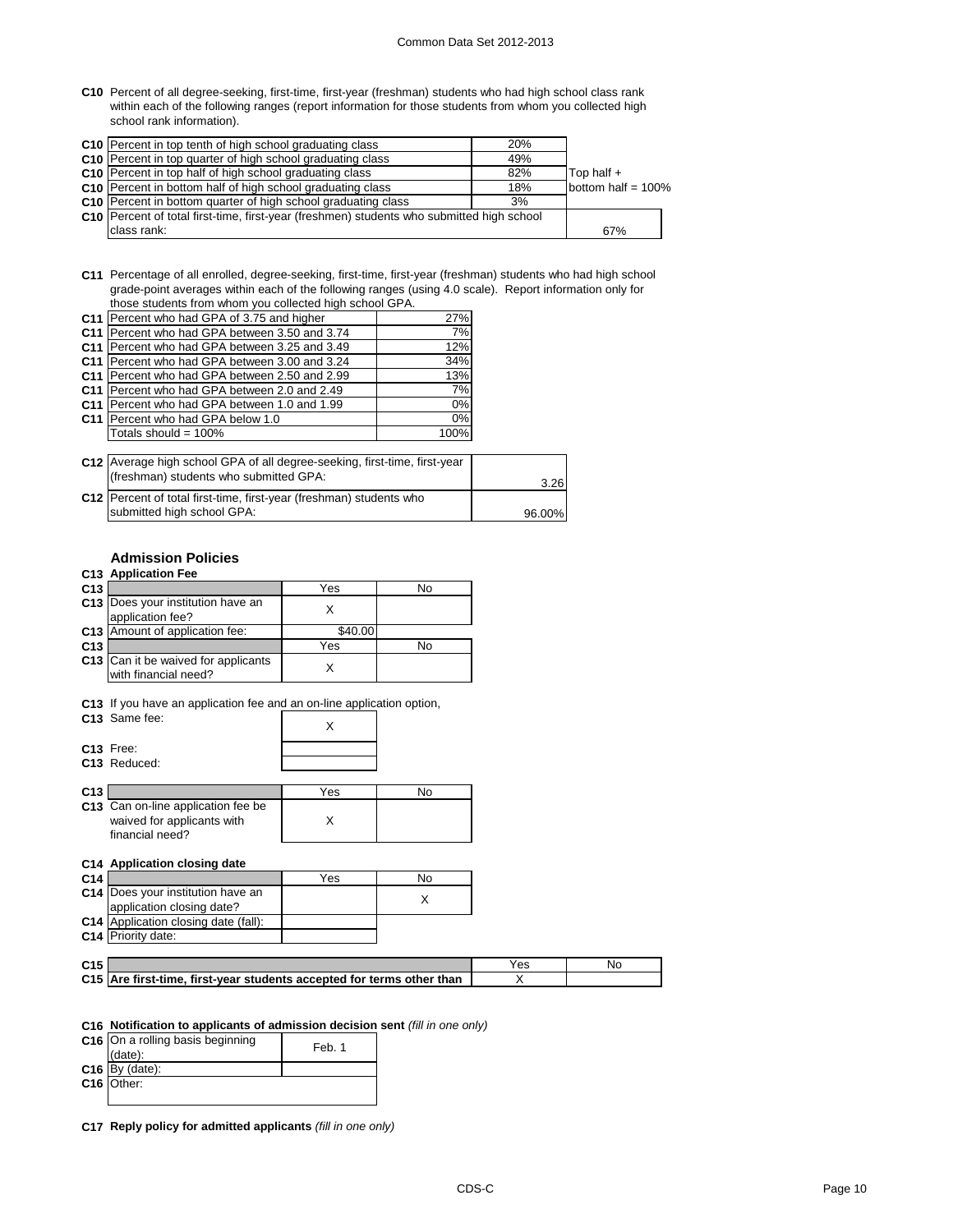|                 | C17 Must reply by (date):              |   |  |
|-----------------|----------------------------------------|---|--|
|                 | C17 No set date:                       |   |  |
|                 | C17 Must reply by May 1 or within      |   |  |
|                 | weeks if notified                      | 2 |  |
|                 | thereafter                             |   |  |
| C <sub>17</sub> | Other:                                 |   |  |
|                 |                                        |   |  |
| C <sub>17</sub> | Deadline for housing deposit (MM/DD):  |   |  |
| C <sub>17</sub> | Amount of housing deposit:             |   |  |
| C <sub>17</sub> | Refundable if student does not enroll? |   |  |
| C <sub>17</sub> | Yes, in full                           |   |  |
| C <sub>17</sub> | Yes, in part                           |   |  |
| C17             | No                                     |   |  |

|                 | C18 Deferred admission                                                              |             |    |
|-----------------|-------------------------------------------------------------------------------------|-------------|----|
| C <sub>18</sub> |                                                                                     | Yes         | No |
|                 | C18 Does your institution allow students to postpone enrollment after<br>admission? |             |    |
|                 | C18 If yes, maximum period of postponement:                                         | 2 semesters |    |

|                 | C19 Early admission of high school students                                                                                                                                          |     |    |
|-----------------|--------------------------------------------------------------------------------------------------------------------------------------------------------------------------------------|-----|----|
| C <sub>19</sub> |                                                                                                                                                                                      | Yes | No |
|                 | <b>C19</b> Does your institution allow high school students to enroll as full-time.<br>first-time, first-year (freshman) students one year or more before<br>high school graduation? |     |    |

Question removed from CDS.

**C20 Common Application Question removed from CDS.** (Initiated during 2006-2007 cycle)

### **Early Decision and Early Action Plans**

|                 | C21 Early Decision                                                                                                                                                                                                                                                                                                                           |     |     |
|-----------------|----------------------------------------------------------------------------------------------------------------------------------------------------------------------------------------------------------------------------------------------------------------------------------------------------------------------------------------------|-----|-----|
| C <sub>21</sub> |                                                                                                                                                                                                                                                                                                                                              | Yes | No. |
| C <sub>21</sub> | Does your institution offer an early decision plan (an admission plan<br>that permits students to apply and be notified of an admission<br>decision well in advance of the regular notification date and that<br>asks students to commit to attending if accepted) for first-time, first-<br>year (freshman) applicants for fall enrollment? |     | X   |
|                 | <b>C21</b> If "yes," please complete the following:                                                                                                                                                                                                                                                                                          |     |     |
|                 | C21 First or only early decision plan closing date                                                                                                                                                                                                                                                                                           |     |     |
| C <sub>21</sub> | First or only early decision plan notification date                                                                                                                                                                                                                                                                                          |     |     |
| C <sub>21</sub> | Other early decision plan closing date                                                                                                                                                                                                                                                                                                       |     |     |
|                 | C <sub>21</sub> Other early decision plan notification date                                                                                                                                                                                                                                                                                  |     |     |
|                 | C21 For the Fall 2012 entering class:                                                                                                                                                                                                                                                                                                        |     |     |
|                 | C21 Number of early decision applications received by your institution                                                                                                                                                                                                                                                                       |     |     |
| C <sub>21</sub> | Number of applicants admitted under early decision plan                                                                                                                                                                                                                                                                                      |     |     |
| C <sub>21</sub> | Please provide significant details about your early decision plan:                                                                                                                                                                                                                                                                           |     |     |

| C22                                                                                                                                                                                                                  | Yes         | No |
|----------------------------------------------------------------------------------------------------------------------------------------------------------------------------------------------------------------------|-------------|----|
| C22 Do you have a nonbinding early action plan whereby students are<br>notified of an admission decision well in advance of the regular<br>notification date but do not have to commit to attending your<br>college? | Χ           |    |
| C22 If "yes," please complete the following:                                                                                                                                                                         |             |    |
| C <sub>22</sub> Early action closing date                                                                                                                                                                            | December 15 |    |
| C22 Early action notification date                                                                                                                                                                                   | January 31  |    |

**C22 C22** Yes No **C22** you limit students from applying to other early plans?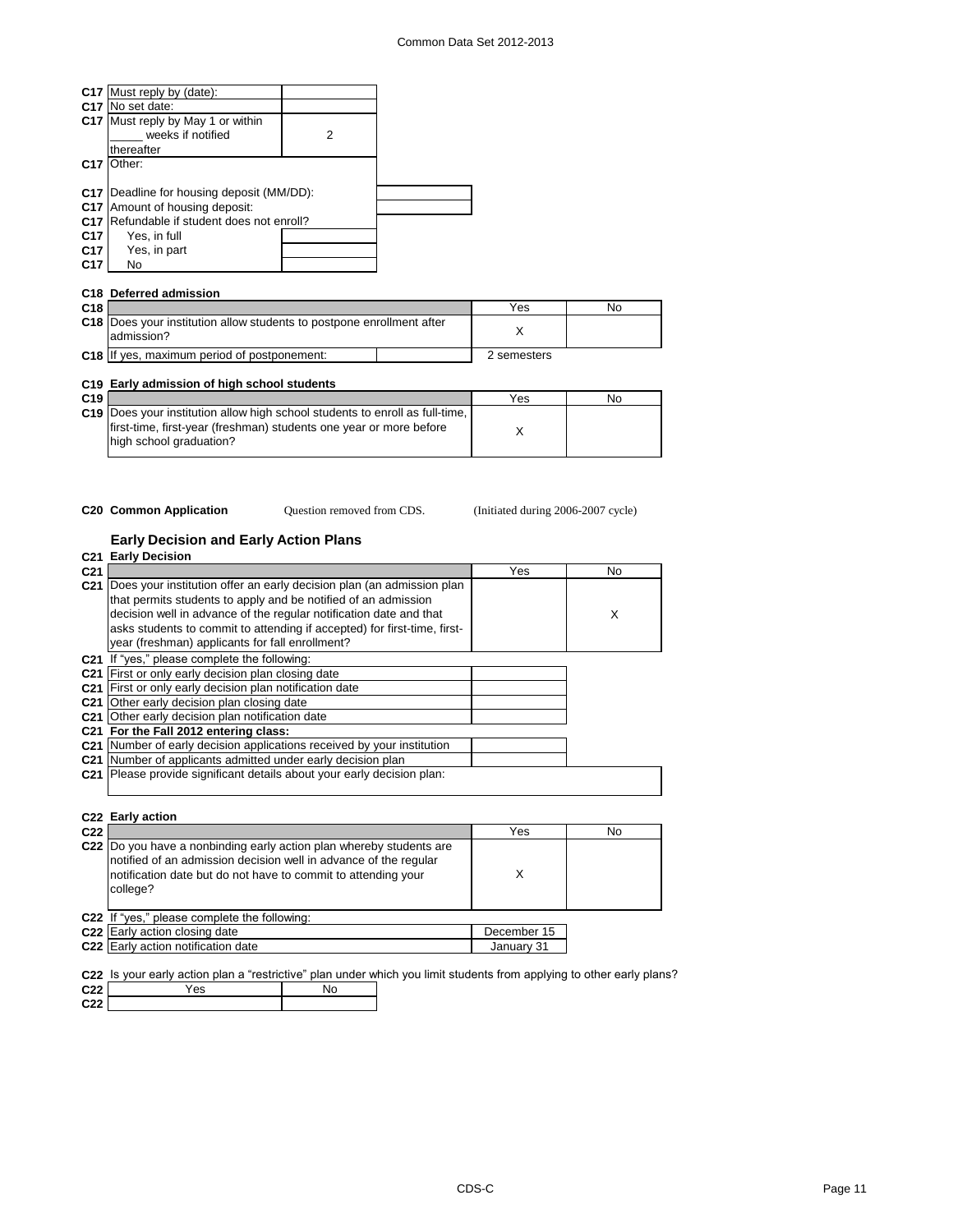# **D. TRANSFER ADMISSION**

### **Fall Applicants D1** Yes No **D1** Does your institution enroll transfer students? (If no,  $\begin{array}{ccc} \n\text{N} \\
\end{array}$ **D1** X please skip to Section E) If yes, may transfer students earn advanced standing credit by transferring credits earned from course work completed at other colleges/universities?

**D2** Provide the number of students who applied, were admitted, and enrolled as degree-seeking transfer students in Fall 2012.

| D <sub>2</sub> |       | Applicants | Admitted<br>Applicants | Enrolled<br>Applicants |
|----------------|-------|------------|------------------------|------------------------|
| D <sub>2</sub> | Men   | 553        | 367                    | 222                    |
| D <sub>2</sub> | Women | 647        | 444                    | 268                    |
| D <sub>2</sub> | Total | 1,200      | 811                    | 490                    |

### **Application for Admission**

| Indicate terms for which transfers may enroll: | D <sub>3</sub> |  |  |  |  |  |  |  |  |
|------------------------------------------------|----------------|--|--|--|--|--|--|--|--|
|------------------------------------------------|----------------|--|--|--|--|--|--|--|--|

| D <sub>3</sub> | Fall   |  |
|----------------|--------|--|
| D <sub>3</sub> | Winter |  |
| D <sub>3</sub> | Spring |  |
| D <sub>3</sub> | Summer |  |

| D <sub>4</sub> |                                                                                                                        | Yes          | No |
|----------------|------------------------------------------------------------------------------------------------------------------------|--------------|----|
| D <sub>4</sub> | Must a transfer applicant have a minimum number of<br>credits completed or else must apply as an entering<br>freshman? |              |    |
| D <sub>4</sub> | If yes, what is the minimum number of credits and the unit                                                             | 12 attempted |    |
|                | of measure?                                                                                                            | credits      |    |

### **D5** Indicate all items required of transfer students to apply for admission:

| D <sub>5</sub> |                                                            | Required of All | Recommended<br>of All | Recommended<br>of Some | Required of Some | Not Required |
|----------------|------------------------------------------------------------|-----------------|-----------------------|------------------------|------------------|--------------|
| D <sub>5</sub> | High school transcript                                     |                 |                       |                        |                  |              |
| D <sub>5</sub> | College transcript(s)                                      |                 |                       |                        |                  |              |
| D <sub>5</sub> | Essay or personal<br>statement                             | X               |                       |                        |                  |              |
| D <sub>5</sub> | Interview                                                  |                 |                       |                        |                  |              |
| D <sub>5</sub> | Standardized test scores                                   |                 |                       |                        |                  |              |
| D <sub>5</sub> | Statement of good<br>standing from prior<br>institution(s) |                 |                       |                        |                  | х            |

**D6** If a minimum high school grade point average is required <br>
of transfer applicants, aposity (cp. a.d. 0 coals): of transfer applicants, specify (on a 4.0 scale):

**D7** If a minimum college grade point average is required of <br>transfer applicants, aposity (ap a 4.0 socle): transfer applicants, specify (on a 4.0 scale):

**D8** List any other application requirements specific to transfer applicants:Business and education require a 2.5 cumulative GPA for transfer.Nursing requires a 3.5 cumulative GPA for transfer and the completion of

**D9** List application priority, closing, notification, and candidate reply dates for transfer students. If applications are reviewed on a continuous or rolling basis, place a check mark in the "Rolling admission" column.

| D9              |                                                              | <b>Priority Date</b> | <b>Closing Date</b> | <b>Notification Date</b> | <b>Reply Date</b> | Rolling<br><b>Admission</b> |
|-----------------|--------------------------------------------------------------|----------------------|---------------------|--------------------------|-------------------|-----------------------------|
| D9              | Fall                                                         | April 1              |                     |                          |                   |                             |
| D <sub>9</sub>  | Winter                                                       |                      |                     |                          |                   |                             |
| D <sub>9</sub>  | Spring                                                       | Nov <sub>1</sub>     |                     |                          |                   |                             |
| D <sub>9</sub>  | Summer                                                       |                      |                     |                          |                   |                             |
|                 |                                                              |                      |                     |                          |                   |                             |
| D <sub>10</sub> |                                                              |                      |                     | Yes                      | No                |                             |
|                 | <b>D40</b> Deep an approximation policy if reported apply to |                      |                     |                          |                   |                             |

|                                                                 | . | . |  |
|-----------------------------------------------------------------|---|---|--|
| <b>D10</b> Does an open admission policy, if reported, apply to |   |   |  |
| Itransfer students?                                             |   |   |  |
|                                                                 |   |   |  |

**D11** Describe additional requirements for transfer admission, if applicable: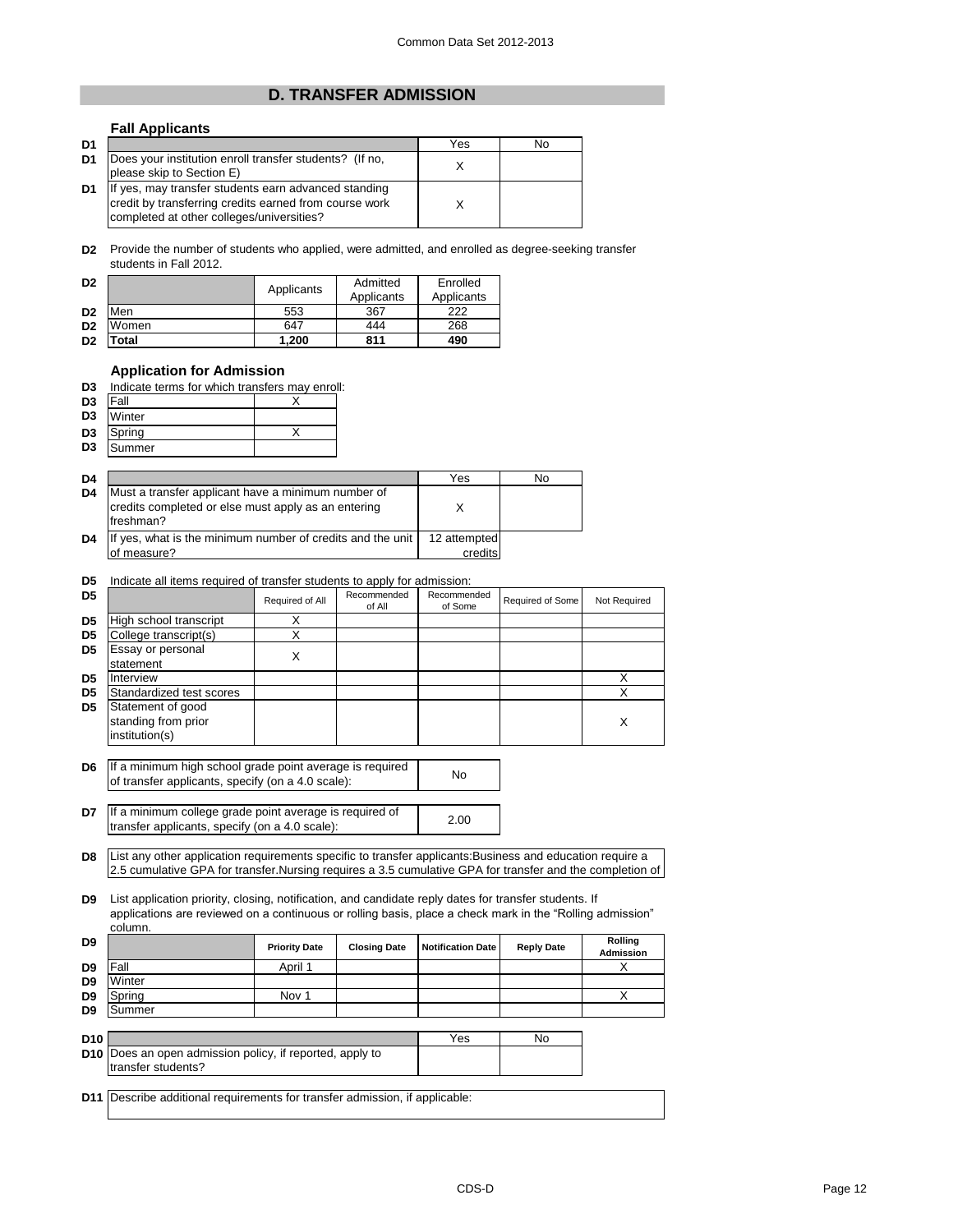# **Transfer Credit Policies**

|                 | D12 Report the lowest grade earned for any course that may<br>be transferred for credit: | С      |           |
|-----------------|------------------------------------------------------------------------------------------|--------|-----------|
|                 |                                                                                          |        |           |
| D <sub>13</sub> |                                                                                          | Number | Unit Type |
|                 | D13 Maximum number of credits or courses that may be                                     |        |           |
|                 | transferred from a two-year institution:                                                 |        |           |
|                 |                                                                                          |        |           |
|                 |                                                                                          |        |           |
| D <sub>14</sub> |                                                                                          | Number | Unit Type |
|                 | D14 Maximum number of credits or courses that may be                                     |        |           |
|                 | transferred from a four-year institution:                                                |        |           |
|                 |                                                                                          |        |           |
|                 | <b>D15</b> Minimum number of credits that transfers must complete                        |        |           |
|                 | at your institution to earn an associate degree:                                         |        |           |
|                 |                                                                                          |        |           |
|                 |                                                                                          |        |           |
|                 | <b>D16</b> Minimum number of credits that transfers must complete                        |        |           |
|                 | at your institution to earn a bachelor's degree:                                         | 30.00  |           |
|                 |                                                                                          |        |           |
|                 | <b>D17</b> Describe other transfer credit policies:                                      |        |           |
|                 |                                                                                          |        |           |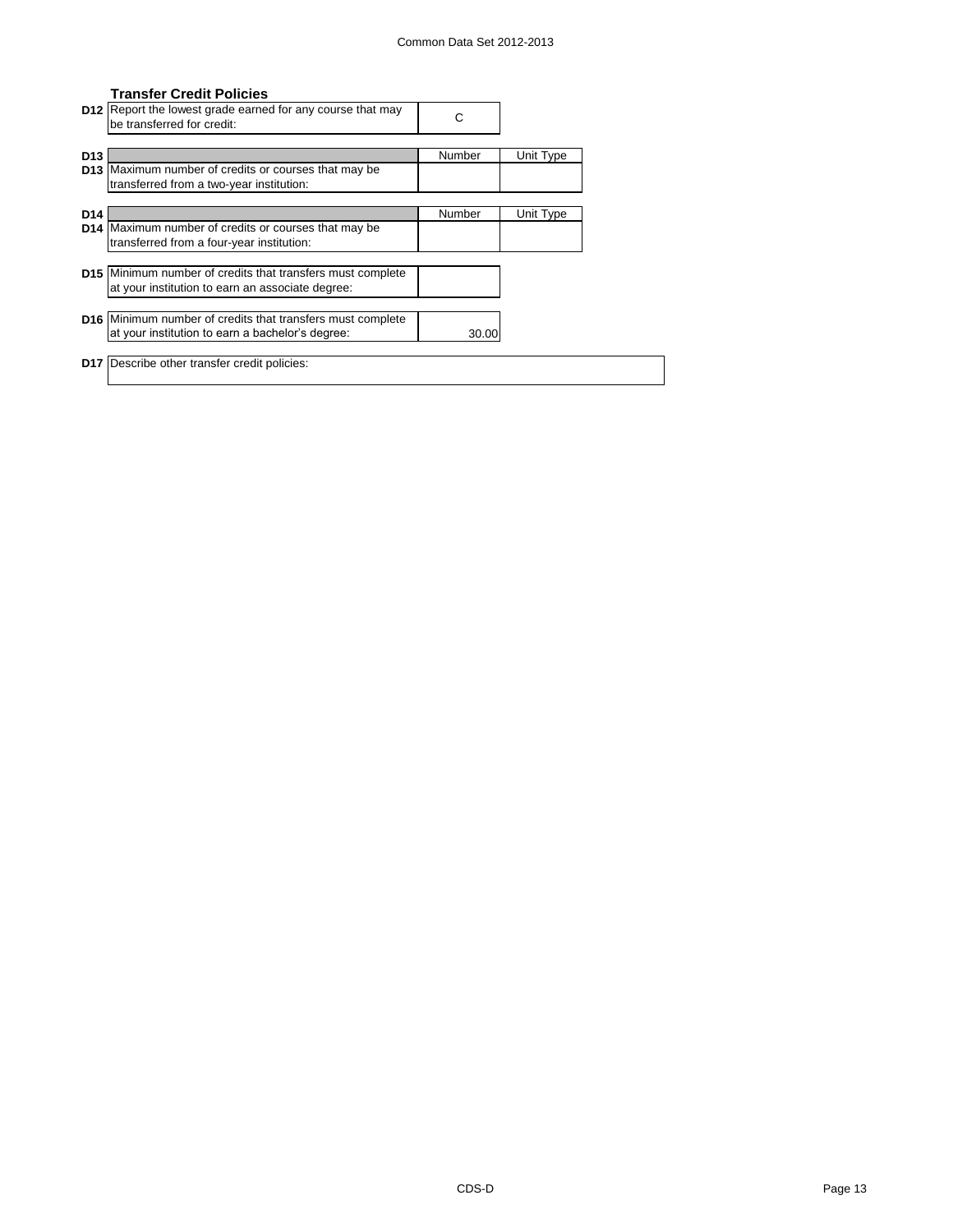# **E. ACADEMIC OFFERINGS AND POLICIES**

### **E1 Special study options:** Identify those programs available at your institution. Refer to the glossary for definitions.

|                | 9.00001, 101001111101101            |   |
|----------------|-------------------------------------|---|
| E <sub>1</sub> | Accelerated program                 | X |
| E <sub>1</sub> | Cooperative education program       | χ |
| E <sub>1</sub> | Cross-registration                  |   |
| E <sub>1</sub> | Distance learning                   | X |
| E <sub>1</sub> | Double major                        | X |
| E <sub>1</sub> | Dual enrollment                     |   |
| E <sub>1</sub> | English as a Second Language (ESL)  | x |
| E <sub>1</sub> | Exchange student program (domestic) | x |
| E <sub>1</sub> | External degree program             |   |
| E <sub>1</sub> | Honors Program                      | X |
| E <sub>1</sub> | Independent study                   | х |
| E <sub>1</sub> | Internships                         | х |
| E <sub>1</sub> | Liberal arts/career combination     | X |
| E <sub>1</sub> | Student-designed major              |   |
| E <sub>1</sub> | Study abroad                        | x |
| E <sub>1</sub> | Teacher certification program       | X |
| E <sub>1</sub> | Weekend college                     |   |
| E1             | Other (specify):                    |   |
|                |                                     |   |

### **E2 This question has been removed from the Common Data Set.**

# **E3 Areas in which all or most students are required to complete some course**

|                | work prior to graduation:                                                 |   |
|----------------|---------------------------------------------------------------------------|---|
| E <sub>3</sub> | Arts/fine arts                                                            | χ |
| E <sub>3</sub> | Computer literacy                                                         |   |
| E <sub>3</sub> | English (including composition)                                           | X |
| E <sub>3</sub> | Foreign languages                                                         |   |
| E <sub>3</sub> | History                                                                   |   |
| E <sub>3</sub> | <b>Humanities</b>                                                         | χ |
| E <sub>3</sub> | <b>Mathematics</b>                                                        | χ |
| E <sub>3</sub> | Philosophy                                                                |   |
| E <sub>3</sub> | Sciences (biological or physical)                                         | χ |
| E <sub>3</sub> | Social science                                                            | χ |
| E <sub>3</sub> | Other (describe):                                                         | х |
|                | Population and Environment: Cultural Diversity/International Perspectives |   |

**Library Collections: The CDS Publishers will collect library data again when a new Academic Libraries Survey is in place.**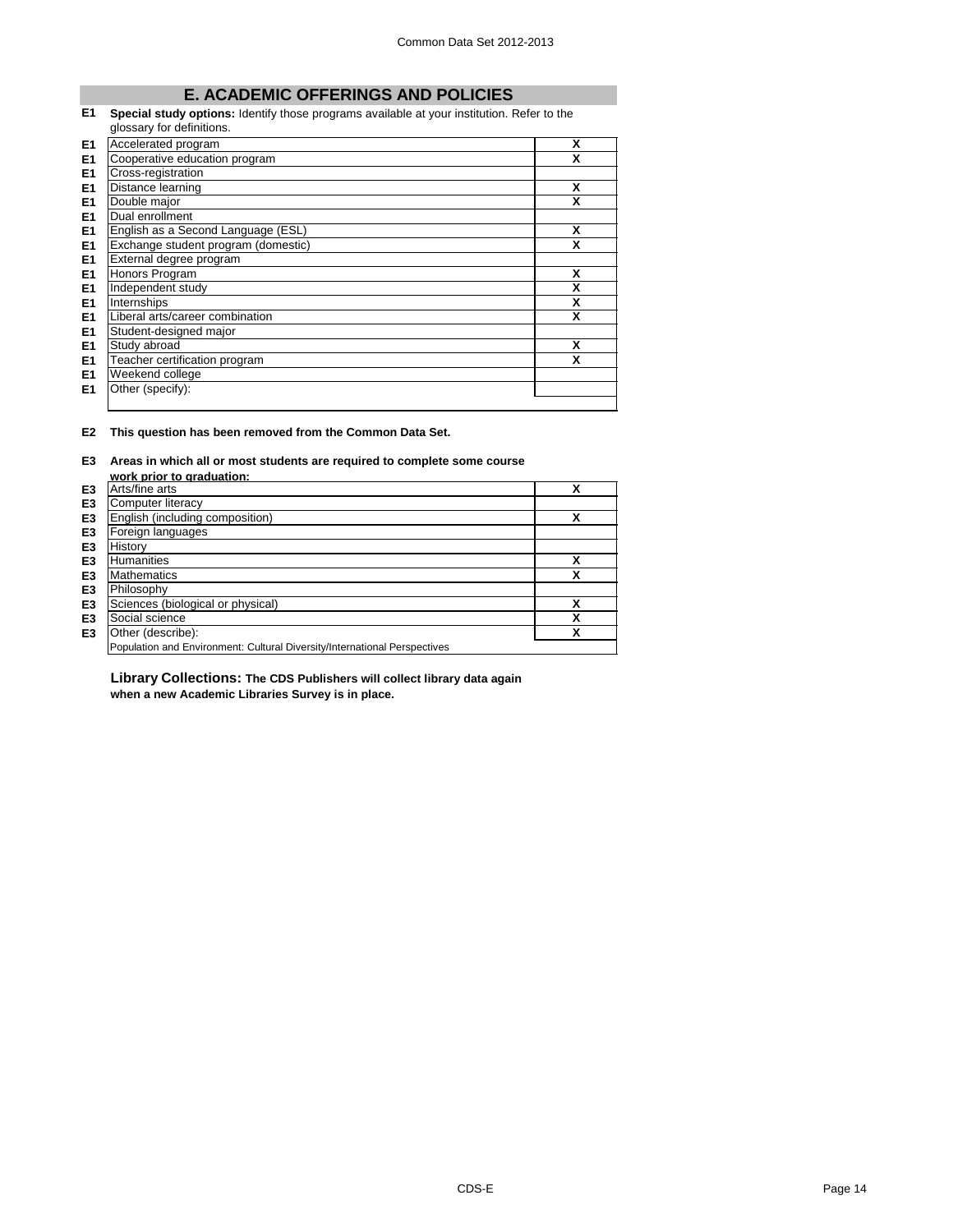# **F. STUDENT LIFE**

**F1** Percentages of first-time, first-year (freshman) degree-seeking students and degree-seeking undergraduates enrolled in Fall 2012 who fit the following categories:

| F <sub>1</sub> |                                                     | First-time, first-year |                |
|----------------|-----------------------------------------------------|------------------------|----------------|
|                |                                                     | (freshman)             | Undergraduates |
|                |                                                     | students               |                |
| F <sub>1</sub> | Percent who are from out of state (exclude          |                        |                |
|                | international/nonresident aliens from the numerator |                        |                |
|                | and denominator)                                    | 27.3%                  | 17.3%          |
| F <sub>1</sub> | Percent of men who join fraternities                |                        |                |
| F <sub>1</sub> | Percent of women who join sororities                |                        |                |
| F <sub>1</sub> | Percent who live in college-owned, -operated, or -  |                        |                |
|                | affiliated housing                                  | 89.3%                  | 39.5%          |
| F1             | Percent who live off campus or commute              | 10.7%                  | 60.5%          |
| F <sub>1</sub> | Percent of students age 25 and older                | 1.1%                   | 11.9%          |
| F <sub>1</sub> | Average age of full-time students                   | 18.3                   | 21.4           |
| F <sub>1</sub> | Average age of all students (full- and part-time)   | 18.3                   | 22.1           |

**F2 Activities offered** Identify those programs available at your institution.

| F <sub>2</sub> | <b>Campus Ministries</b>     | X                       |
|----------------|------------------------------|-------------------------|
| F <sub>2</sub> | Choral groups                | $\overline{\mathsf{x}}$ |
| F <sub>2</sub> | Concert band                 | X                       |
| F <sub>2</sub> | Dance                        | $\overline{\mathsf{x}}$ |
| F2             | Drama/theater                | $\overline{\mathsf{x}}$ |
| F2             | <b>International Student</b> | X                       |
|                | Organization                 |                         |
| F <sub>2</sub> | Jazz band                    | Χ                       |
| F <sub>2</sub> | Literary magazine            | $\overline{\mathsf{x}}$ |
| F <sub>2</sub> | Marching band                | $\overline{\mathsf{x}}$ |
| F2             | Model UN                     |                         |
| F <sub>2</sub> | Music ensembles              | Χ                       |
| F <sub>2</sub> | Musical theater              | X                       |
| F <sub>2</sub> | Opera                        | $\overline{\mathsf{x}}$ |
| F <sub>2</sub> | Pep band                     | $\overline{\mathsf{x}}$ |
| F <sub>2</sub> | Radio station                | χ                       |
| F <sub>2</sub> | Student government           | χ                       |
| F <sub>2</sub> | Student newspaper            | $\overline{\mathsf{x}}$ |
| F <sub>2</sub> | Student-run film society     | X                       |
| F <sub>2</sub> | Symphony orchestra           | X                       |
| F <sub>2</sub> | <b>Television station</b>    | X                       |
| F <sub>2</sub> | Yearbook                     |                         |

### **F3 ROTC** (program offered in cooperation with Reserve Officers' Training Corps)

| F <sub>3</sub> |                                      | On Campus | At Cooperating<br>Institution | Name of Cooperating<br>Institution |
|----------------|--------------------------------------|-----------|-------------------------------|------------------------------------|
|                | <b>F3</b> Army ROTC is offered:      |           |                               |                                    |
|                | <b>F3</b> Naval ROTC is offered:     |           |                               | Maine Maritime Academy             |
|                | <b>F3</b> Air Force ROTC is offered: |           |                               |                                    |

### **F4 Housing:** Check all types of college-owned, -operated, or -affiliated housing available for undergraduates at your institution.

| F4 | Coed dorms                                    | X |
|----|-----------------------------------------------|---|
| F4 | Men's dorms                                   |   |
| F4 | Women's dorms                                 |   |
| F4 | Apartments for married students               | X |
| F4 | Apartments for single students                | X |
| F4 | Special housing for disabled<br>students      | X |
| F4 | Special housing for international<br>students | X |
| F4 | Fraternity/sorority housing                   | X |
| F4 | Cooperative housing                           |   |
| F4 | Theme housing                                 | X |
| F4 | Wellness housing                              | X |
| F4 | Other housing options (specify):              |   |
|    |                                               |   |

Honors College housing; Graduate Student Housing; smoke free; chem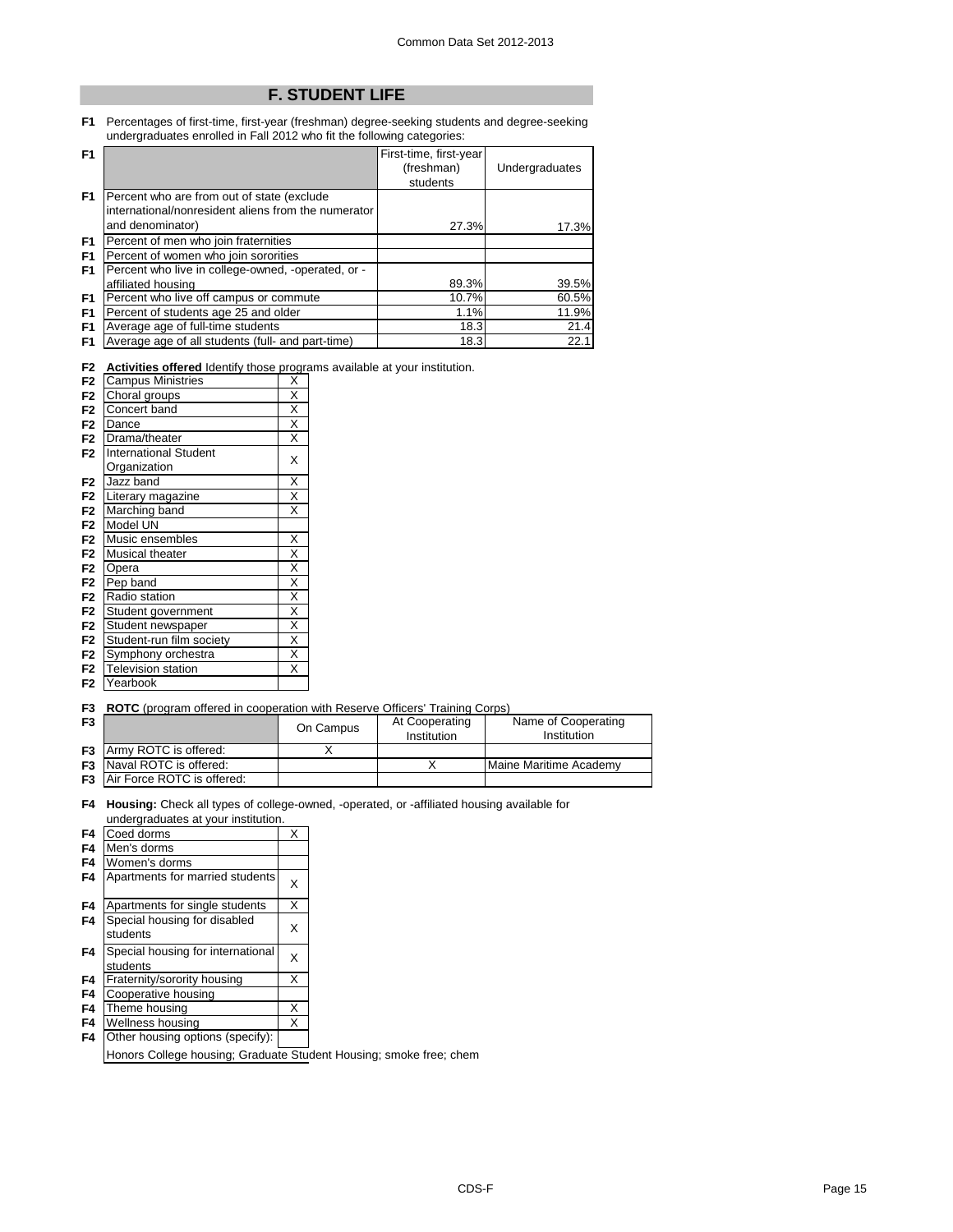# **G. ANNUAL EXPENSES**

**G0** Please provide the URL of your institution's net price calculator:

**Provide 2013-2014 academic year costs of attendance for the following categories that are applicable to your institution.**

- **X** Check here if your institution's 2013-2014 academic year costs of attendance are not available at this time and provide an approximate date (i.e., month/day) when your institution's final 2013-2014 academic year costs of attendance will be available:
- **1-Jul-13**

**G1 Undergraduate full-time tuition, required fees, room and board List the typical tuition, required fees, and room and board for a full-time undergraduate student for the FULL 2013-2014 academic year (30 semester or 45 quarter hours for institutions that derive annual tuition by multiplying credit hour cost by number of credits). A full academic year refers to the period of time generally extending from September to June; usually equated to two semesters, two trimesters, three quarters, or the period covered by a four-one-four plan. Room and board is defined as double occupancy and 19 meals per week or the maximum meal plan. Required fees include only charges that all full-time students must pay that are not included in tuition (e.g., registration, health, or activity fees.) Do not include optional fees (e.g., parking, laboratory use).**

| G <sub>1</sub> |                                                                         | First-Year | Undergraduates |           |
|----------------|-------------------------------------------------------------------------|------------|----------------|-----------|
| G1             | <b>PRIVATE INSTITUTIONS</b>                                             |            |                |           |
|                | Tuition:                                                                |            |                |           |
| G1             | PUBLIC INSTITUTIONS                                                     |            |                |           |
|                | Tuition:                                                                |            |                |           |
|                | In-district                                                             | \$8,370    | \$8,370        |           |
| G1             | PUBLIC INSTITUTIONS                                                     |            |                |           |
|                | In-state (out-of-district):                                             | \$8,370    | \$8,370        |           |
| G1             | <b>PUBLIC INSTITUTIONS</b>                                              |            |                |           |
|                | Out-of-state:                                                           | \$25,230   | \$25,230       |           |
| G1             | NONRESIDENT ALIENS                                                      |            |                |           |
|                | Tuition:                                                                | \$25,230   | \$25,230       |           |
|                |                                                                         |            |                |           |
| G1.            | <b>REQUIRED FEES:</b>                                                   | \$2,224    | \$2,224        |           |
|                |                                                                         |            |                |           |
| G1             | ROOM AND BOARD:                                                         |            |                |           |
|                | (on-campus)                                                             | \$8,848    | \$8,848        |           |
| G1             | <b>ROOM ONLY:</b>                                                       |            |                |           |
|                | (on-campus)                                                             | \$4,624    | \$4,624        |           |
| G1             | <b>BOARD ONLY:</b>                                                      |            |                |           |
|                | (on-campus meal plan)                                                   | \$4,224    | \$4,224        |           |
| G1             | Comprehensive tuition and room and board fee (if your                   |            |                |           |
|                | college cannot provide separate tuition and room and                    |            |                |           |
|                | board fees):                                                            |            |                |           |
|                |                                                                         |            |                |           |
| G1             | Other: New England Regional Student Program Tuition (NEBHE) is \$12,570 |            |                |           |
|                |                                                                         |            |                |           |
|                |                                                                         |            |                |           |
| G <sub>2</sub> |                                                                         |            | Minimum        | Maximum   |
| G <sub>2</sub> | Number of credits per term a student can take for the                   |            |                |           |
|                | stated full-time tuition                                                |            |                |           |
|                |                                                                         |            |                |           |
| G <sub>3</sub> |                                                                         |            | Yes            | No        |
| G <sub>3</sub> | Do tuition and fees vary by year of study (e.g.,                        |            |                | X         |
|                | sophomore, junior, senior)?                                             |            |                |           |
| G4             |                                                                         |            | Yes            | <b>No</b> |
| G4             | Do tuition and fees vary by undergraduate instructional                 |            |                |           |
|                | program?                                                                |            | X              |           |
| G4             |                                                                         |            |                |           |
|                |                                                                         |            | $\frac{0}{0}$  |           |
| G4             | If yes, what percentage of full-time undergraduates pay                 |            |                |           |
|                | more than the tuition and fees reported in G1?                          |            | varies         |           |
|                |                                                                         |            |                |           |

**G5** Provide the estimated expenses for a typical full-time undergraduate student:

| G5 |                              | Residents | Commuters        | Commuters            |  |
|----|------------------------------|-----------|------------------|----------------------|--|
|    |                              |           | (living at home) | (not living at home) |  |
|    | <b>G5</b> Books and supplies | \$1,000   | .000<br>\$1      | \$1,000              |  |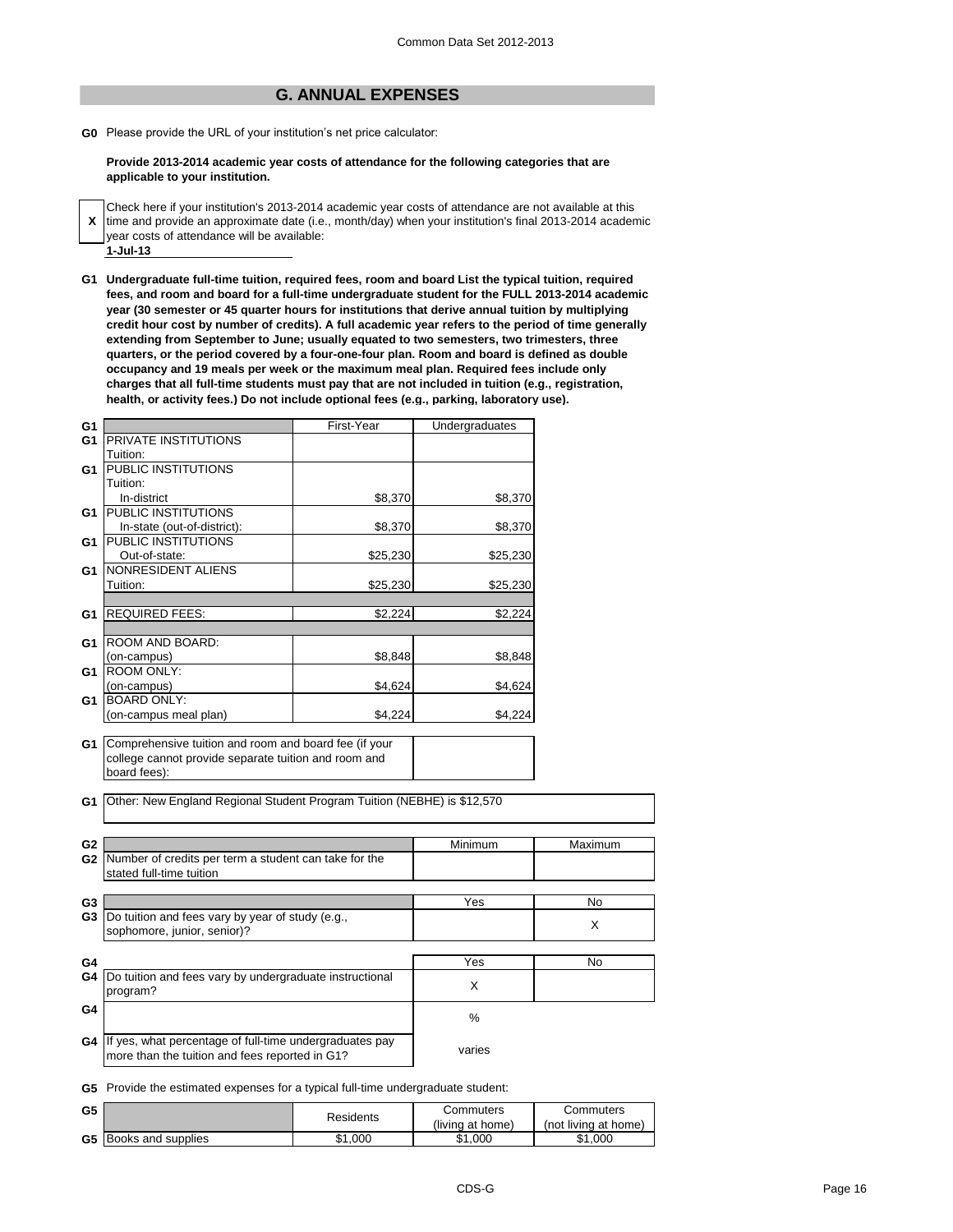| G5 | Room only                               |         |         |         |
|----|-----------------------------------------|---------|---------|---------|
|    | G5 Board only                           |         |         |         |
|    | <b>G5</b> Room and board total (if your |         |         |         |
|    | college cannot provide separate         |         |         |         |
|    | room and board figures for              |         |         |         |
|    | commuters not living at home):          |         |         |         |
| G5 | Transportation                          | \$2.200 | \$2,200 | \$2,200 |
| G5 | Other expenses                          |         |         |         |

| G6 Undergraduate per-credit-hour charges (tuition only) |  |
|---------------------------------------------------------|--|
| $\overline{A}$                                          |  |

| G <sub>6</sub> | <b>IPRIVATE INSTITUTIONS:</b> |          |
|----------------|-------------------------------|----------|
| G <sub>6</sub> | PUBLIC INSTITUTIONS           |          |
|                | In-district:                  | \$279.00 |
| G6             | PUBLIC INSTITUTIONS           |          |
|                | In-state (out-of-district):   | \$279.00 |
| G6             | PUBLIC INSTITUTIONS           |          |
|                | Out-of-state:                 | \$841.00 |
| G6             | <b>NONRESIDENT ALIENS:</b>    |          |
|                |                               | \$841.00 |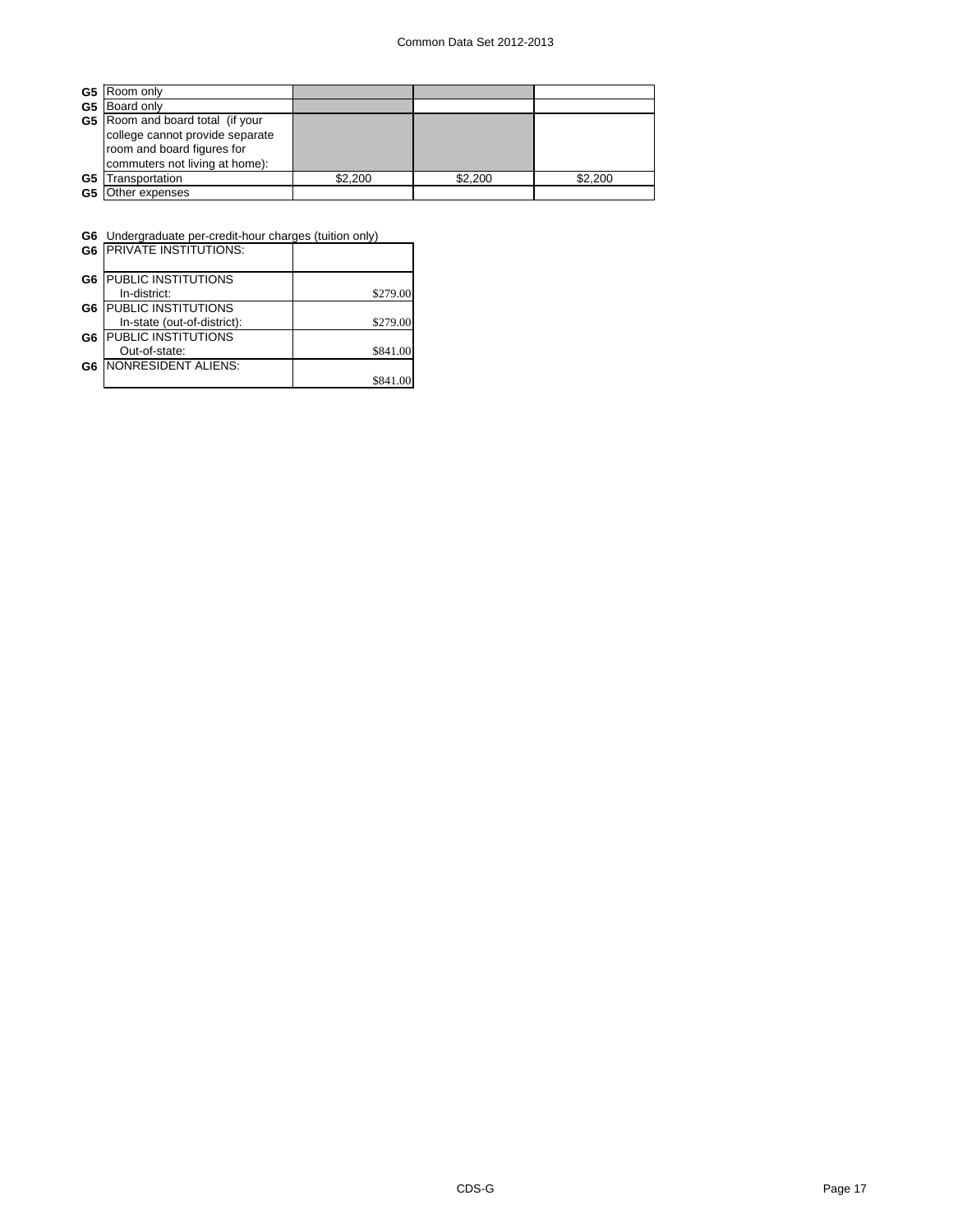# **H. FINANCIAL AID**

# **Aid Awarded to Enrolled Undergraduates**

Enter total dollar amounts awarded to enrolled full-time and less than full-time degree-seeking undergraduates (using the same cohort reported in CDS Question B1, "total degree-seeking" undergraduates) in the following categories. (Note: If the data being reported are final figures for the 2011- 2012 academic year (see the next item below), use the 2011-2012 academic year's CDS Question B1 cohort.) Include aid awarded to international students (i.e., those not qualifying for federal aid). Aid that is non-need-based but that was used to meet need should be reported in the need-based aid columns. (For a suggested order of precedence in assigning categories of aid to cover need, see the entry for "nonneed-based scholarship or grant aid" on the last page of the definitions section.)

| H <sub>1</sub> |                                                                                                                                      | 2012-2013<br>estimated | 2011-2012<br>final |
|----------------|--------------------------------------------------------------------------------------------------------------------------------------|------------------------|--------------------|
| H <sub>1</sub> | Indicate the academic year for which data are reported for items H1,<br>H <sub>2</sub> . H <sub>2</sub> A, and H <sub>6</sub> below: |                        |                    |

**H3** Which needs-analysis methodology does your institution use in awarding institutional aid?

| <b>H3</b> | Federal methodology (FM)          |  |
|-----------|-----------------------------------|--|
|           | H3 Institutional methodology (IM) |  |
|           | <b>H3</b> Both FM and IM          |  |

| H1             |                                                                                                                                                                                   | Need-based \$<br>(Include non-need-<br>based aid used to<br>meet need.) | Non-need-<br>based \$<br>(Exclude non-need-<br>based aid used to<br>meet need.) |
|----------------|-----------------------------------------------------------------------------------------------------------------------------------------------------------------------------------|-------------------------------------------------------------------------|---------------------------------------------------------------------------------|
| H <sub>1</sub> | <b>Scholarships/Grants</b>                                                                                                                                                        |                                                                         |                                                                                 |
| H1             | Federal                                                                                                                                                                           | \$14,909,532                                                            | \$9,228                                                                         |
| H1             | State (i.e., all states, not only the state in which your institution is<br>located)                                                                                              | \$2,971,282                                                             | \$20,567                                                                        |
| H <sub>1</sub> | Institutional: Endowed scholarships, annual gifts and tuition funded<br>grants, awarded by the college, excluding athletic aid and tuition<br>waivers (which are reported below). | \$15,490,581                                                            | \$2,130,292                                                                     |
| H <sub>1</sub> | Scholarships/grants from external sources (e.g., Kiwanis, National<br>Merit) not awarded by the college                                                                           | \$2,600,484                                                             | \$834,434                                                                       |
| H <sub>1</sub> | <b>Total Scholarships/Grants</b>                                                                                                                                                  | \$35,971,879                                                            | \$2,994,520                                                                     |
| H1             | Self-Help                                                                                                                                                                         |                                                                         |                                                                                 |
| H1             | Student loans from all sources (excluding parent loans)                                                                                                                           | \$39,341,269                                                            | \$14,737,967                                                                    |
| H <sub>1</sub> | Federal Work-Study                                                                                                                                                                | \$2,600,484                                                             |                                                                                 |
| H1             | State and other (e.g., institutional) work-study/employment (Note:                                                                                                                |                                                                         |                                                                                 |
|                | Excludes Federal Work-Study captured above.)                                                                                                                                      | \$0                                                                     | \$0                                                                             |
| H1             | <b>Total Self-Help</b>                                                                                                                                                            | \$41,941,752                                                            | \$14,737,967                                                                    |
| H1             | <b>Other</b>                                                                                                                                                                      |                                                                         |                                                                                 |
| H <sub>1</sub> | <b>Parent Loans</b>                                                                                                                                                               | \$2,246,085                                                             | \$3,125,370                                                                     |
| H1             | <b>Tuition Waivers</b><br>Reporting is optional. Report tuition waivers in this row if you choose to report them. Do<br>not report tuition waivers elsewhere.                     | \$2,533,674                                                             | \$524,566                                                                       |
| H1             | <b>Athletic Awards</b>                                                                                                                                                            | \$5.404.933                                                             | \$469,235                                                                       |

**H2 Number of Enrolled Students Awarded Aid:** List the number of degree-seeking full-time and less-thanfull-time undergraduates who applied for and were awarded financial aid from any source. **Aid that is nonneed-based but that was used to meet need should be counted as need-based aid.** Numbers should reflect the cohort awarded the dollars reported in H1. Note: In the chart below, students may be counted in more than one row, and full-time freshmen should also be counted as full-time undergraduates.

| H <sub>2</sub> |    |                                                                                                   | <b>First-time</b><br><b>Full-time</b><br><b>Freshmen</b> | <b>Full-time</b><br>Undergraduate<br>(Incl. Fresh.) | Less Than<br><b>Full-time</b><br>Undergraduate |
|----------------|----|---------------------------------------------------------------------------------------------------|----------------------------------------------------------|-----------------------------------------------------|------------------------------------------------|
| H <sub>2</sub> | a) | Number of degree-seeking undergraduate students<br>(CDS Item B1 if reporting on Fall 2012 cohort) | 1.949                                                    | 7.477                                               | 751                                            |
| H <sub>2</sub> | b) | Number of students in line a who applied for need-<br>based financial aid                         | 1.769                                                    | 6.258                                               | 486                                            |
| H <sub>2</sub> |    | Number of students in line <b>b</b> who were determined to<br>have financial need                 | 1.461                                                    | 5.298                                               | 432                                            |
| H <sub>2</sub> |    | Number of students in line c who were awarded any<br>financial aid                                | 1.461                                                    | 5.298                                               | 432                                            |
| H <sub>2</sub> | e) | Number of students in line <b>d</b> who were awarded any<br>need-based scholarship or grant aid   | 1,355                                                    | 4,496                                               | 351                                            |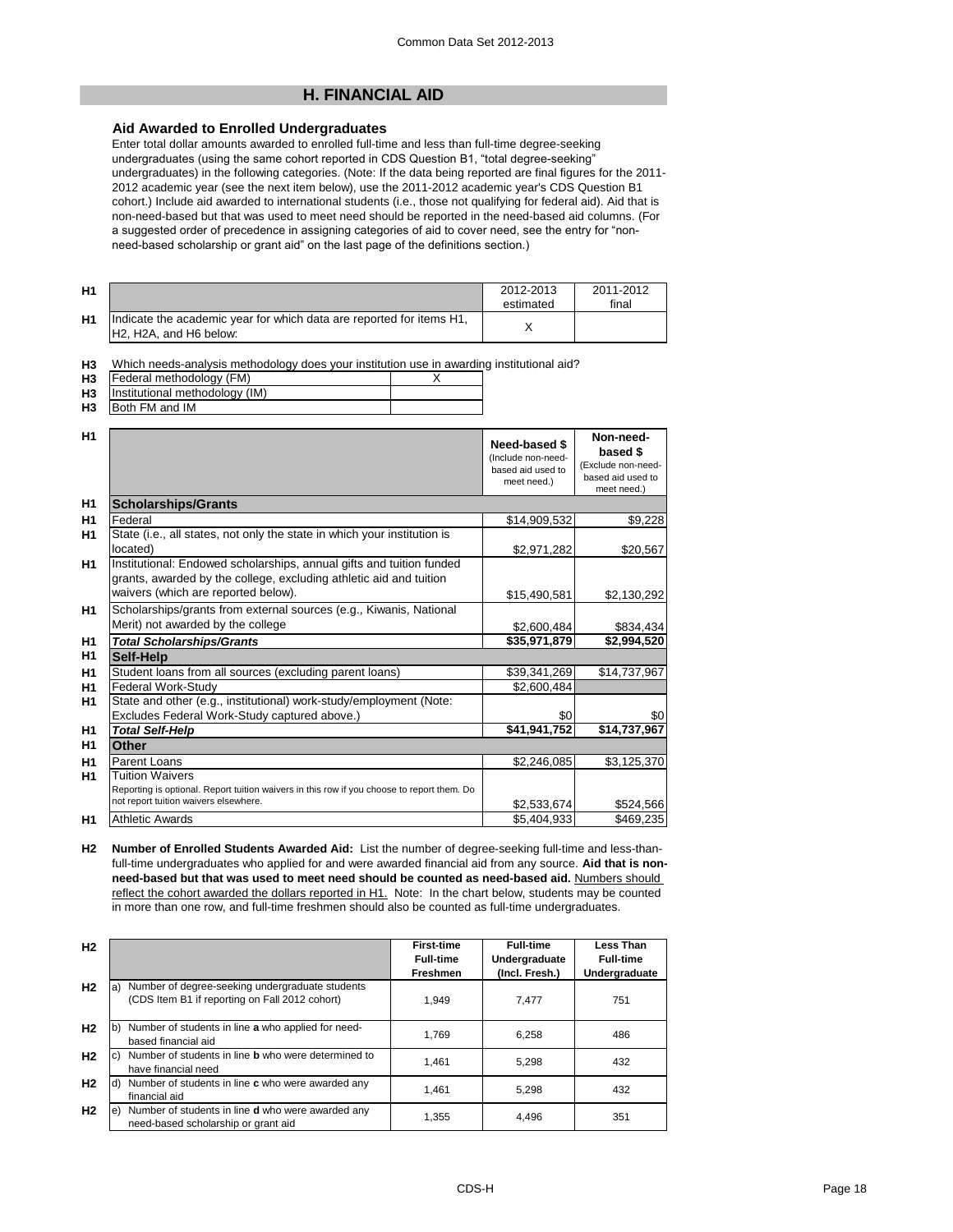| H2             |              | Number of students in line <b>d</b> who were awarded any<br>need-based self-help aid                                                                                                                                                                                                         | 1,257        | 4,703        | 355          |
|----------------|--------------|----------------------------------------------------------------------------------------------------------------------------------------------------------------------------------------------------------------------------------------------------------------------------------------------|--------------|--------------|--------------|
| H <sub>2</sub> | g)           | Number of students in line d who were awarded any<br>non-need-based scholarship or grant aid                                                                                                                                                                                                 | 85           | 225          | 5            |
| H2             | lh)          | Number of students in line <b>d</b> whose need was fully met<br>(exclude PLUS loans, unsubsidized loans, and private<br>alternative loans)                                                                                                                                                   | 198          | 723          | 30           |
| H <sub>2</sub> |              | On average, the percentage of need that was met of<br>students who were awarded any need-based aid.<br>Exclude any aid that was awarded in excess of need as<br>well as any resources that were awarded to replace<br>EFC (PLUS loans, unsubsidized loans, and private<br>alternative loans) | 81%          | 80%          | 69%          |
| <b>H2</b>      |              | The average financial aid package of those in line <b>d</b> .<br>Exclude any resources that were awarded to replace<br>EFC (PLUS loans, unsubsidized loans, and private<br>alternative loans)                                                                                                | 15,867<br>\$ | 14,973<br>\$ | 11,133<br>\$ |
| H2             | $\mathbf{k}$ | Average need-based scholarship and grant award of<br>those in line e                                                                                                                                                                                                                         | \$8,582      | \$7,353      | \$<br>4,385  |
| H <sub>2</sub> |              | Average need-based self-help award (excluding PLUS<br>loans, unsubsidized loans, and private alternative loans)<br>of those in line f                                                                                                                                                        | \$4,530      | \$5,053      | \$4.434      |
| H <sub>2</sub> |              | m) Average need-based loan (excluding PLUS loans,<br>unsubsidized loans, and private alternative loans) of<br>those in line f who were awarded a need-based loan                                                                                                                             | \$<br>3.718  | \$4.407      | \$4.172      |

**H2A Number of Enrolled Students Awarded Non-need-based Scholarships and Grants**: List the number of degree-seeking full-time and less-than-full-time undergraduates who had no financial need and who were awarded institutional non-need-based scholarship or grant aid. Numbers should reflect the cohort awarded the dollars reported in H1. Note: In the chart below, students may be counted in more than one row, and full-time freshmen should also be counted as full-time undergraduates.

| H2A               |                                                                                                                                                                                                                  | <b>First-time</b><br><b>Full-time</b> | <b>Full-time</b><br>Undergrad | Less Than<br><b>Full-time</b> |
|-------------------|------------------------------------------------------------------------------------------------------------------------------------------------------------------------------------------------------------------|---------------------------------------|-------------------------------|-------------------------------|
|                   |                                                                                                                                                                                                                  | Freshmen                              | (Incl. Fresh.)                | Undergrad                     |
| $H2A$ In          | Number of students in line a who had no financial need<br>and who were awarded institutional non-need-based<br>scholarship or grant aid (exclude those who were<br>awarded athletic awards and tuition benefits) | 171                                   | 358                           |                               |
| $H2A$ (0)         | Average dollar amount of institutional non-need-based<br>scholarship and grant aid awarded to students in line n                                                                                                 | 3,940<br>\$                           | 4,254<br>\$.                  | \$.<br>958                    |
| $H2A$ $ p\rangle$ | Number of students in line a who were awarded an<br>institutional non-need-based athletic scholarship or<br>grant                                                                                                | 10                                    | 43                            |                               |
| $H2A$ $q$ )       | Average dollar amount of institutional non-need-based<br>athletic scholarships and grants awarded to students in<br>line <b>p</b>                                                                                | \$<br>5,688                           | 10,892<br>S                   | \$<br>875                     |

**H3** Incorporated into H1 above.

Include: \* 2012 undergraduate class who **Note:** These are the graduates and loan types to include and exclude in order to fill out CDS H4, H4a, H5, and H5a.

graduated between July 1, 2098 and June 30, 2012 who started at your institution as first- time students and received a bachelor's degree between July 1, 2011 and June 30, 2012.

\* only loans made to students who borrowed

while enrolled at your institution.

\* co-signed loans.

Exclude: \* those who transferred in. \* money borrowed at other institutions.

**H4** Provide the percentage of the class (defined above) who borrowed at any time through any loan programs (institutional, state, Federal Perkins, Federal Stafford Subsidized and Unsubsidized, private loans that were certified by your institution, etc.; exclude parent loans). Include both Federal Direct Student Loans and Federal Family Education Loans.

78%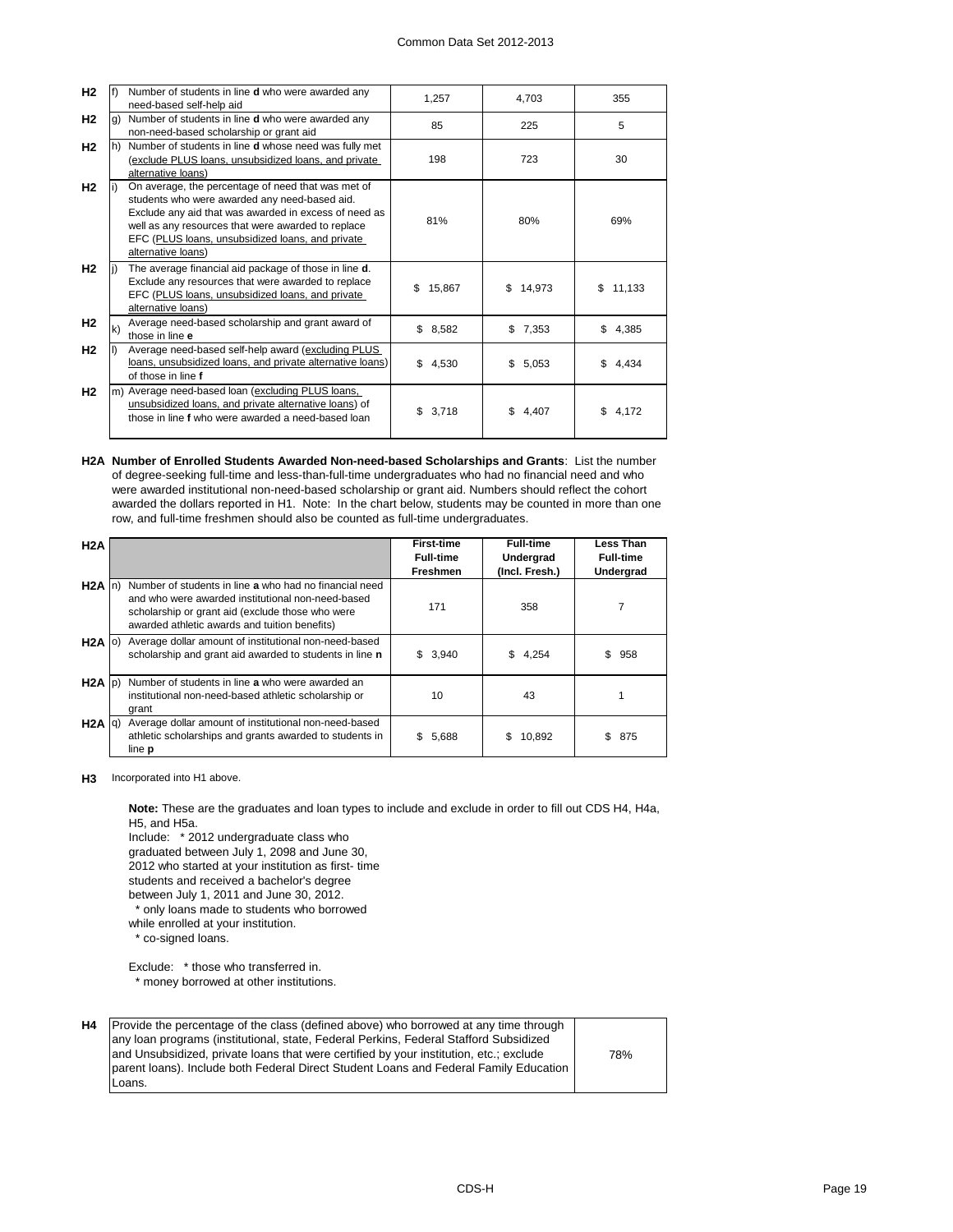| H4a | Provide the percentage of the class (defined above) who borrowed at any time through<br>federal loan programs--Federal Perkins, Federal Stafford Subsidized and Unsubsidized.<br>Include both Federal Direct Student Loans and Federal Family Education Loans. NOTE:<br>exclude all institutional, state, private alternative loans and parent loans.                                                                      | 78%      |
|-----|----------------------------------------------------------------------------------------------------------------------------------------------------------------------------------------------------------------------------------------------------------------------------------------------------------------------------------------------------------------------------------------------------------------------------|----------|
| H5  | Report the average per-undergraduate-borrower cumulative principal borrowed of those<br>in line H4.                                                                                                                                                                                                                                                                                                                        | \$32,438 |
|     | <b>H5a</b> Report the average per-undergraduate-borrower cumulative principal borrowed, of those<br>in H4a, through federal loan programs--Federal Perkins, Federal Stafford Subsidized<br>and Unsubsidized. Include both Federal Direct Student Loans and Federal Family<br>Education Loans. These are listed in line H4a. NOTE: exclude all institutional, state,<br>private alternative loans and exclude parent loans. | \$24.909 |

**Aid to Undergraduate Degree-seeking Nonresident Aliens** (Note: Report numbers and dollar amounts for the same academic year checked in item H1.)

**H6** Indicate your institution's policy regarding institutional scholarship and grant aid for undergraduate degreeseeking nonresident aliens:

| H6             | Institutional need-based scholarship or grant aid is available                                                                                                                                                                  |   |           |
|----------------|---------------------------------------------------------------------------------------------------------------------------------------------------------------------------------------------------------------------------------|---|-----------|
| H6             | Institutional non-need-based scholarship or grant aid is available                                                                                                                                                              | x |           |
| H6             | Institutional scholarship or grant aid is not available                                                                                                                                                                         |   |           |
| H6             | If institutional financial aid is available for undergraduate degree-seeking nonresident<br>aliens, provide the number of undergraduate degree-seeking nonresident aliens who<br>were awarded need-based or non-need-based aid: |   | 24        |
| H <sub>6</sub> | Average dollar amount of institutional financial aid awarded to undergraduate degree-<br>seeking nonresident aliens:                                                                                                            |   | \$4,697   |
| H6             | Total dollar amount of institutional financial aid awarded to undergraduate degree-<br>seeking nonresident aliens:                                                                                                              |   | \$112,735 |
|                |                                                                                                                                                                                                                                 |   |           |

**H7** Check off all financial aid forms nonresident alien first-year financial aid applicants must submit:

| <b>H7</b> | Institution's own financial aid form              |  |
|-----------|---------------------------------------------------|--|
| <b>H7</b> | <b>ICSS/Financial Aid PROFILE</b>                 |  |
| <b>H7</b> | International Student's Financial Aid Application |  |
| <b>H7</b> | International Student's Certification of Finances |  |
| <b>H7</b> | Other (specify):                                  |  |
|           |                                                   |  |

# **Process for First-Year/Freshman Students**

| H <sub>8</sub> | Check off all financial aid forms domestic first-year (freshman) financial aid applicants must submit: |  |
|----------------|--------------------------------------------------------------------------------------------------------|--|
| H <sub>8</sub> | <b>FAFSA</b>                                                                                           |  |
| H <sub>8</sub> | Institution's own financial aid form                                                                   |  |
| H <sub>8</sub> | <b>CSS/Financial Aid PROFILE</b>                                                                       |  |
| H <sub>8</sub> | State aid form                                                                                         |  |
| H <sub>8</sub> | Noncustodial PROFILE                                                                                   |  |
| H <sub>8</sub> | Business/Farm Supplement                                                                               |  |
| H8             | Other (specify):                                                                                       |  |
|                |                                                                                                        |  |

| H <sub>9</sub> | Indicate filing dates for first-year (freshman) students:          |      |
|----------------|--------------------------------------------------------------------|------|
| H <sub>9</sub> | Priority date for filing required financial aid forms:             | 3/1  |
| H <sub>9</sub> | Deadline for filing required financial aid forms:                  | 5/15 |
| H <sub>9</sub> | No deadline for filing required forms (applications processed on a |      |
|                | rolling basis):                                                    |      |
|                |                                                                    |      |

**H10** Indicate notification dates for first-year (freshman) students (answer a or b):

|                 | H <sub>10</sub> a) Students notified on or about (date): |                                               |      |    |
|-----------------|----------------------------------------------------------|-----------------------------------------------|------|----|
| H <sub>10</sub> |                                                          |                                               | Yes  | No |
|                 |                                                          | H10 (b) Students notified on a rolling basis: |      |    |
| H <sub>10</sub> |                                                          | If yes, starting date:                        | 3/15 |    |
|                 |                                                          |                                               |      |    |

**H11** Indicate reply dates:

|                           | H11 Students must reply by (date): |  |
|---------------------------|------------------------------------|--|
| H <sub>11</sub> or within | weeks of notification.             |  |

# **Types of Aid Available**

Please check off all types of aid available to undergraduates at your institution:

**H12** Loans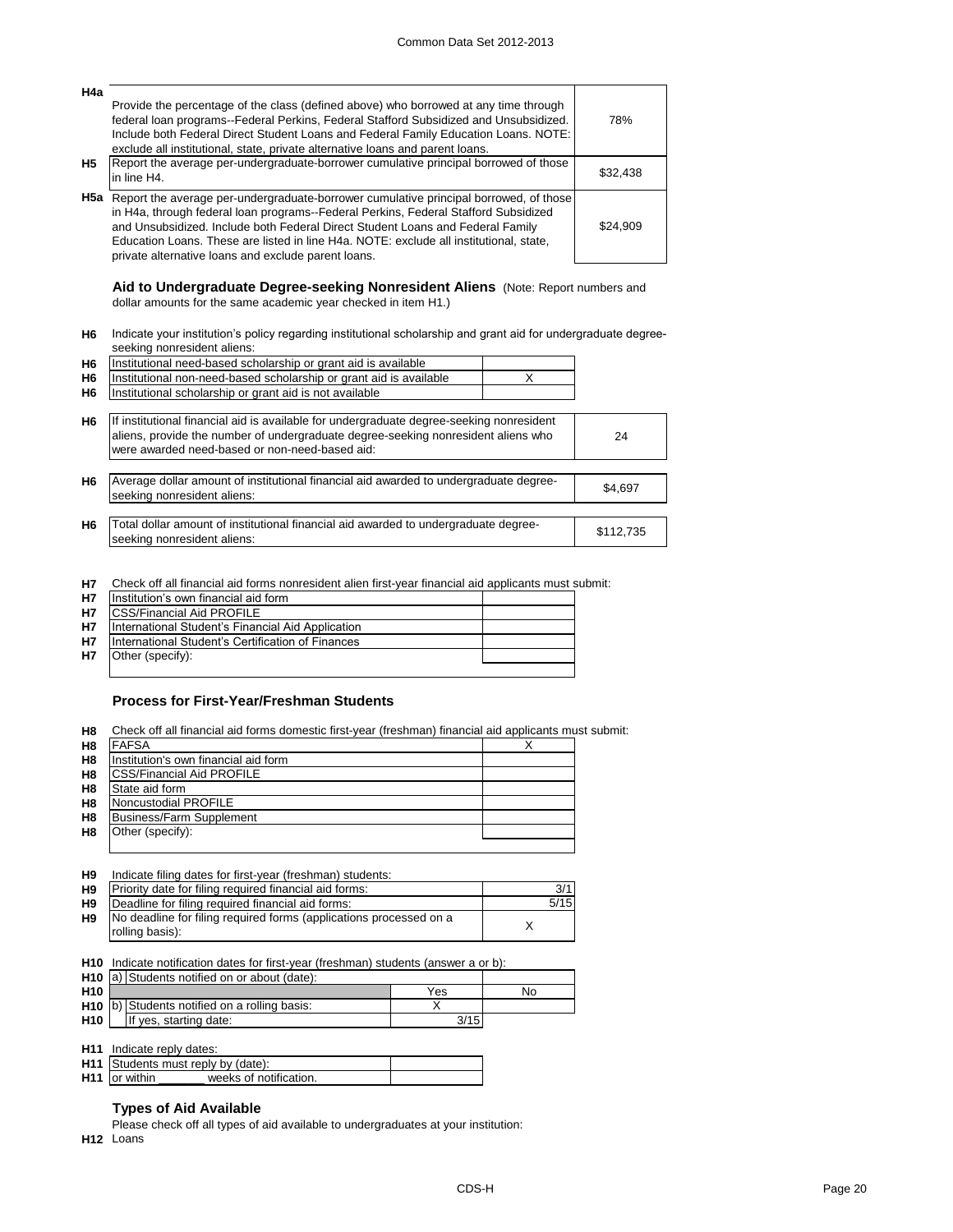### **H12** FEDERAL DIRECT STUDENT LOAN PROGRAM (DIRECT LOAN)

| <b>H12</b> Direct Subsidized Stafford Loans                  | х |
|--------------------------------------------------------------|---|
| <b>H12</b> I Direct Unsubsidized Stafford Loans              |   |
| <b>H12</b> Direct PLUS Loans                                 |   |
|                                                              |   |
| <b>H12</b> Federal Perkins Loans                             |   |
| <b>H12</b> Federal Nursing Loans                             |   |
| <b>H12</b> State Loans                                       |   |
| <b>H12</b> College/university loans from institutional funds | х |
| H <sub>12</sub> Other (specify):                             | x |
|                                                              |   |

### **H13** Scholarships and Grants

|                 | H13 NEED-BASED:                                                      |   |
|-----------------|----------------------------------------------------------------------|---|
| H <sub>13</sub> | <b>Federal Pell</b>                                                  | x |
| H <sub>13</sub> | <b>SEOG</b>                                                          | x |
| H <sub>13</sub> | State scholarships/grants                                            | x |
| H <sub>13</sub> | <b>Private scholarships</b>                                          | x |
| H <sub>13</sub> | College/university scholarship or grant aid from institutional funds | x |
| H <sub>13</sub> | United Negro College Fund                                            |   |
| H <sub>13</sub> | <b>Federal Nursing Scholarship</b>                                   |   |
| H <sub>13</sub> | Other (specify):                                                     | x |
|                 |                                                                      |   |

### **H14** Check off criteria used in awarding institutional aid. Check all that apply.

| H <sub>14</sub> |                          | Non-Need Based | Need-Based |
|-----------------|--------------------------|----------------|------------|
| H <sub>14</sub> | Academics                | x              | x          |
| H <sub>14</sub> | Alumni affiliation       | x              | x          |
| H <sub>14</sub> | Art                      | x              | x          |
| H <sub>14</sub> | <b>Athletics</b>         | x              | x          |
| H <sub>14</sub> | Job skills               | x              | x          |
| H <sub>14</sub> | <b>ROTC</b>              | x              |            |
| H <sub>14</sub> | Leadership               | x              | x          |
| H <sub>14</sub> | Minority status          | X              | x          |
| H <sub>14</sub> | Music/drama              | X              | x          |
| H <sub>14</sub> | Religious affiliation    |                | x          |
| H <sub>14</sub> | State/district residency | X              | x          |

**H15**

If your institution has recently implemented any major financial aid policy, program, or initiative to make your institution more affordable to incoming students such as replacing loans with grants, or waiving costs for families below a certain income level please provide details below: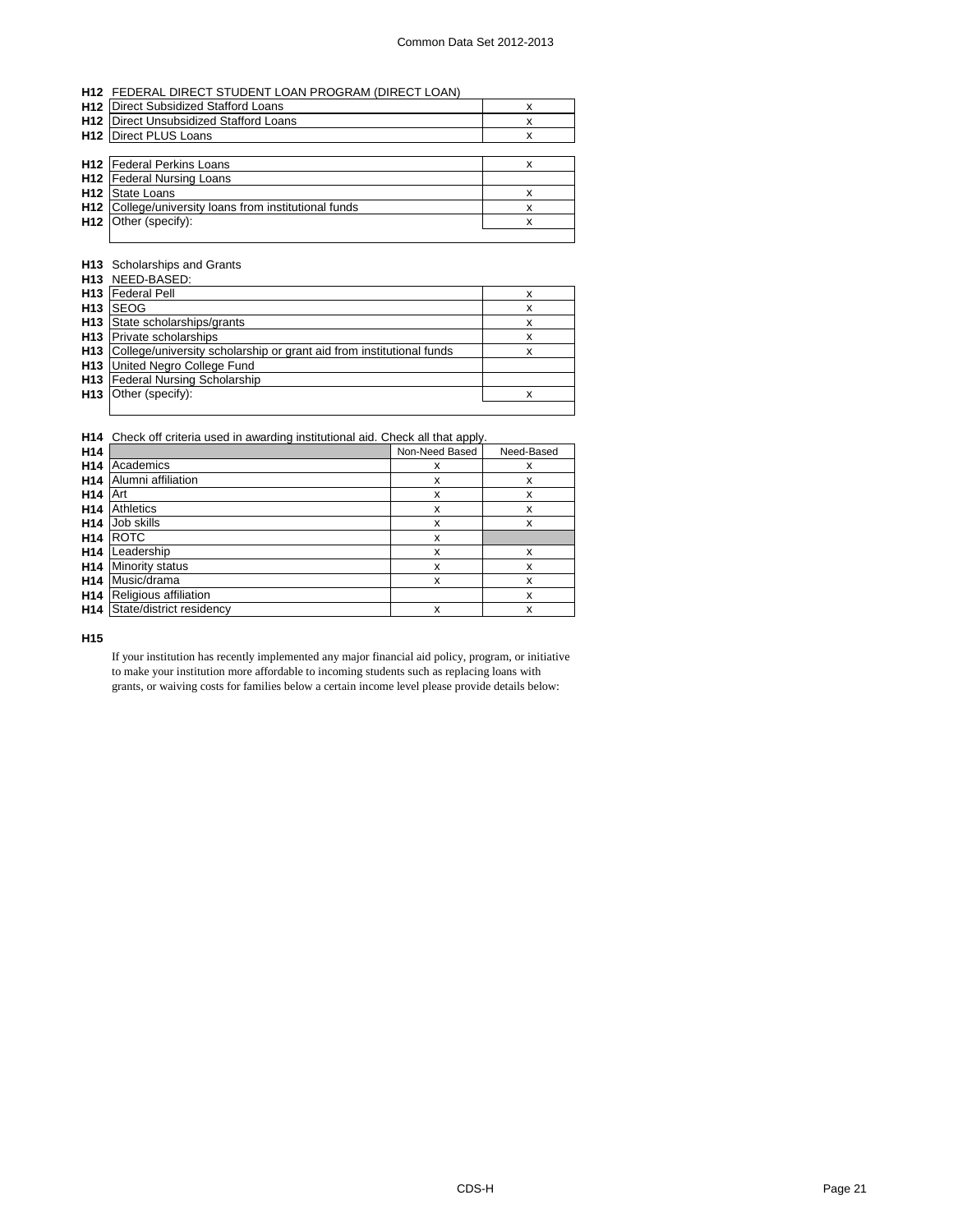# **I. INSTRUCTIONAL FACULTY AND CLASS SIZE**

### **Please report the number of instructional faculty members in each category for Fall 2012. Include faculty who are on your institution's payroll on the census date your institution uses for**

**I1 IPEDS/AAUP.**

The following definition of full-time instructional faculty is used by the American Association of University Professors (AAUP) in its annual Faculty Compensation Survey (the part time definitions are not used by AAUP). Instructional Faculty is defined as those members of the instructional-research staff whose major regular assignment is instruction, including those with released time for research. Use the chart below to determine inclusions and exclusions:

|                                                                                                                                                                                                                                          | Full-time | Part-time                                                                       |
|------------------------------------------------------------------------------------------------------------------------------------------------------------------------------------------------------------------------------------------|-----------|---------------------------------------------------------------------------------|
| (a) instructional faculty in preclinical and clinical medicine, faculty who are not paid (e.g.,<br>those who donate their services or are in the military), or research-only faculty, post-<br>doctoral fellows, or pre-doctoral fellows | Exclude   | Include only if<br>they teach one<br>or more non-<br>clinical credit<br>courses |
| (b) administrative officers with titles such as dean of students, librarian, registrar, coach,<br>and the like, even though they may devote part of their time to classroom instruction and<br>may have faculty status                   | Exclude   | Include if they<br>teach one or<br>more non-<br>clinical credit<br>courses      |
| (c) other administrators/staff who teach one or more non-clinical credit courses even<br>though they do not have faculty status                                                                                                          | Exclude   | Include                                                                         |
| (d) undergraduate or graduate students who assist in the instruction of courses, but have<br>titles such as teaching assistant, teaching fellow, and the like                                                                            | Exclude   | Exclude                                                                         |
| (e) faculty on sabbatical or leave with pay                                                                                                                                                                                              | Include   | Exclude                                                                         |
| (f) faculty on leave without pay                                                                                                                                                                                                         | Exclude   | Exclude                                                                         |
| (g) replacement faculty for faculty on sabbatical leave or leave with pay                                                                                                                                                                | Exclude   | Include                                                                         |

*Full-time instructional faculty:* faculty employed on a full-time basis for instruction (including those with released time for research)

*Part-time instructional faculty:* Adjuncts and other instructors being paid solely for part-time classroom instruction. Also includes full-time faculty teaching less than two semesters, three quarters, two trimesters, or two four-month sessions. Employees who are not considered full-time instructional faculty but who teach one or more non-clinical credit courses may be counted as part-time faculty.

*Minority faculty: includes faculty who designate themselves as Black, non-Hispanic; American Indian or Alaska Native; Asian, Native Hawaiian or other Pacific Islander, or Hispanic.* 

*Doctorate: includes such degrees as Doctor of Philosophy, Doctor of Education, Doctor of Juridical Science, and Doctor of Public Health in any field such as arts, sciences, education, engineering, business, and public administration. Also includes terminal degrees formerly designated as "first professional," including dentistry (DDS or DMD), medicine (MD), optometry (OD), osteopathic medicine (DO), pharmacy (DPharm or BPharm), podiatric medicine (DPM), veterinary medicine (DVM), chiropractic (DC or DCM), or law (JD).*

*Terminal degree:* the highest degree in a field: example, M. Arch (architecture) and MFA (master of fine arts).

| $\mathbf{I}$ |    |                                                                    | Full-Time | Part-Time | Total |
|--------------|----|--------------------------------------------------------------------|-----------|-----------|-------|
| $\mathsf{I}$ | a) | Total number of instructional faculty                              | 533       | 289       | 822   |
| $\mathbf{I}$ |    | Total number who are members of minority groups                    | 75        | 57        | 132   |
| $\mathsf{I}$ | C) | Total number who are women                                         | 188       | 169       | 357   |
| $\mathbf{I}$ | ď  | Total number who are men                                           | 345       | 120       | 465   |
| $\mathsf{I}$ | e) | Total number who are nonresident aliens (international)            |           |           |       |
|              |    | Total number with doctorate, or other terminal degree              |           |           |       |
| $\mathbf{I}$ |    |                                                                    | 403       | 85        | 488   |
|              | g) | Total number whose highest degree is a master's but not a terminal |           |           |       |
| 11           |    | master's                                                           | 94        | 92        | 186   |
| $\mathbf{I}$ | h) | Total number whose highest degree is a bachelor's                  | 21        | 36        | 57    |
|              |    | Total number whose highest degree is unknown or other (Note:       |           |           |       |
| $\mathbf{I}$ |    | Items f, q, h, and i must sum up to item a.)                       | 15        | 76I       | 91    |
|              |    | Total number in stand-alone graduate/ professional programs in     |           |           |       |
| 11           |    | which faculty teach virtually only graduate-level students         |           |           |       |

### **I2 Student to Faculty Ratio**

Report the Fall 2012 ratio of full-time equivalent students (full-time plus 1/3 part time) to full-time equivalent instructional faculty (full time plus 1/3 part time). In the ratio calculations, exclude both faculty and students in stand-alone graduate or professional programs such as medicine, law, veterinary, dentistry, social work, business, or public health in which faculty teach virtually only graduate-level students. Do not count undergraduate or graduate student teaching assistants as faculty.

| 12 | Fall 2012 Student to Faculty ratio | 5 to | (based on | 9387 students |
|----|------------------------------------|------|-----------|---------------|
|    |                                    |      | and       | 646 faculty). |

### **I3 Undergraduate Class Size**

In the table below, please use the following definitions to report information about the size of classes and class sections offered in the Fall 2012 term.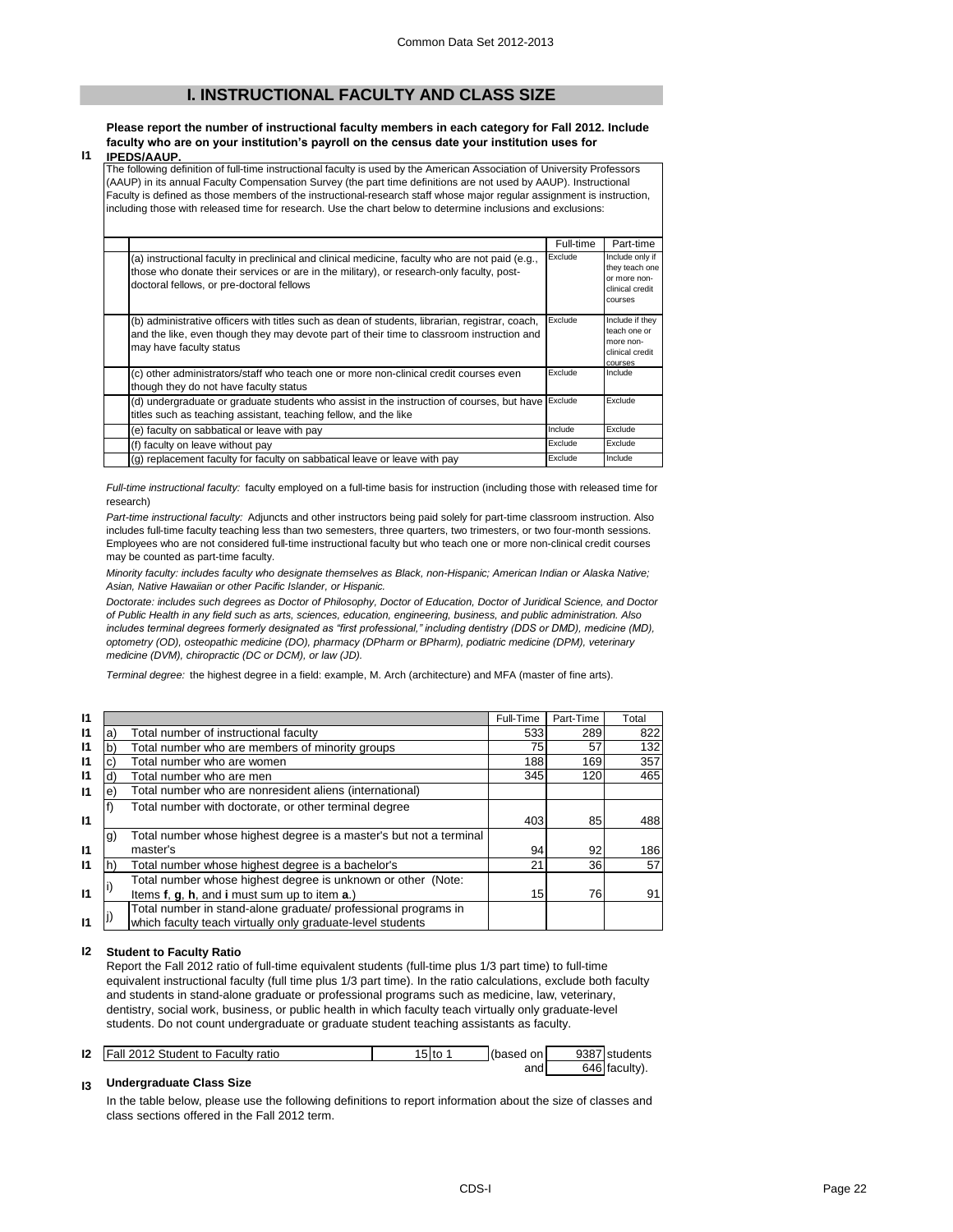*Class Sections:* A class section is an organized course offered for credit, identified by discipline and number, meeting at a stated time or times in a classroom or similar setting, and not a subsection such as a laboratory or discussion session. Undergraduate class sections are defined as any sections in which at least one degree-seeking undergraduate student is enrolled for credit. Exclude distance learning classes and noncredit classes and individual instruction such as dissertation or thesis research, music instruction, or one-to-one readings. Exclude students in independent study, co-operative programs, internships, foreign language taped tutor sessions, practicums, and all students in one-on-one classes. Each class section should be counted only once and should not be duplicated because of course catalog crosslistings.

*Class Subsections:* A class subsection includes any subsection of a course, such as laboratory, recitation, and discussion subsections that are supplementary in nature and are scheduled to meet separately from the lecture portion of the course. Undergraduate subsections are defined as any subsections of courses in which degree-seeking undergraduate students enrolled for credit. As above, exclude noncredit classes and individual instruction such as dissertation or thesis research, music instruction, or one-to-one readings. Each class subsection should be counted only once and should not be duplicated because of cross-listings.

Using the above definitions, please report for each of the following class-size intervals the number of class sections and class subsections offered in Fall 2012. For example, a lecture class with 800 students who met at another time in 40 separate labs with 20 students should be counted once in the "100+" column in the class section column and 40 times under the "20-29" column of the class subsections table.

### **Number of Class Sections with Undergraduates Enrolled**

| 13 |                   |         |       | Undergraduate Class Size (provide numbers) |       |       |       |        |       |
|----|-------------------|---------|-------|--------------------------------------------|-------|-------|-------|--------|-------|
| 13 | <b>CLASS</b>      | $2-9$   | 10-19 | 20-29                                      | 30-39 | 40-49 | 50-99 | $100+$ | Total |
| 13 | <b>SECTIONS</b>   | 330     | 467   | 291                                        | 119   | 70    | 113   | 53     | 1443  |
|    |                   |         |       |                                            |       |       |       |        |       |
| 13 | <b>CLASS SUB-</b> | $2 - 9$ | 10-19 | 20-29                                      | 30-39 | 40-49 | 50-99 | $100+$ | Total |
| 13 | <b>SECTIONS</b>   | 145     | 381   | 96                                         |       |       | 9     |        | 644   |

**I3**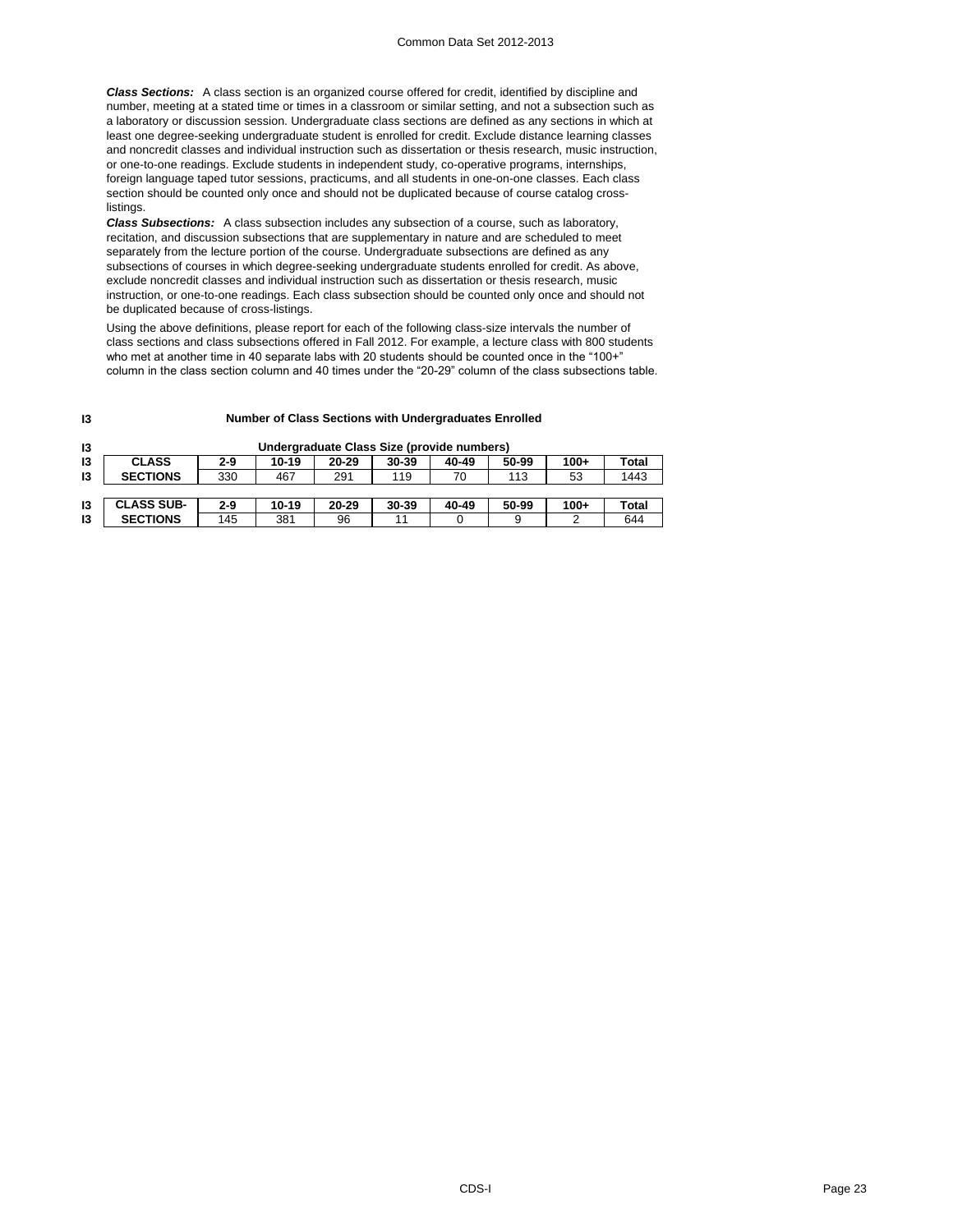# **J. DEGREES CONFERRED**

### **J1 Degrees conferred between July 1, 2011 and June 30, 2012**

J1 For each of the following discipline areas, provide the percentage of diplomas/certificates, associate, and bachelor's degrees awarded. To determine the percentage, use majors, not headcount (e.g., students with one degree but a double major will be represented twice). Calculate the percentage from your institution's IPEDS Completions by using the sum of 1st and 2nd majors for each CIP code as the numerator and the sum of the Grand Total by 1st Majors and the Grand Total by 2nd major as the denominator. If you prefer, you can compute the percentages using 1st majors only.

| J1<br>Agriculture<br>4.60%<br>Natural resources and conservation<br>3.40%<br>3<br>J1<br>$\overline{4}$<br>J1<br>0%<br>Architecture<br>Area, ethnic, and gender studies<br>0.40%<br>5<br>J1<br>Communication/journalism<br>9<br>4.60%<br>J1<br>1.40%<br>10<br>Communication technologies<br>J1<br>Computer and information sciences<br>0.60%<br>11<br>J1<br>Personal and culinary services<br>0.00%<br>12<br>J1<br>13<br>Education<br>11.10%<br>J1<br>9.20%<br>14<br>Engineering<br>J1<br>Engineering technologies<br>6.70%<br>15<br>J1<br>Foreign languages, literatures, and linguistics<br>1.20%<br>16<br>J1<br>Family and consumer sciences<br>2.90%<br>19<br>J1<br>$\overline{22}$<br>Law/legal studies<br>0%<br>J1<br>2.80%<br>English<br>23<br>J1<br>Liberal arts/general studies<br>1.00%<br>24<br>J1<br>Library science<br>0%<br>25<br>J1<br>Biological/life sciences<br>5.70%<br>26<br>J1<br>27<br>Mathematics and statistics<br>0.70%<br>J1<br>Military science and military technologies<br>0%<br>28 & 29<br>J1<br>Interdisciplinary studies<br>J1<br>1.50%<br>30<br>Parks and recreation<br>0.50%<br>31<br>J1<br>Philosophy and religious studies<br>38<br>0.60%<br>J1<br>Theology and religious vocations<br>39<br>J1<br>0%<br>40<br>Physical sciences<br>1.10%<br>J1<br>41<br>0%<br>J1<br>Science technologies<br>6.70%<br>42<br>Psychology<br>J1 | J <sub>1</sub> | Category                                              | <b>Diploma/Certificates</b> | Associate | Bachelor's | CIP 2010 Categories<br>to Include |
|-----------------------------------------------------------------------------------------------------------------------------------------------------------------------------------------------------------------------------------------------------------------------------------------------------------------------------------------------------------------------------------------------------------------------------------------------------------------------------------------------------------------------------------------------------------------------------------------------------------------------------------------------------------------------------------------------------------------------------------------------------------------------------------------------------------------------------------------------------------------------------------------------------------------------------------------------------------------------------------------------------------------------------------------------------------------------------------------------------------------------------------------------------------------------------------------------------------------------------------------------------------------------------------------------------------------------------------------------------------------|----------------|-------------------------------------------------------|-----------------------------|-----------|------------|-----------------------------------|
|                                                                                                                                                                                                                                                                                                                                                                                                                                                                                                                                                                                                                                                                                                                                                                                                                                                                                                                                                                                                                                                                                                                                                                                                                                                                                                                                                                 |                |                                                       |                             |           |            |                                   |
|                                                                                                                                                                                                                                                                                                                                                                                                                                                                                                                                                                                                                                                                                                                                                                                                                                                                                                                                                                                                                                                                                                                                                                                                                                                                                                                                                                 |                |                                                       |                             |           |            |                                   |
|                                                                                                                                                                                                                                                                                                                                                                                                                                                                                                                                                                                                                                                                                                                                                                                                                                                                                                                                                                                                                                                                                                                                                                                                                                                                                                                                                                 |                |                                                       |                             |           |            |                                   |
|                                                                                                                                                                                                                                                                                                                                                                                                                                                                                                                                                                                                                                                                                                                                                                                                                                                                                                                                                                                                                                                                                                                                                                                                                                                                                                                                                                 |                |                                                       |                             |           |            |                                   |
|                                                                                                                                                                                                                                                                                                                                                                                                                                                                                                                                                                                                                                                                                                                                                                                                                                                                                                                                                                                                                                                                                                                                                                                                                                                                                                                                                                 |                |                                                       |                             |           |            |                                   |
|                                                                                                                                                                                                                                                                                                                                                                                                                                                                                                                                                                                                                                                                                                                                                                                                                                                                                                                                                                                                                                                                                                                                                                                                                                                                                                                                                                 |                |                                                       |                             |           |            |                                   |
|                                                                                                                                                                                                                                                                                                                                                                                                                                                                                                                                                                                                                                                                                                                                                                                                                                                                                                                                                                                                                                                                                                                                                                                                                                                                                                                                                                 |                |                                                       |                             |           |            |                                   |
|                                                                                                                                                                                                                                                                                                                                                                                                                                                                                                                                                                                                                                                                                                                                                                                                                                                                                                                                                                                                                                                                                                                                                                                                                                                                                                                                                                 |                |                                                       |                             |           |            |                                   |
|                                                                                                                                                                                                                                                                                                                                                                                                                                                                                                                                                                                                                                                                                                                                                                                                                                                                                                                                                                                                                                                                                                                                                                                                                                                                                                                                                                 |                |                                                       |                             |           |            |                                   |
|                                                                                                                                                                                                                                                                                                                                                                                                                                                                                                                                                                                                                                                                                                                                                                                                                                                                                                                                                                                                                                                                                                                                                                                                                                                                                                                                                                 |                |                                                       |                             |           |            |                                   |
|                                                                                                                                                                                                                                                                                                                                                                                                                                                                                                                                                                                                                                                                                                                                                                                                                                                                                                                                                                                                                                                                                                                                                                                                                                                                                                                                                                 |                |                                                       |                             |           |            |                                   |
|                                                                                                                                                                                                                                                                                                                                                                                                                                                                                                                                                                                                                                                                                                                                                                                                                                                                                                                                                                                                                                                                                                                                                                                                                                                                                                                                                                 |                |                                                       |                             |           |            |                                   |
|                                                                                                                                                                                                                                                                                                                                                                                                                                                                                                                                                                                                                                                                                                                                                                                                                                                                                                                                                                                                                                                                                                                                                                                                                                                                                                                                                                 |                |                                                       |                             |           |            |                                   |
|                                                                                                                                                                                                                                                                                                                                                                                                                                                                                                                                                                                                                                                                                                                                                                                                                                                                                                                                                                                                                                                                                                                                                                                                                                                                                                                                                                 |                |                                                       |                             |           |            |                                   |
|                                                                                                                                                                                                                                                                                                                                                                                                                                                                                                                                                                                                                                                                                                                                                                                                                                                                                                                                                                                                                                                                                                                                                                                                                                                                                                                                                                 |                |                                                       |                             |           |            |                                   |
|                                                                                                                                                                                                                                                                                                                                                                                                                                                                                                                                                                                                                                                                                                                                                                                                                                                                                                                                                                                                                                                                                                                                                                                                                                                                                                                                                                 |                |                                                       |                             |           |            |                                   |
|                                                                                                                                                                                                                                                                                                                                                                                                                                                                                                                                                                                                                                                                                                                                                                                                                                                                                                                                                                                                                                                                                                                                                                                                                                                                                                                                                                 |                |                                                       |                             |           |            |                                   |
|                                                                                                                                                                                                                                                                                                                                                                                                                                                                                                                                                                                                                                                                                                                                                                                                                                                                                                                                                                                                                                                                                                                                                                                                                                                                                                                                                                 |                |                                                       |                             |           |            |                                   |
|                                                                                                                                                                                                                                                                                                                                                                                                                                                                                                                                                                                                                                                                                                                                                                                                                                                                                                                                                                                                                                                                                                                                                                                                                                                                                                                                                                 |                |                                                       |                             |           |            |                                   |
|                                                                                                                                                                                                                                                                                                                                                                                                                                                                                                                                                                                                                                                                                                                                                                                                                                                                                                                                                                                                                                                                                                                                                                                                                                                                                                                                                                 |                |                                                       |                             |           |            |                                   |
|                                                                                                                                                                                                                                                                                                                                                                                                                                                                                                                                                                                                                                                                                                                                                                                                                                                                                                                                                                                                                                                                                                                                                                                                                                                                                                                                                                 |                |                                                       |                             |           |            |                                   |
|                                                                                                                                                                                                                                                                                                                                                                                                                                                                                                                                                                                                                                                                                                                                                                                                                                                                                                                                                                                                                                                                                                                                                                                                                                                                                                                                                                 |                |                                                       |                             |           |            |                                   |
|                                                                                                                                                                                                                                                                                                                                                                                                                                                                                                                                                                                                                                                                                                                                                                                                                                                                                                                                                                                                                                                                                                                                                                                                                                                                                                                                                                 |                |                                                       |                             |           |            |                                   |
|                                                                                                                                                                                                                                                                                                                                                                                                                                                                                                                                                                                                                                                                                                                                                                                                                                                                                                                                                                                                                                                                                                                                                                                                                                                                                                                                                                 |                |                                                       |                             |           |            |                                   |
|                                                                                                                                                                                                                                                                                                                                                                                                                                                                                                                                                                                                                                                                                                                                                                                                                                                                                                                                                                                                                                                                                                                                                                                                                                                                                                                                                                 |                |                                                       |                             |           |            |                                   |
|                                                                                                                                                                                                                                                                                                                                                                                                                                                                                                                                                                                                                                                                                                                                                                                                                                                                                                                                                                                                                                                                                                                                                                                                                                                                                                                                                                 |                |                                                       |                             |           |            |                                   |
|                                                                                                                                                                                                                                                                                                                                                                                                                                                                                                                                                                                                                                                                                                                                                                                                                                                                                                                                                                                                                                                                                                                                                                                                                                                                                                                                                                 |                |                                                       |                             |           |            |                                   |
|                                                                                                                                                                                                                                                                                                                                                                                                                                                                                                                                                                                                                                                                                                                                                                                                                                                                                                                                                                                                                                                                                                                                                                                                                                                                                                                                                                 | J1             | Homeland Security, law enforcement, firefighting, and |                             |           | 0%         | 43                                |
| protective services                                                                                                                                                                                                                                                                                                                                                                                                                                                                                                                                                                                                                                                                                                                                                                                                                                                                                                                                                                                                                                                                                                                                                                                                                                                                                                                                             |                |                                                       |                             |           |            |                                   |
| Public administration and social services<br>3.30%<br>44<br>J1<br>Social sciences<br>9.90%<br>45                                                                                                                                                                                                                                                                                                                                                                                                                                                                                                                                                                                                                                                                                                                                                                                                                                                                                                                                                                                                                                                                                                                                                                                                                                                                |                |                                                       |                             |           |            |                                   |
| J1<br><b>Construction trades</b><br>0%<br>46                                                                                                                                                                                                                                                                                                                                                                                                                                                                                                                                                                                                                                                                                                                                                                                                                                                                                                                                                                                                                                                                                                                                                                                                                                                                                                                    |                |                                                       |                             |           |            |                                   |
| J1<br>Mechanic and repair technologies<br>0%<br>47                                                                                                                                                                                                                                                                                                                                                                                                                                                                                                                                                                                                                                                                                                                                                                                                                                                                                                                                                                                                                                                                                                                                                                                                                                                                                                              |                |                                                       |                             |           |            |                                   |
| J1<br>Precision production<br>48<br>J1<br>0%                                                                                                                                                                                                                                                                                                                                                                                                                                                                                                                                                                                                                                                                                                                                                                                                                                                                                                                                                                                                                                                                                                                                                                                                                                                                                                                    |                |                                                       |                             |           |            |                                   |
| Transportation and materials moving<br>0%<br>49                                                                                                                                                                                                                                                                                                                                                                                                                                                                                                                                                                                                                                                                                                                                                                                                                                                                                                                                                                                                                                                                                                                                                                                                                                                                                                                 |                |                                                       |                             |           |            |                                   |
| J1<br>Visual and performing arts<br>50<br>J1<br>2.50%                                                                                                                                                                                                                                                                                                                                                                                                                                                                                                                                                                                                                                                                                                                                                                                                                                                                                                                                                                                                                                                                                                                                                                                                                                                                                                           |                |                                                       |                             |           |            |                                   |
| <b>Health professions and related programs</b><br>5%<br>51<br>J1                                                                                                                                                                                                                                                                                                                                                                                                                                                                                                                                                                                                                                                                                                                                                                                                                                                                                                                                                                                                                                                                                                                                                                                                                                                                                                |                |                                                       |                             |           |            |                                   |
| 10.90%<br>Business/marketing<br>52<br>J1                                                                                                                                                                                                                                                                                                                                                                                                                                                                                                                                                                                                                                                                                                                                                                                                                                                                                                                                                                                                                                                                                                                                                                                                                                                                                                                        |                |                                                       |                             |           |            |                                   |
| J1<br>History<br>1.70%<br>54                                                                                                                                                                                                                                                                                                                                                                                                                                                                                                                                                                                                                                                                                                                                                                                                                                                                                                                                                                                                                                                                                                                                                                                                                                                                                                                                    |                |                                                       |                             |           |            |                                   |
| Other<br>J1                                                                                                                                                                                                                                                                                                                                                                                                                                                                                                                                                                                                                                                                                                                                                                                                                                                                                                                                                                                                                                                                                                                                                                                                                                                                                                                                                     |                |                                                       |                             |           |            |                                   |
| TOTAL (should = 100%)<br>0.00%<br>0.00%<br>100.00%<br>J1                                                                                                                                                                                                                                                                                                                                                                                                                                                                                                                                                                                                                                                                                                                                                                                                                                                                                                                                                                                                                                                                                                                                                                                                                                                                                                        |                |                                                       |                             |           |            |                                   |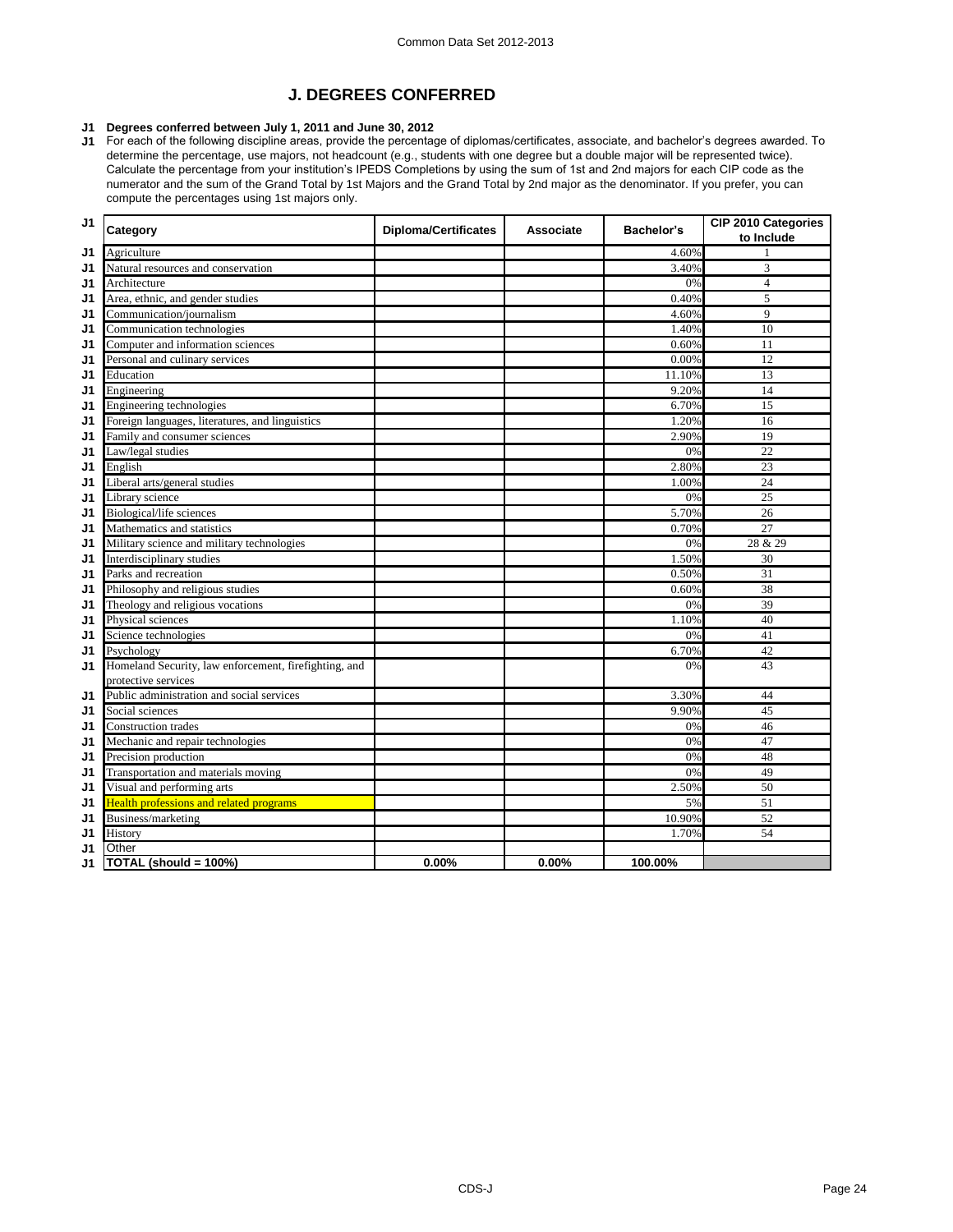| <b>Common Data Set Definitions</b>                                                                                                                                                                                                                                                                                                                                                                                                                            |
|---------------------------------------------------------------------------------------------------------------------------------------------------------------------------------------------------------------------------------------------------------------------------------------------------------------------------------------------------------------------------------------------------------------------------------------------------------------|
| All definitions related to the financial aid section appear at the end of the Definitions document.                                                                                                                                                                                                                                                                                                                                                           |
|                                                                                                                                                                                                                                                                                                                                                                                                                                                               |
| Items preceded by an asterisk (*) represent definitions agreed to among publishers which do not appear on<br>the CDS document but may be present on individual publishers' surveys.                                                                                                                                                                                                                                                                           |
| *Academic advisement: Plan under which each student is assigned to a faculty member or a trained<br>adviser, who, through regular meetings, helps the student plan and implement immediate and long-term<br>academic and vocational goals.                                                                                                                                                                                                                    |
| Accelerated program: Completion of a college program of study in fewer than the usual number of years,<br>most often by attending summer sessions and carrying extra courses during the regular academic term.                                                                                                                                                                                                                                                |
| Admitted student: Applicant who is offered admission to a degree-granting program at your institution.<br>*Adult student services: Admission assistance, support, orientation, and other services expressly for<br>adults who have started college for the first time, or who are re-entering after a lapse of a few years.                                                                                                                                   |
| American Indian or Alaska Native: A person having origins in any of the original peoples of North and<br>South America (including Central America) who maintains cultural identification through tribal affiliation or<br>community recognition.                                                                                                                                                                                                              |
| Applicant (first-time, first year): An individual who has fulfilled the institution's requirements to be<br>considered for admission (including payment or waiving of the application fee, if any) and who has been<br>notified of one of the following actions: admission, nonadmission, placement on waiting list, or application<br>withdrawn (by applicant or institution).                                                                               |
| Application fee: That amount of money that an institution charges for processing a student's application for<br>acceptance. This amount is not creditable toward tuition and required fees, nor is it refundable if the student<br>is not admitted to the institution.                                                                                                                                                                                        |
| Asian or Pacific Islander: A person having origins in any of the original peoples of the Far East, Southeast<br>Asia, the Indian Subcontinent, or Pacific Islands. This includes people from China, Japan, Korea, the<br>Philippine Islands, American Samoa, India, and Vietnam.                                                                                                                                                                              |
| Associate degree: An award that normally requires at least two but less than four years of full-time<br>equivalent college work.                                                                                                                                                                                                                                                                                                                              |
| Bachelor's degree: An award (baccalaureate or equivalent degree, as determined by the Secretary of the<br>U.S. Department of Education) that normally requires at least four years but not more than five years of full-<br>time equivalent college-level work. This includes ALL bachelor's degrees conferred in a five-year<br>cooperative (work-study plan) program. (A cooperative plan provides for alternate class attendance and                       |
| employment in business, industry, or government; thus, it allows students to combine actual work<br>experience with their college studies.) Also, it includes bachelor's degrees in which the normal four years of<br>work are completed in three years.                                                                                                                                                                                                      |
| Black, non-Hispanic: A person having origins in any of the black racial groups of Africa (except those of<br>Hispanic origin).                                                                                                                                                                                                                                                                                                                                |
| Board (charges): Assume average cost for 19 meals per week or the maximum meal plan.<br>Books and supplies (costs): Average cost of books and supplies. Do not include unusual costs for special<br>groups of students (e.g., engineering or art majors), unless they constitute the majority of students at your<br>institution.                                                                                                                             |
| Calendar system: The method by which an institution structures most of its courses for the academic year.                                                                                                                                                                                                                                                                                                                                                     |
| Campus Ministry: Religious student organizations (denominational or nondenominational) devoted to<br>fostering religious life on college campuses. May also refer to Campus Crusade for Christ, an<br>interdenominational Christian organization.                                                                                                                                                                                                             |
| *Career and placement services: A range of services, including (often) the following: coordination of visits<br>of employers to campus; aptitude and vocational testing; interest inventories, personal counseling; help in<br>resume writing, interviewing, launching the job search; listings for those students desiring employment and<br>those seeking permanent positions; establishment of a permanent reference folder; career resource<br>materials. |
| Carnegie units: One year of study or the equivalent in a secondary school subject.<br>Certificate: See Postsecondary award, certificate, or diploma.                                                                                                                                                                                                                                                                                                          |
| Class rank: The relative numerical position of a student in his or her graduating class, calculated by the<br>high school on the basis of grade-point average, whether weighted or unweighted.                                                                                                                                                                                                                                                                |
| College-preparatory program: Courses in academic subjects (English, history and social studies, foreign<br>languages, mathematics, science, and the arts) that stress preparation for college or university study.                                                                                                                                                                                                                                            |
| Common Application: The standard application form distributed by the National Association of Secondary<br>School Principals for a large number of private colleges who are members of the Common Application<br>Group.                                                                                                                                                                                                                                        |
| *Community service program: Referral center for students wishing to perform volunteer work in the<br>community or participate in volunteer activities coordinated by academic departments.                                                                                                                                                                                                                                                                    |
| <b>Commuter:</b> A student who lives off campus in housing that is not owned by, operated by, or affiliated with<br>the college. This category includes students who commute from home and students who have moved to the<br>area to attend college.                                                                                                                                                                                                          |
| Contact hour: A unit of measure that represents an hour of scheduled instruction given to students. Also<br>referred to as clock hour.                                                                                                                                                                                                                                                                                                                        |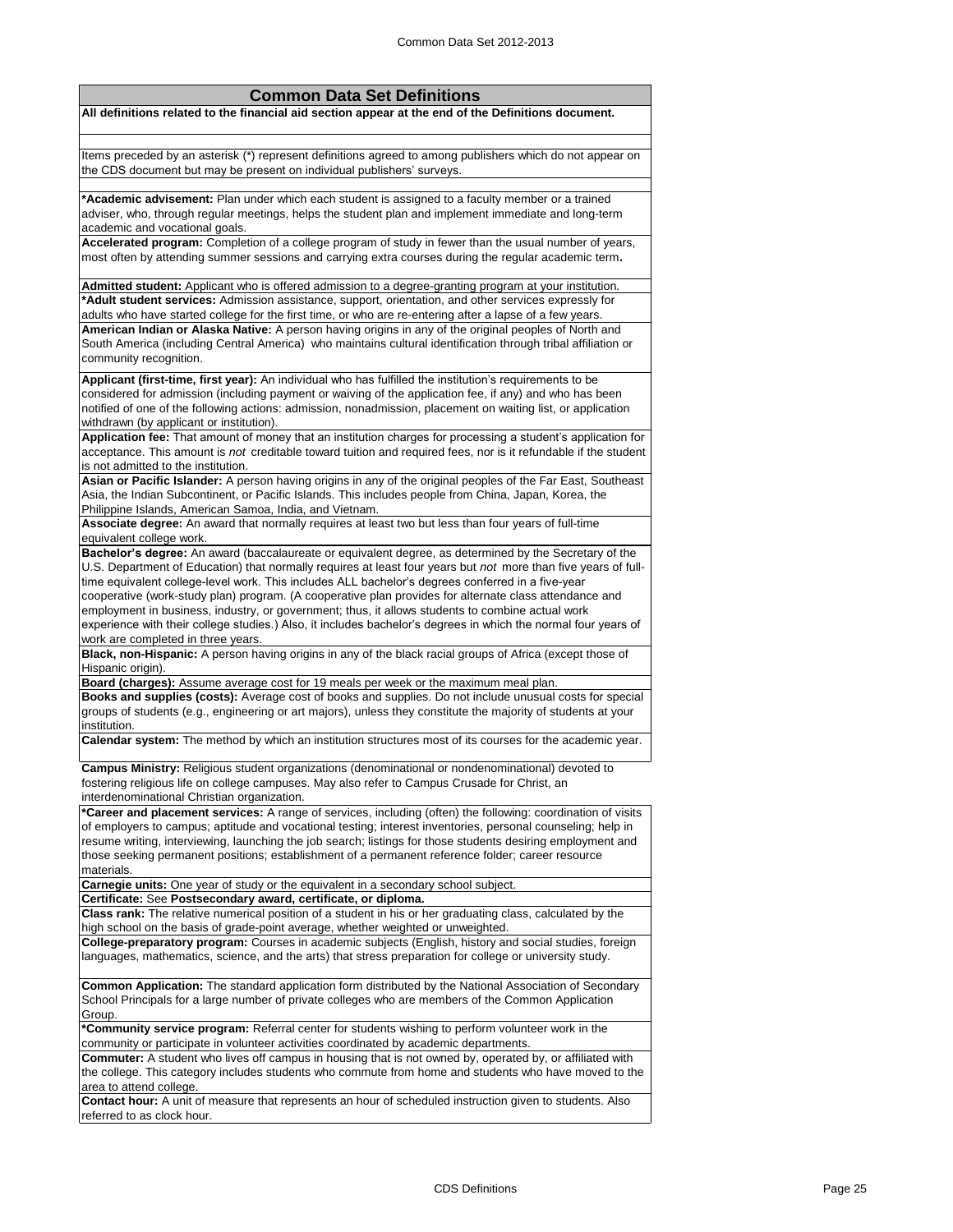**Continuous basis (for program enrollment):** A calendar system classification that is used by institutions that enroll students at any time during the academic year. For example, a cosmetology school or a word processing school might allow students to enroll and begin studies at various times, with no requirement that classes begin on a certain date.

**Cooperative education program:** A program that provides for alternate class attendance and employment in business, industry, or government.

**Cooperative housing:** College-owned, -operated, or -affiliated housing in which students share room and board expenses and participate in household chores to reduce living expenses.

**\*Counseling service:** Activities designed to assist students in making plans and decisions related to their education, career, or personal development.

**Credit:** Recognition of attendance or performance in an instructional activity (course or program) that can be applied by a recipient toward the requirements for a degree, diploma, certificate, or other formal award.

**Credit course:** A course that, if successfully completed, can be applied toward the number of courses required for achieving a degree, diploma, certificate, or other formal award.

**Credit hour:** A unit of measure representing an hour (50 minutes) of instruction over a 15-week period in a semester or trimester system or a 10-week period in a quarter system. It is applied toward the total number of hours needed for completing the requirements of a degree, diploma, certificate, or other formal award.

**Cross-registration:** A system whereby students enrolled at one institution may take courses at another institution without having to apply to the second institution.

**Deferred admission:** The practice of permitting admitted students to postpone enrollment, usually for a period of one academic term or one year.

**Degree:** An award conferred by a college, university, or other postsecondary education institution as official recognition for the successful completion of a program of studies.

**Degree-seeking students:** Students enrolled in courses for credit who are recognized by the institution as seeking a degree or formal award. At the undergraduate level, this is intended to include students enrolled in vocational or occupational programs.

**Differs by program (calendar system):** A calendar system classification that is used by institutions that have occupational/vocational programs of varying length. These schools may enroll students at specific times depending on the program desired. For example, a school might offer a two-month program in January, March, May, September, and November; and a three-month program in January, April, and October.

**Diploma:** See **Postsecondary award, certificate, or diploma.**

**Distance learning:** An option for earning course credit at off-campus locations via cable television, internet, satellite classes, videotapes, correspondence courses, or other means.

**Doctor's degree-research/scholarship:** A Ph.D. or other doctor's degree that requires advanced work beyond the master's level, including the preparation and defense of a dissertation based on original research, or the planning and execution of an original project demonstrating substantial artistic or scholarly achievement. Some examples of this type of degree may include Ed.D., D.M.A., D.B.A., D.Sc., D.A., or D.M, and others, as designated by the awarding institution.

**Doctor's degree-professional practice:** A doctor's degree that is conferred upon completion of a program providing the knowledge and skills for the recognition, credential, or license required for professional practice. The degree is awarded after a period of study such that the total time to the degree, including both pre-professional and professional preparation, equals at least six full-time equivalent academic years. Some of these degrees were formerly classified as "first-professional" and may include: Chiropractic (D.C. or D.C.M.); Dentistry (D.D.S. or D.M.D.); Law (L.L.B. or J.D.); Medicine (M.D.); Optometry (O.D.); Osteopathic Medicine (D.O); Pharmacy (Pharm.D.); Podiatry (D.P.M., Pod.D., D.P.); or, Veterinary Medicine (D.V.M.), and others, as designated by the awarding institution.

**Doctor's degree-other:** A doctor's degree that does not meet the definition of a doctor's degree research/scholarship or a doctor's degree - professional practice.

**Double major:** Program in which students may complete two undergraduate programs of study simultaneously.

**Dual enrollment:** A program through which high school students may enroll in college courses while still enrolled in high school. Students are not required to apply for admission to the college in order to participate.

**Early action plan:** An admission plan that allows students to apply and be notified of an admission decision well in advance of the regular notification dates. If admitted, the candidate is not committed to enroll; the student may reply to the offer under the college's regular reply policy.

**Early admission:** A policy under which students who have not completed high school are admitted and enroll full time in college, usually after completion of their junior year.

**Early decision plan:** A plan that permits students to apply and be notified of an admission decision (and financial aid offer if applicable) well in advance of the regular notification date. Applicants agree to accept an offer of admission and, if admitted, to withdraw their applications from other colleges. There are three possible decisions for early decision applicants: admitted, denied, or not admitted but forwarded for consideration with the regular applicant pool, without prejudice.

**English as a Second Language (ESL):** A course of study designed specifically for students whose native language is not English.

**Exchange student program-domestic:** Any arrangement between a student and a college that permits study for a semester or more at another college **in the United States** without extending the amount of time required for a degree. **See also Study abroad**.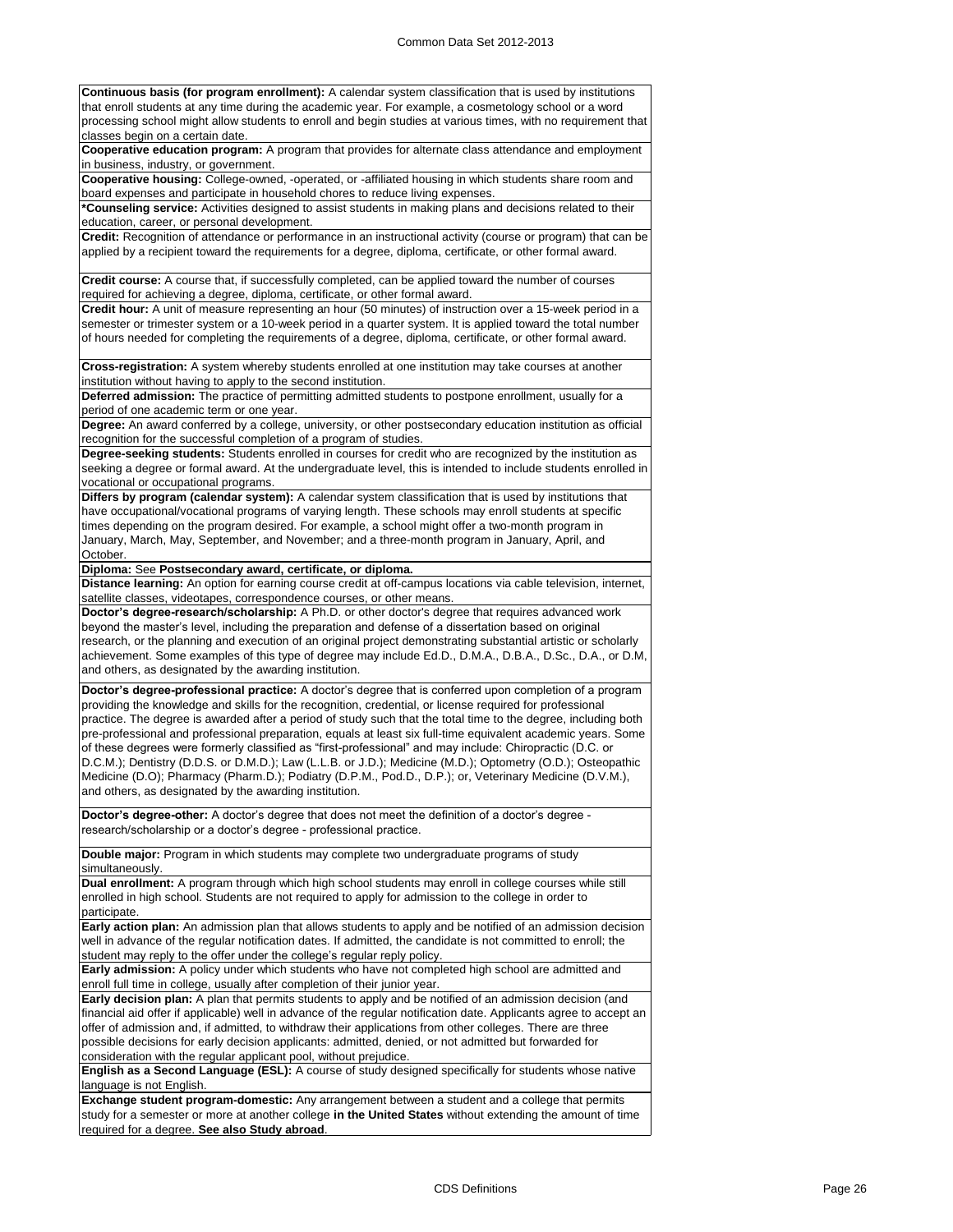| independent study, college courses, proficiency examinations, and personal experience. External degree<br>programs require minimal or no classroom attendance.                                                            |
|---------------------------------------------------------------------------------------------------------------------------------------------------------------------------------------------------------------------------|
| Extracurricular activities (as admission factor): Special consideration in the admissions process given                                                                                                                   |
| for participation in both school and nonschool-related activities of interest to the college, such as clubs,                                                                                                              |
| hobbies, student government, athletics, performing arts, etc.                                                                                                                                                             |
| First-time student: A student attending any institution for the first time at the level enrolled. Includes                                                                                                                |
| students enrolled in the fall term who attended a postsecondary institution for the first time at the same level                                                                                                          |
| in the prior summer term. Also includes students who entered with advanced standing (college credit earned                                                                                                                |
| before graduation from high school).                                                                                                                                                                                      |
| First-time, first-year (freshman) student: A student attending any institution for the first time at the                                                                                                                  |
| undergraduate level. Includes students enrolled in the fall term who attended college for the first time in the                                                                                                           |
| prior summer term. Also includes students who entered with advanced standing (college credits earned                                                                                                                      |
| before graduation from high school).                                                                                                                                                                                      |
| First-year student: A student who has completed less than the equivalent of 1 full year of undergraduate                                                                                                                  |
| work; that is, less than 30 semester hours (in a 120-hour degree program) or less than 900 contact hours.                                                                                                                 |
| Freshman: A first-year undergraduate student.                                                                                                                                                                             |
| *Freshman/new student orientation: Orientation addressing the academic, social, emotional, and                                                                                                                            |
| intellectual issues involved in beginning college. May be a few hours or a few days in length; at some                                                                                                                    |
| colleges, there is a fee.                                                                                                                                                                                                 |
| Full-time student (undergraduate): A student enrolled for 12 or more semester credits, 12 or more quarter                                                                                                                 |
| credits, or 24 or more contact hours a week each term.                                                                                                                                                                    |
| Geographical residence (as admission factor): Special consideration in the admission process given to                                                                                                                     |
| students from a particular region, state, or country of residence.                                                                                                                                                        |
| Grade-point average (academic high school GPA): The sum of grade points a student has earned in                                                                                                                           |
| secondary school divided by the number of courses taken. The most common system of assigning numbers                                                                                                                      |
| to grades counts four points for an A, three points for a B, two points for a C, one point for a D, and no<br>points for an E or F. Unweighted GPA's assign the same weight to each course. Weighting gives students      |
| additional points for their grades in advanced or honors courses.                                                                                                                                                         |
| Graduate student: A student who holds a bachelor's or equivalent, and is taking courses at the post-                                                                                                                      |
| baccalaureate level.                                                                                                                                                                                                      |
| *Health services: Free or low cost on-campus primary and preventive health care available to students.                                                                                                                    |
|                                                                                                                                                                                                                           |
|                                                                                                                                                                                                                           |
| High school diploma or recognized equivalent: A document certifying the successful completion of a                                                                                                                        |
| prescribed secondary school program of studies, or the attainment of satisfactory scores on the Tests of                                                                                                                  |
| General Educational Development (GED), or another state-specified examination.                                                                                                                                            |
| Hispanic: A person of Mexican, Puerto Rican, Cuban, Central or South American, or other Spanish culture                                                                                                                   |
| or origin, regardless of race.                                                                                                                                                                                            |
| Honors program: Any special program for very able students offering the opportunity for educational                                                                                                                       |
| enrichment, independent study, acceleration, or some combination of these.                                                                                                                                                |
| Independent study: Academic work chosen or designed by the student with the approval of the department                                                                                                                    |
| concerned, under an instructor's supervision, and usually undertaken outside of the regular classroom                                                                                                                     |
| structure.                                                                                                                                                                                                                |
| In-state tuition: The tuition charged by institutions to those students who meet the state's or institution's                                                                                                             |
| residency requirements.                                                                                                                                                                                                   |
| International student: See Nonresident alien.                                                                                                                                                                             |
| International student group: Student groups that facilitate cultural dialogue, support a diverse campus,                                                                                                                  |
| assist international students in acclimation and creating a social network.                                                                                                                                               |
| Internship: Any short-term, supervised work experience usually related to a student's major field, for which<br>the student earns academic credit. The work can be full- or part-time, on- or off-campus, paid or unpaid. |
|                                                                                                                                                                                                                           |
|                                                                                                                                                                                                                           |
| *Learning center: Center offering assistance through tutors, workshops, computer programs, or audiovisual<br>equipment in reading, writing, math, and skills such as taking notes, managing time, taking tests.           |
|                                                                                                                                                                                                                           |
| *Legal services: Free or low cost legal advice for a range of issues (personal and other).                                                                                                                                |
| Liberal arts/career combination: Program in which a student earns undergraduate degrees in two                                                                                                                            |
| separate fields, one in a liberal arts major and the other in a professional or specialized major, whether on                                                                                                             |
| campus or through cross-registration.                                                                                                                                                                                     |
| Master's degree: An award that requires the successful completion of a program of study of generally one                                                                                                                  |
| or two full-time equivalent academic years of work beyond the bachelor's degree. Some of these degrees,                                                                                                                   |
| such as those in Theology (M.Div., M.H.L./Rav) that were formerly classified as "first-professional", may                                                                                                                 |
| require more than two full-time equivalent academic years of work.                                                                                                                                                        |
|                                                                                                                                                                                                                           |
| Minority affiliation (as admission factor): Special consideration in the admission process for members of<br>designated racial/ethnic minority groups.                                                                    |

**External degree program:** A program of study in which students earn credits toward a degree through

**\*Minority student center:** Center with programs, activities, and/or services intended to enhance the college experience of students of color.

**Model United Nations:** A simulation activity focusing on conflict resolution, globalization, and diplomacy. Assuming roles as foreign ambassadors and "delegates," students conduct research, engage in debate, draft resolutions, and may participate in a national Model UN conference.

**Nonresident alien:** A person who is not a citizen or national of the United States and who is in this country on a visa or temporary basis and does not have the right to remain indefinitely.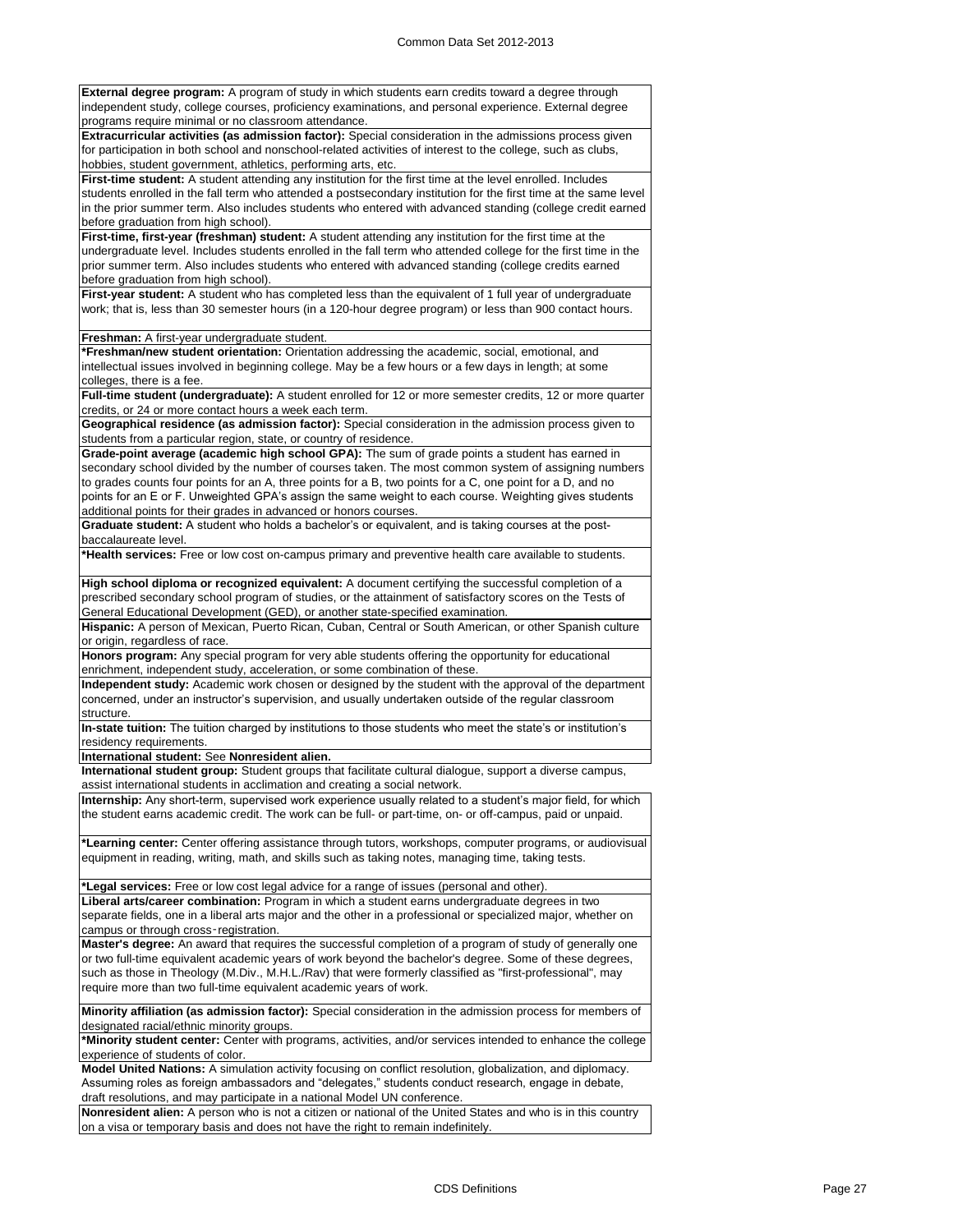**\*On-campus day care:** Licensed day care for students' children (usually age 3 and up); usually for a fee. **Open admission:** Admission policy under which virtually all secondary school graduates or students with GED equivalency diplomas are admitted without regard to academic record, test scores, or other qualifications. **Other expenses (costs):** Include average costs for clothing, laundry, entertainment, medical (if not a required fee), and furnishings. **Out-of-state tuition:** The tuition charged by institutions to those students who do not meet the institution's or state's residency requirements. **Part-time student (undergraduate):** A student enrolled for fewer than 12 credits per semester or quarter, or fewer than 24 contact hours a week each term. **\*Personal counseling**: One-on-one or group counseling with trained professionals for students who want to explore personal, educational, or vocational issues. **Post-baccalaureate certificate:** An award that requires completion of an organized program of study requiring 18 credit hours beyond the bachelor's; designed for persons who have completed a baccalaureate degree but do not meet the requirements of academic degrees carrying the title of master. **Post-master's certificate:** An award that requires completion of an organized program of study of 24 credit hours beyond the master's degree but does not meet the requirements of academic degrees at the doctoral level. **Postsecondary award, certificate, or diploma:** Includes the following three IPEDS definitions for postsecondary awards, certificates, and diplomas of varying durations and credit/contact hour requirements *Less Than 1 Academic Year:* Requires completion of an organized program of study at the postsecondary level (below the baccalaureate degree) in less than 1 academic year (2 semesters or 3 quarters) or in less than 900 contact hours by a student enrolled full-time. *At Least 1 But Less Than 2 Academic Years:* Requires completion of an organized program of study at the postsecondary level (below the baccalaureate degree) in at least 1 but less than 2 full-time equivalent academic years, or designed for completion in at least 30 but less than 60 credit hours, or in at least 900 but less than 1,800 contact hours. *At Least 2 But Less Than 4 Academic Years:* Requires completion of an organized program of study at the postsecondary level (below the baccalaureate degree) in at least 2 but less than 4 full-time equivalent academic years, or designed for completion in at least 60 but less than 120 credit hours, or in at least 1,800 but less than 3,600 contact hours. **Private institution:** An educational institution controlled by a private individual(s) or by a nongovernmental agency, usually supported primarily by other than public funds, and operated by other than publicly elected or appointed officials. **Private for-profit institution:** A private institution in which the individual(s) or agency in control receives compensation, other than wages, rent, or other expenses for the assumption of risk. **Private nonprofit institution:** A private institution in which the individual(s) or agency in control receives no compensation, other than wages, rent, or other expenses for the assumption of risk. These include both independent nonprofit schools and those affiliated with a religious organization. **Proprietary institution:** See **Private for-profit institution. Public institution:** An educational institution whose programs and activities are operated by publicly elected or appointed school officials, and which is supported primarily by public funds. **Quarter calendar system:** A calendar system in which the academic year consists of three sessions called quarters of about 12 weeks each. The range may be from 10 to 15 weeks. There may be an additional quarter in the summer. **Race/ethnicity:** Category used to describe groups to which individuals belong, identify with, or belong in the eyes of the community. The categories do not denote scientific definitions of anthropological origins. A person may be counted in only one group. **Race/ethnicity unknown:** Category used to classify students or employees whose race/ethnicity is not known and whom institutions are unable to place in one of the specified racial/ethnic categories. **Religious affiliation/commitment (as admission factor):** Special consideration given in the admission process for affiliation with a certain church or faith/religion, commitment to a religious vocation, or observance of certain religious tenets/lifestyle. **\*Religious counseling:** One-on-one or group counseling with trained professionals for students who want to explore religious problems or issues. **\*Remedial services:** Instructional courses designed for students deficient in the general competencies necessary for a regular postsecondary curriculum and educational setting. **Required fees:** Fixed sum charged to students for items not covered by tuition and required of such a large proportion of all students that the student who does NOT pay is the exception. Do not include application fees or optional fees such as lab fees or parking fees. **Resident alien or other eligible non-citizen:** A person who is not a citizen or national of the United States and who has been admitted as a legal immigrant for the purpose of obtaining permanent resident alien status (and who holds either an alien registration card [Form I-551 or I-151], a Temporary Resident Card [Form I-688], or an Arrival-Departure Record [Form I-94] with a notation that conveys legal immigrant status, such as Section 207 Refugee, Section 208 Asylee, Conditional Entrant Parolee or Cuban-Haitian). **Room and board (charges)—on campus:** Assume double occupancy in institutional housing and 19 meals

per week (or maximum meal plan).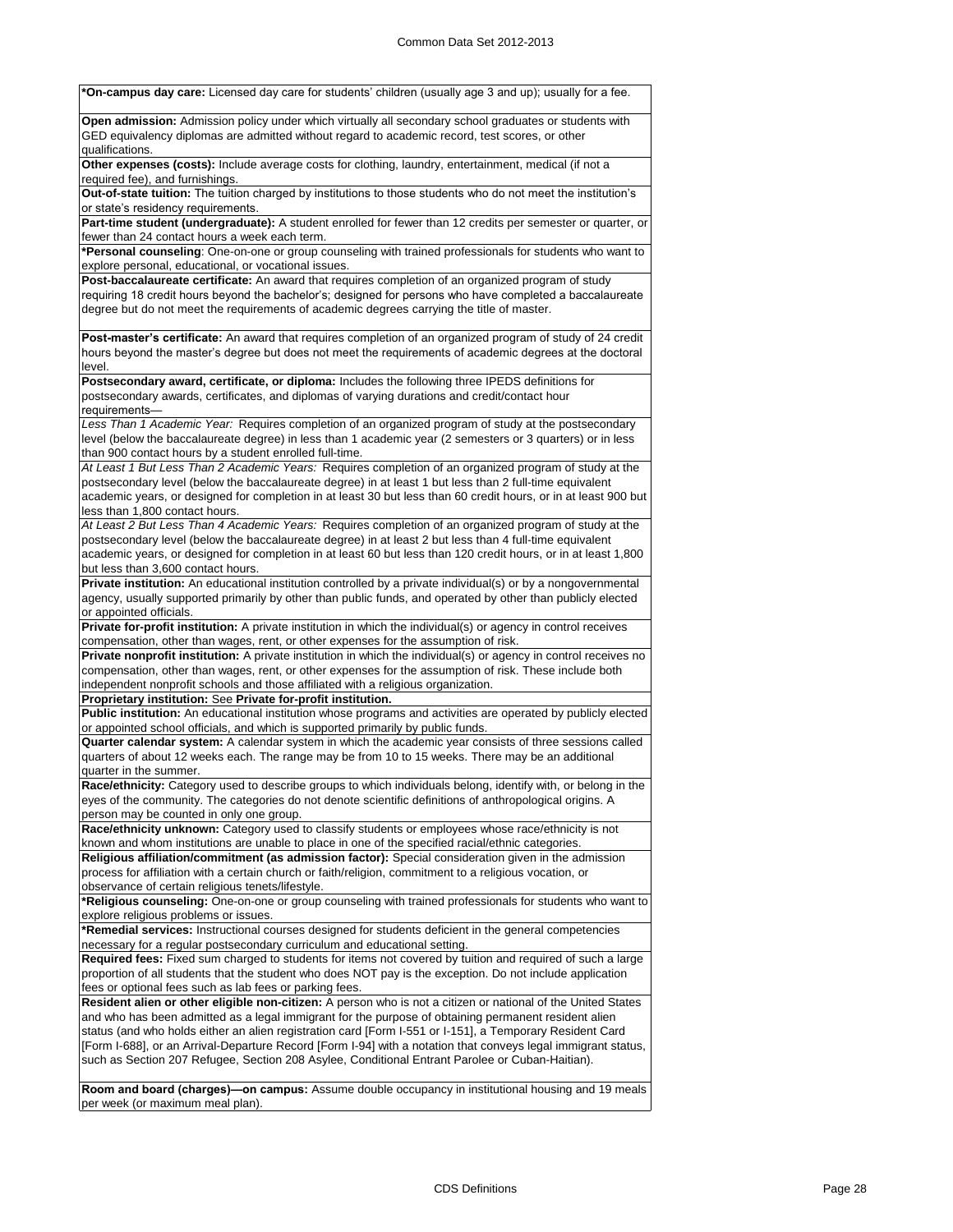| Secondary school record (as admission factor): Information maintained by the secondary school that<br>may include such things as the student's high school transcript, class rank, GPA, and teacher and counselor |
|-------------------------------------------------------------------------------------------------------------------------------------------------------------------------------------------------------------------|
| recommendations.                                                                                                                                                                                                  |
| Semester calendar system: A calendar system that consists of two semesters during the academic year<br>with about 16 weeks for each semester of instruction. There may be an additional summer session.           |
| Student-designed major: A program of study based on individual interests, designed with the assistance of<br>an adviser.                                                                                          |
| Study abroad: Any arrangement by which a student completes part of the college program studying in                                                                                                                |
| another country. Can be at a campus abroad or through a cooperative agreement with some other U.S.                                                                                                                |
| college or an institution of another country.                                                                                                                                                                     |
| *Summer session: A summer session is shorter than a regular semester and not considered part of the                                                                                                               |
| academic year. It is not the third term of an institution operating on a trimester system or the fourth term of                                                                                                   |
| an institution operating on a quarter calendar system. The institution may have 2 or more sessions occurring                                                                                                      |
| in the summer months. Some schools, such as vocational and beauty schools, have year-round classes                                                                                                                |
| with no separate summer session.                                                                                                                                                                                  |
| Talent/ability (as admission factor): Special consideration given to students with demonstrated                                                                                                                   |
| talent/abilities in areas of interest to the institution (e.g., sports, the arts, languages, etc.).                                                                                                               |
| Teacher certification program: Program designed to prepare students to meet the requirements for                                                                                                                  |
| certification as teachers in elementary, middle/junior high, and secondary schools.                                                                                                                               |
| <b>Transfer applicant:</b> An individual who has fulfilled the institution's requirements to be considered for                                                                                                    |
| admission (including payment or waiving of the application fee, if any) and who has previously attended                                                                                                           |
| another college or university and earned college-level credit.                                                                                                                                                    |
| Transfer student: A student entering the institution for the first time but known to have previously attended                                                                                                     |
| a postsecondary institution at the same level (e.g., undergraduate). The student may transfer with or without                                                                                                     |
| credit.                                                                                                                                                                                                           |
| Transportation (costs): Assume two round trips to student's hometown per year for students in institutional                                                                                                       |
| housing or daily travel to and from your institution for commuter students.                                                                                                                                       |
| Trimester calendar system: An academic year consisting of 3 terms of about 15 weeks each.                                                                                                                         |
| Tuition: Amount of money charged to students for instructional services. Tuition may be charged per term,<br>per course, or per credit.                                                                           |
| *Tutoring: May range from one-on-one tutoring in specific subjects to tutoring in an area such as math,                                                                                                           |
| reading, or writing. Most tutors are college students; at some colleges, they are specially trained and                                                                                                           |
| certified.                                                                                                                                                                                                        |
| Unit: a standard of measurement representing hours of academic instruction (e.g., semester credit, quarter<br>credit, contact hour).                                                                              |
| Undergraduate: A student enrolled in a four- or five-year bachelor's degree program, an associate degree                                                                                                          |
| program, or a vocational or technical program below the baccalaureate.                                                                                                                                            |
| *Veteran's counseling: Helps veterans and their dependents obtain benefits for their selected program and<br>provides certifications to the Veteran's Administration. May also provide personal counseling on the |
| transition from the military to a civilian life.                                                                                                                                                                  |
| *Visually impaired: Any person whose sight loss is not correctable and is sufficiently severe as to                                                                                                               |
| adversely affect educational performance.<br>Volunteer work (as admission factor): Special consideration given to students for activity done on a                                                                 |
| volunteer basis (e.g., tutoring, hospital care, working with the elderly or disabled) as a service to the                                                                                                         |
| community or the public in general.                                                                                                                                                                               |
| Wait list: List of students who meet the admission requirements but will only be offered a place in the class                                                                                                     |
| if space becomes available.                                                                                                                                                                                       |
| Weekend college: A program that allows students to take a complete course of study and attend classes                                                                                                             |
| only on weekends.                                                                                                                                                                                                 |
| White, non-Hispanic: A person having origins in any of the original peoples of Europe, North Africa, or the                                                                                                       |
| Middle East (except those of Hispanic origin).                                                                                                                                                                    |
| *Women's center: Center with programs, academic activities, and/or services intended to promote an<br>understanding of the evolving roles of women.                                                               |
| Work experience (as admission factor): Special consideration given to students who have been employed                                                                                                             |
| prior to application, whether for relevance to major, demonstration of employment-related skills, or as                                                                                                           |
| explanation of student's academic and extracurricular record.                                                                                                                                                     |
|                                                                                                                                                                                                                   |
| <b>Financial Aid Definitions</b>                                                                                                                                                                                  |
|                                                                                                                                                                                                                   |

**Awarded aid**: The dollar amounts offered to financial aid applicants.

**External scholarships and grants:** Scholarships and grants received from outside (private) sources that students bring with them (e.g., Kiwanis, National Merit scholarships). The institution may process paperwork to receive the dollars, but it has no role in determining the recipient or the dollar amount awarded.

**Financial aid applicant**: Any applicant who submits **any one of** the institutionally required financial aid applications/forms, such as the FAFSA.

**Indebtedness**: Aggregate dollar amount borrowed through any loan program (federal, state, subsidized, unsubsidized, private, etc.; excluding parent loans) while the student was enrolled at an institution. Student loans co-signed by a parent are assumed to be the responsibility of the student and **should** be included.

**Institutional scholarships and grants**: Endowed scholarships, annual gifts and tuition funded grants for which the institution determines the recipient.